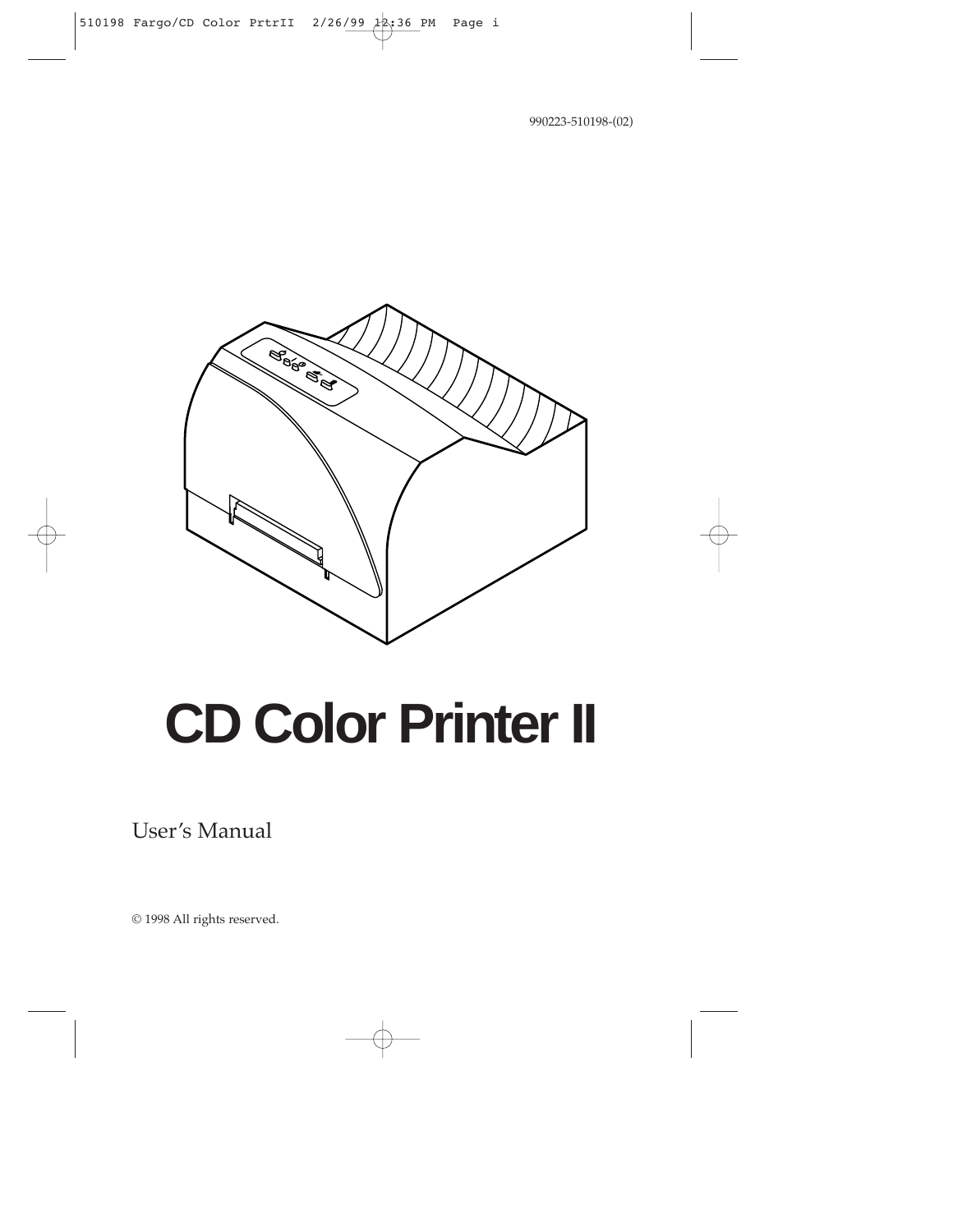**Notices:** The information in this document is subject to change without notice. NO WARRANTY OF ANY KIND IS MADE WITH REGARD TO THIS MATERIAL, INCLUDING, BUT NOT LIMITED TO, THE IMPLIED WARRANTIES OF MERCHANTABILITY AND FITNESS FOR A PARTICULAR PURPOSE. No liability is assumed for errors contained herein or for incidental damages in connection with the furnishing, performance, or use of this material. This document contains proprietary information which is protected by copyright. All rights are reserved. No part of this document may be photocopied, reproduced, or translated into another language without the prior written consent.

**Trademark Acknowledgments:** IBM is a registered trademark of International Business Machines Corporation. Windows is a trademark of Microsoft Corporation. Apple and Macintosh are registered trademarks and QuickDraw and AppleTalk are trademarks of Apple Computer, Inc. All other trademarks are the property of their respective owners. Candela is a registered trademark of Candela Ltd. © 1995 Candela® Color Management Systems. **CONDELN:** 

#### **Printing History**

Edition 2.2, #990223,© Copyright 1998, All rights reserved.

**FCC Compliance Statement:** This device complies with part 15 of the FCC rules. Operation is subject to the following two conditions: (1) this device may not cause harmful interference, and (2) this device must accept any interference received, including interference that may cause undesired operation.

**For Users in the United States:** This equipment has been tested and found to comply with the limits for a Class B digital device, pursuant to Part 15 of the FCC Rules. These limits are designed to provide reasonable protection against harmful interference in a residential installation. This equipment generates, uses, and can radiate radio frequency energy and, if not installed and used in accordance with the instructions, may cause harmful interference to radio communications. However, there is no guarantee that interference will not occur in a particular installation. If this equipment does cause harmful interference to radio or television reception, which can be determined by turning the equipment off and on, the user is encouraged to try to correct the interference by one or more of the following measures:

- Re-orient or relocate the receiving antenna.
- Increase the separation between the equipment and receiver.
- Connect the equipment into an outlet on a circuit different from that to which the receiver is connected.
- Consult the dealer or an experienced radio/TV technician for help.

Use of a shielded cable is required to comply with the Class B limits of Part 15 of the FCC Rules. You are cautioned that any changes or modifications not expressly approved in this manual could void your authority to operate and/or obtain warranty service for this equipment.

**For Users in Canada:** This digital apparatus does not exceed the Class B limits for radio noise for digital apparatus set out on the Radio Interference Regulations of the Canadian Department of Communications. Le present appareil numerique n'emet pas de bruits radioelectriques depassant les limites applicables aux appareils numeriques de la class B prescrites dans le Reglement sur le brouillage radioelectrique edicte par le ministere des Communications du Canada.

#### **For Users in Taiwan:**

警告使用者: 這 是 甲 類 資 訊 產 品 , 在 居 住 環 境 中 使 用 時,可能會造成射頻干擾,在這種情況 , 使 用 者 會 被 要 求 採 取 某 些 適 當 的 對 下 第 。

#### **CAUTION!**

TO PREVENT FIRE OR SHOCK HAZARD, DO NOT EXPOSE THE UNIT TO RAIN OR MOISTURE. TO REDUCE THE RISK OF ELECTRIC SHOCK, DO NOT REMOVE EXTERIOR PANELS. NO USER-SERVICEABLE PARTS INSIDE. REFER SERVICING TO QUALIFIED SERVICE PERSONNEL. OPERATE THE UNIT ONLY ON 100-120 VAC, 50/60 HZ. FOR PRINTERS THAT HAVE BEEN SHIPPED OUTSIDE OF THE UNITED STATES AND CANADA, OPERATE THE UNIT ONLY ON 220-250 VAC, 50/60 HZ. USE PRINTER ONLY WITH THE POWER SUPPLY LABELED FOR USE WITH THE CD COLOR PRINTER.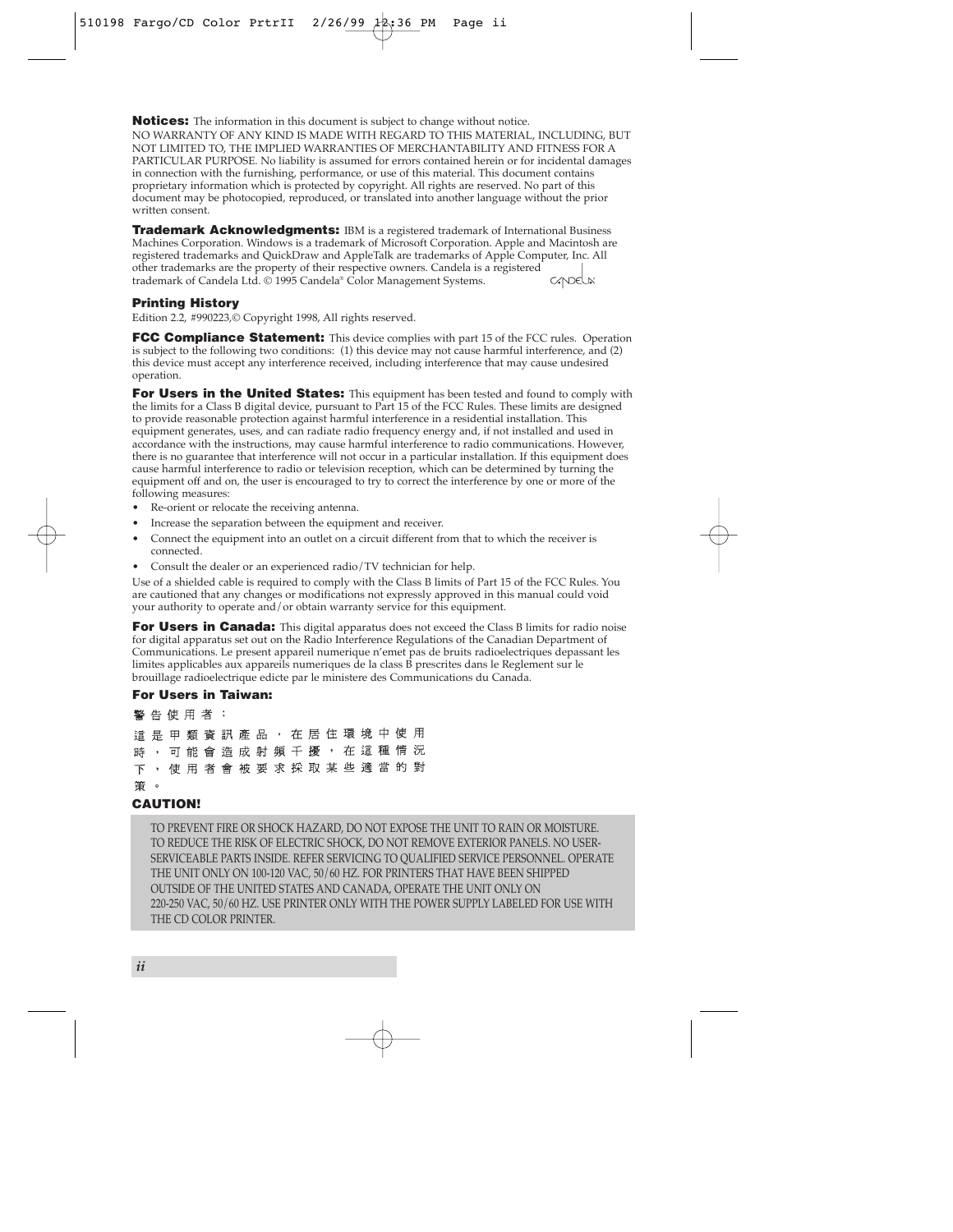#### **Section 1: Getting Started** A. Choosing a Good Location...............................................................................1 B. Unpacking and Inspection ...............................................................................1 C. Identifying the Parts..........................................................................................2 D. Applying Power.................................................................................................3 **Section 2: Ink Cartridges and Printable CD's**  A. About Ink Cartridges and Printable CD's .....................................................4 B. Installing an Ink Cartridge ..............................................................................4 C. Loading Blank CD Media.................................................................................6 D. Printing a Self Test.............................................................................................8 E. Replacing or Switching Ink Cartridges..........................................................9 **Section 3: Using the CD Color Printer with Windows** A. Connecting the Printer to Your Computer ..................................................12 B. Installing the Printer Driver...........................................................................13 C. Installing the 32-Bit Spooler for Windows 95/98 .......................................15 D. Setting Up the Printer Driver ........................................................................17 E. Printing a CD ...................................................................................................25 **Section 4: Using the CD Color Printer with Macintosh** A. Connecting the Printer to Your Computer ..................................................27 B. Installing the Printer Driver...........................................................................28 C. The Chooser......................................................................................................29 D. Setting Up the Printer Driver ........................................................................30 E. Printing a CD ...................................................................................................35 **Section 5: Using the Print Backgrounder for Macintosh** A. Installing the Backgrounder...........................................................................37 B. Printing with the Backgrounder....................................................................37 C. The Backgrounder Status Window ...............................................................38 D. Backgrounder Menus......................................................................................39 E. Problems During a Background Print..........................................................41 **Section 6: Interpreting the Printer Indicator Lights**...............................................42 **Section 7: Maintaining the Printer**  A. Cleaning the Ink Cartridge Nozzles.............................................................43 B. Cleaning the CD Tray and Printer Casing...................................................43 C. Clearing a CD Media Jam ..............................................................................43 D. Technical Support ............................................................................................44 **Section 8: Technical Specifications** ...........................................................................45 **Appendix A: Interfacing Information** A. Introduction......................................................................................................46 B. Centronics-Type Parallel Interface................................................................46 C. Mini 8-Pin Serial Interface..............................................................................47 D. 6-Pin Minicircular Auxiliary Interface..........................................................48 **Index** ................................................................................................................................49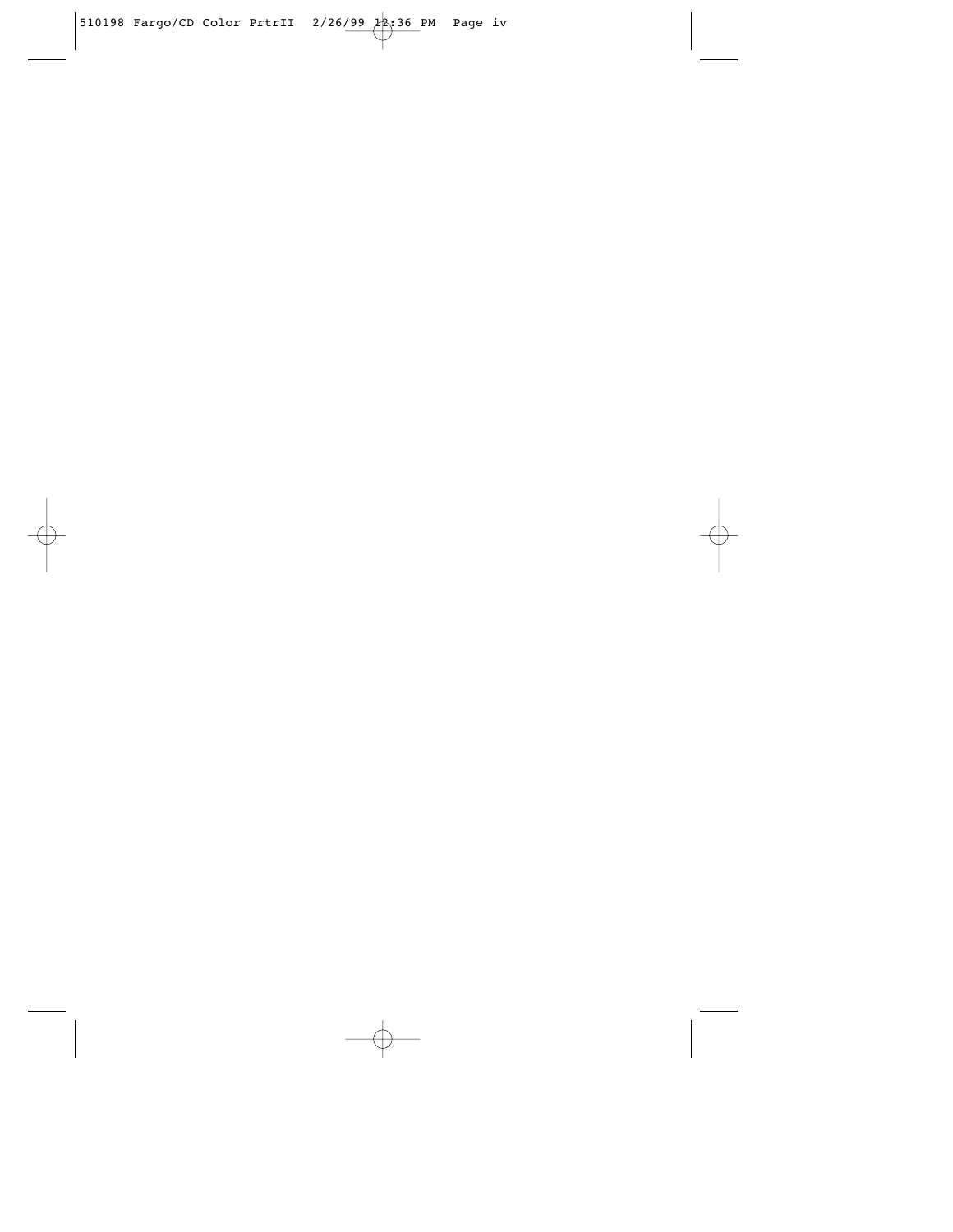#### **THANK YOU…**

...for choosing the CD Color Printer II. This printer is the perfect way for you to label all of your custom CD's quickly, easily, and with a touch of class. The CD Color Printer lets you print razor-sharp text, vibrant spot colors, and even stunning photo-realistic photographs directly onto the surface of printable CD's. Operation is simple, quality is high, and printed images are durable and highly smudge-resistant.

To begin using the printer, please refer to the remainder of this manual. This User's Manual is your complete step-by-step guide to quickly and easily setting up and printing with your new CD Color Printer!

#### **A. CHOOSING A GOOD LOCATION**

- Place the printer in a location with adequate air circulation to prevent internal heat build up.
- Do not place the printer near heat sources such as radiators or air ducts or in a place subject to direct sun-light, excessive dust, mechanical vibration or shock.
- Allow for adequate clearance in front of the printer to accommodate the length of the unit with its CD Tray open.

#### **B. UNPACKING AND INSPECTION**

While unpacking your printer, inspect the carton to ensure that no damage has occurred during shipping. Make sure that all supplied accessories are included with your unit. The following items should be included:

- Printer
- Power Cord
- Printer Software CD
- Color Ink Cartridge
- Spare Ink Cartridge Holder
- Cardboard CD Templates (5)
- Warranty Statement and Registration Card
- This manual and other printed information

Save the carton and packing materials. They will come in handy when transporting the printer.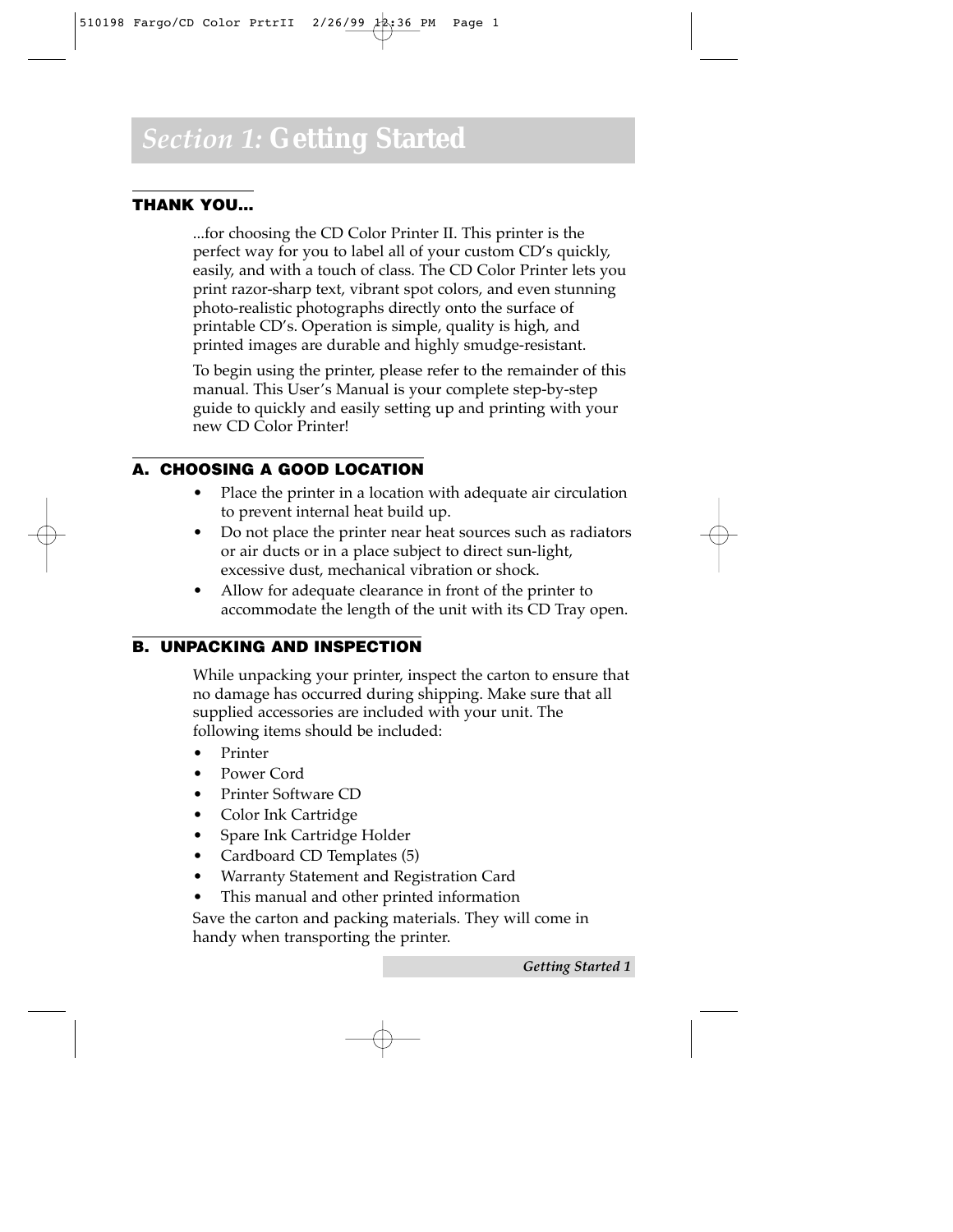#### **C. IDENTIFYING THE PARTS**

This illustration shows the extended CD Tray and all of the control buttons and LED indicator lights found on the printer.

The  $\circlearrowright$  **Power Button** turns the printer's power ON and OFF. This button also serves to cancel the current print job if a print error occurs and to reset the printer for the next print job.

The **CD Tray Button** opens or closes the CD Tray for loading and ejecting CD's.



The **1 Ink Cartridge Button** positions the Cartridge Carrier for easy ink cartridge replacement.

The **Power Light** indicates that power is ON. The **Busy** Light indicates that the printer is printing, processing, or is in some way busy. Both of these lights can also indicate several other printer conditions. For complete information on these lights, please refer to Section 6.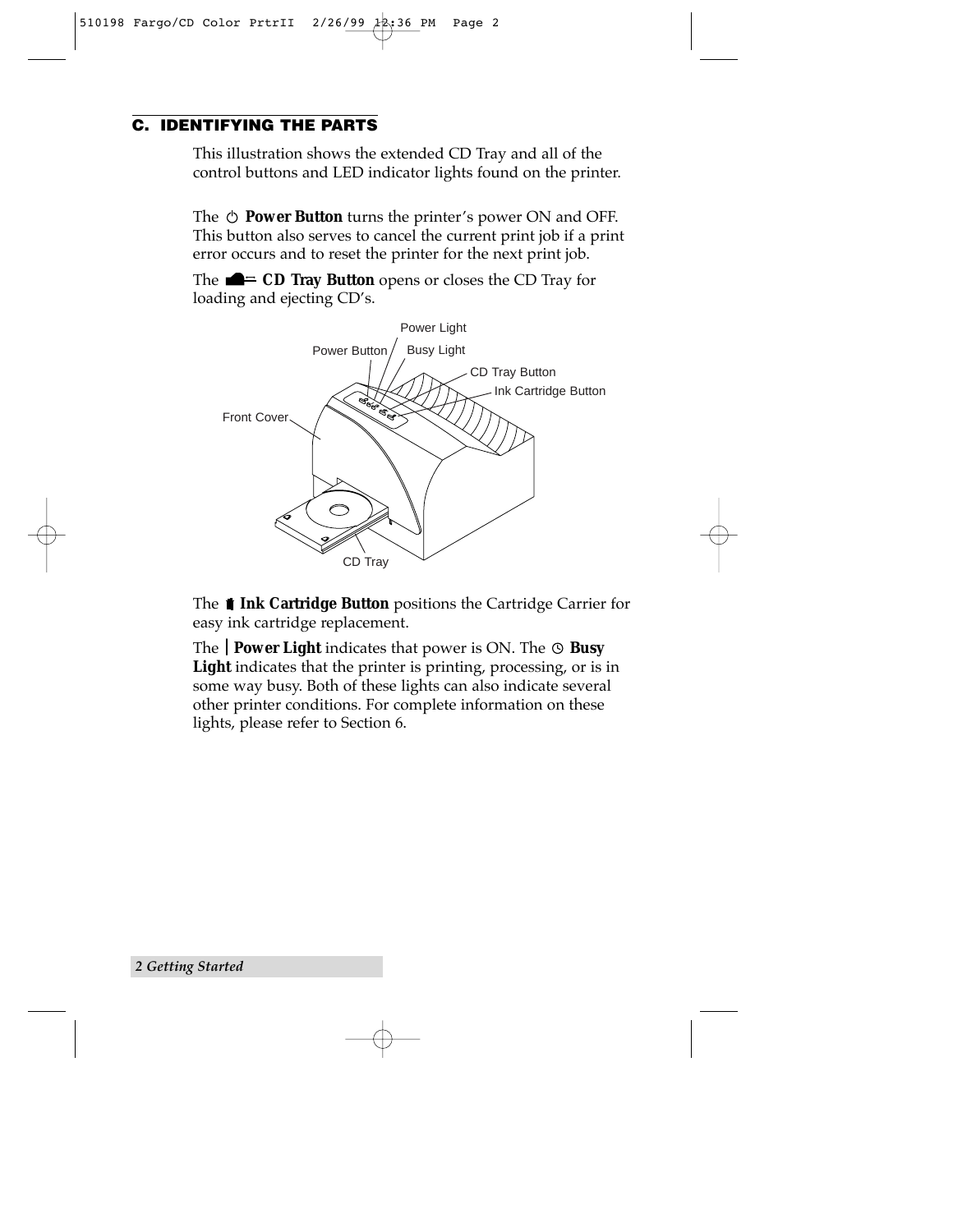This illustration shows the input ports found on the rear panel of the printer. Both a parallel and a serial interface port are provided. If using the printer with Windows, you will use its Parallel Interface Port. If using the printer with an Apple® Macintosh, you will use its Serial Interface Port. Note that the printer's auxiliary port is for factory use only unless otherwise directed. For more information on each of the interface ports, please refer to Appendix A.



#### **D. APPLYING POWER**

- 1. Locate the power cord supplied with your printer.
- 2. Place one end of the cord into the power port on the rear panel of the printer.



3. Place the other end of the power cord into an available wall outlet. Once the power cord is connected, the printer will automatically turn ON.

*Getting Started 3*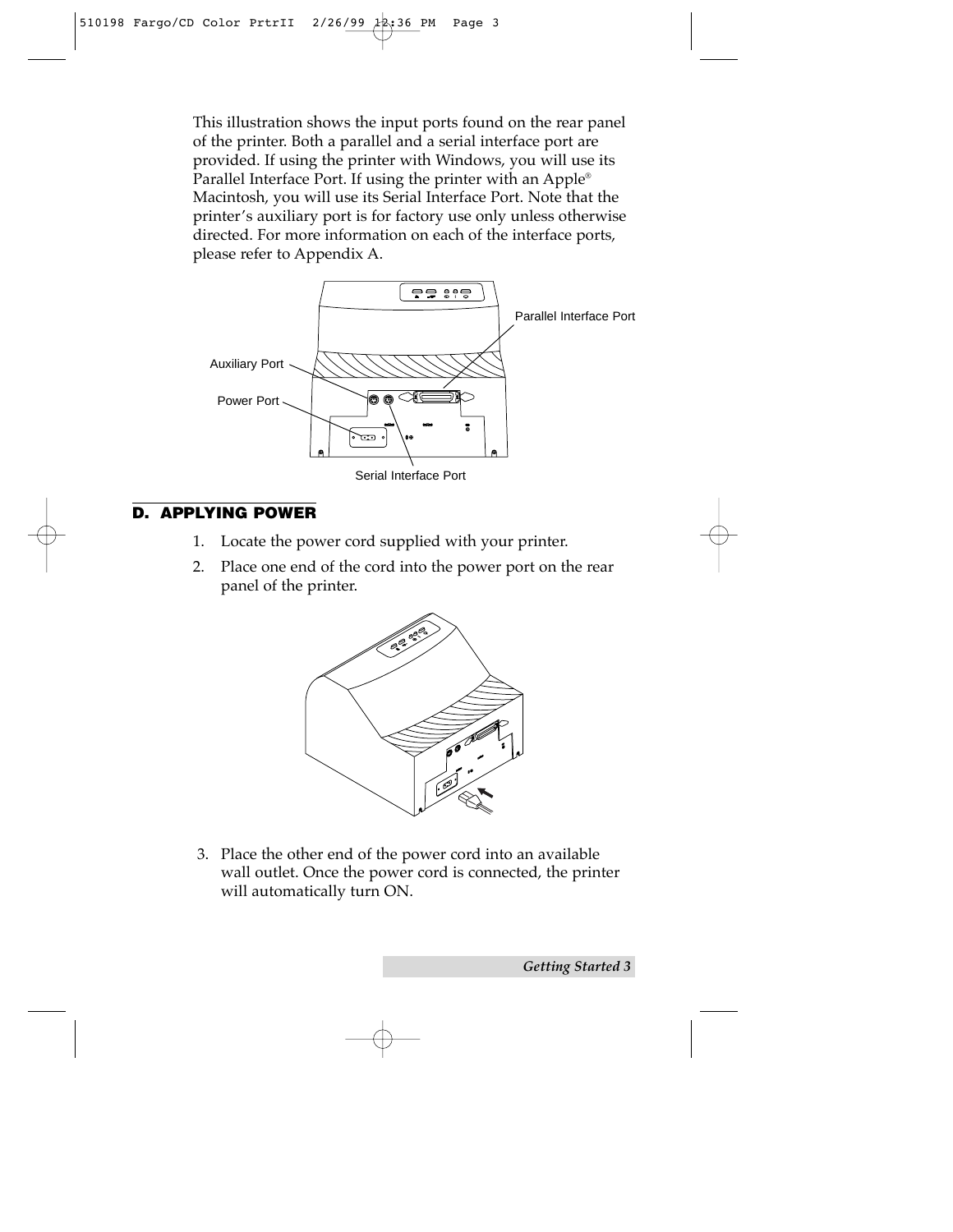### *Section 2:* **Ink Cartridges and Printable CD's**

#### **A. ABOUT INK CARTRIDGES AND PRINTABLE CD'S**

For full-color printing, a 3-color ink cartridge is available. This cartridge contains the three process-color inks of yellow, magenta, and cyan, which combine to produce up to 16.7 million printable colors. A monochrome ink cartridge is also available for fast, inexpensive black and white printing.

With either of these ink cartridges, you can print directly onto virtually any brand of printable-surface CD media. Since different brands of CD's have different printable coatings, however, you may need to adjust the printer driver settings to accommodate your specific brand of CD media. Refer to Section 3 or 4 for further printer driver information.

Due to the wide variety of printable-surface CD media, you may find that certain brands of CD's provide higher print quality than others. For maximum print quality, use CD media authorized by the printer manufacturer. Contact your local CD Color Printer reseller or contact the printer manufacturer directly for selection and pricing on all printer supplies and accessories.

#### **B. INSTALLING AN INK CARTRIDGE**

1. With the CD Tray closed, open the printer's front cover by pulling down on its top-left corner.

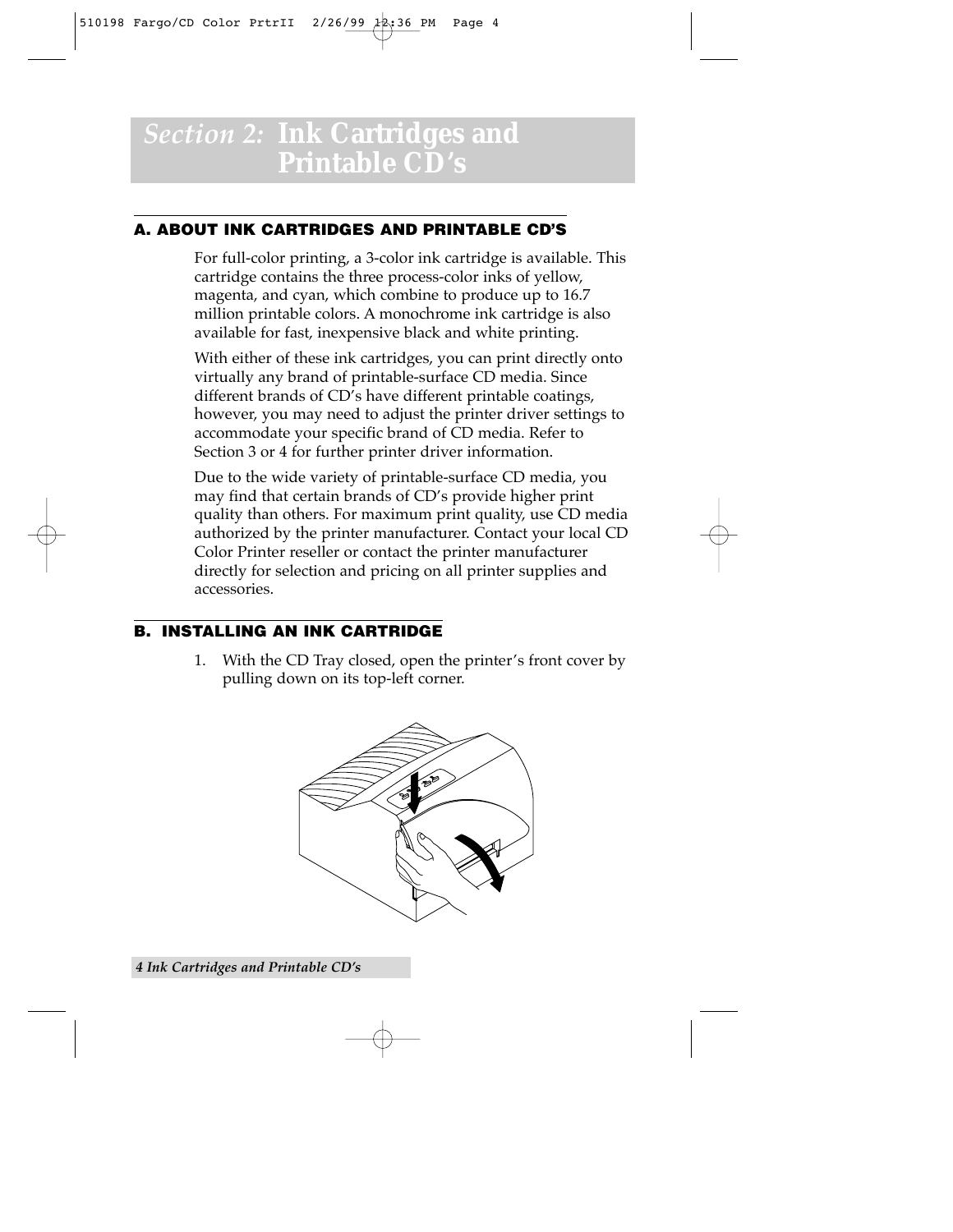- 2. Remove the ink cartridge from its packaging.
- 3. Remove the tape covering the cartridge's printhead. *DO NOT TOUCH THE COPPER AREA!*



- 4. Press and release the  $\blacksquare$  Ink Cartridge button to move the carrier to the load position.
- 5 Insert the ink cartridge into the cartridge carrier, copperend first.



6. Push the cartridge back until it snaps into place.



- 7. Press and release the  $\blacksquare$  Ink Cartridge button again to reset the cartridge carrier.
- 8. Close the printer's front cover.

**NOTE:** *A Spare Ink Cartridge Holder is included with your printer. This holder provides a convenient place to store an extra ink cartridge and also prevents an opened ink cartridge from drying out. To use this holder, simply insert an Ink Cartridge into the holder, copper-end first, until it snaps into place.*

*Ink Cartridges and Printable CD's 5*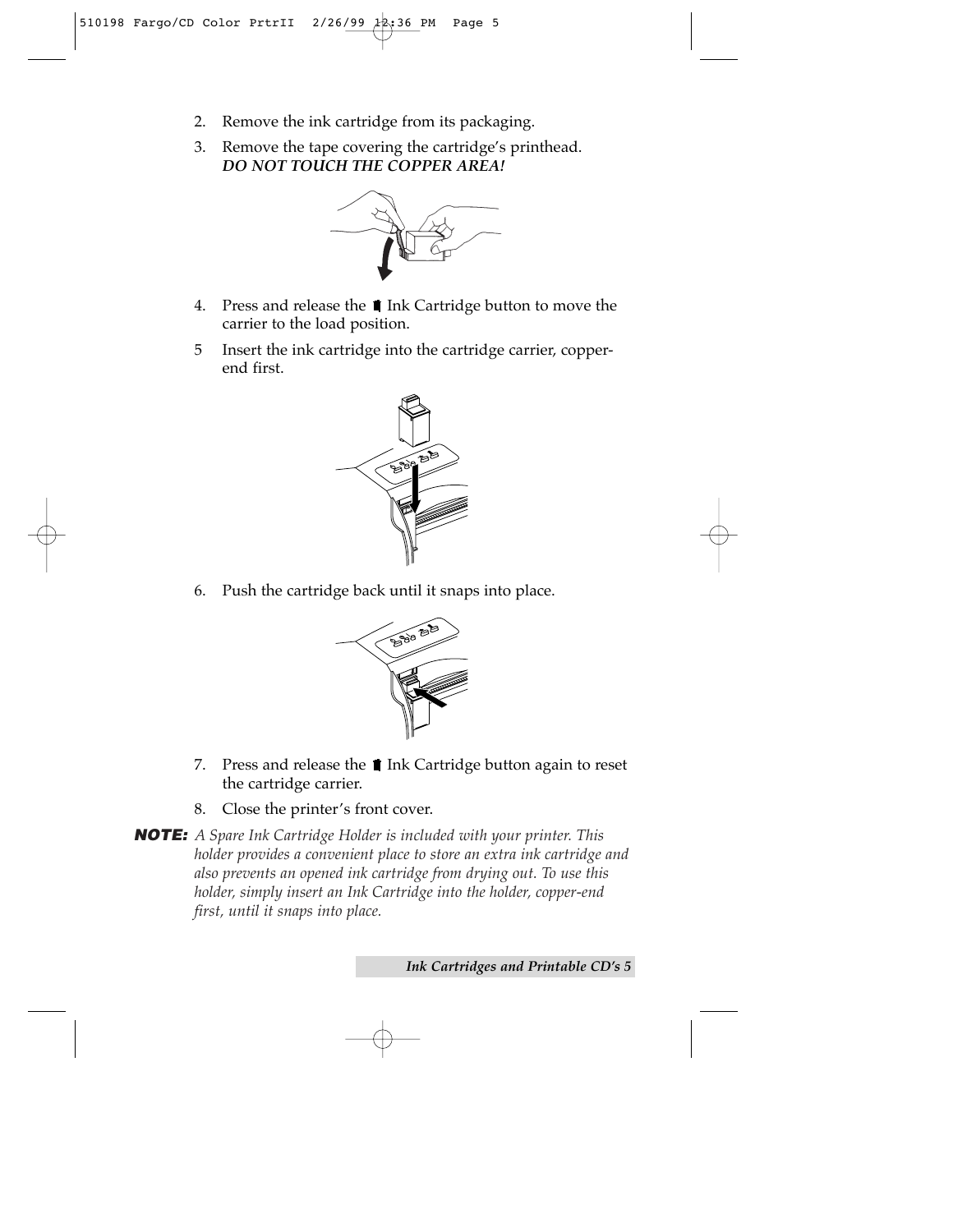#### **C. LOADING BLANK CD MEDIA**

The CD Color Printer is capable of printing onto a variety of CD related media including printable CD's, cardboard CD templates, and jewel case booklets and inserts. Each of these items is loaded one at a time, before the start of each print job.

#### **Loading a Blank CD**



- 1. With the printer's front cover shut, press and release the  $\blacksquare$  CD Tray button.
- 2. Once the CD Tray is fully extended, place the blank CD onto the tray with the printable side facing upward. Handle the CD only along its edges and **DO NOT** touch its printable surface.
- 3. Press and release the  $\blacksquare$  CD Tray button to close the CD Tray. If you wish, you may also leave the CD Tray open and it will automatically close at the start of the print job. Once the CD has been printed, the CD Tray will automatically re-open so the next blank CD can be loaded.
- **NOTE:** *Blank Cardboard CD templates are available for printing inexpensive test prints and can be printed on both sides. Load in the exact same fashion as an actual CD.*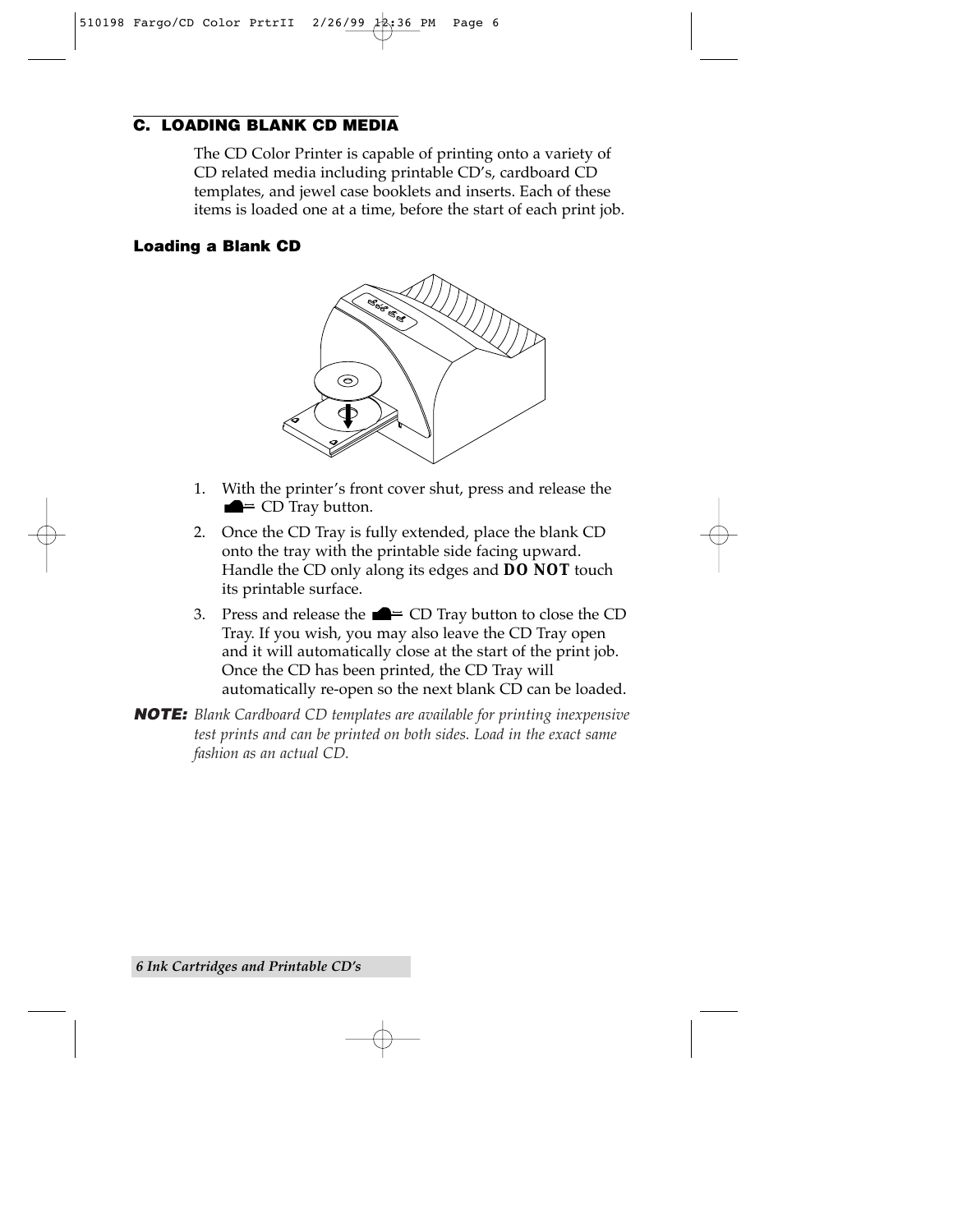#### **Loading a Blank Jewel Case Booklet or Insert**

Blank CD jewel case booklets and inserts are available for creating custom jewel case labels. The jewel case booklet is what slips into the top lid of the jewel case. The jewel case insert is what is enclosed along the spine and back of the jewel case. To load either, refer to the following:

- 1. With the printer's front cover shut, press and release the  $\triangle$   $=$  CD Tray button.
- 2. Once the CD Tray is fully extended, place the blank jewel case media into the CD Tray's securing clips as shown below. Be sure to read the instructions printed on the media for a description of which tear-off sections of the media to remove before and/or after printing.



First insert leading edge into printer.



Then, pull back and secure beneath securing clips.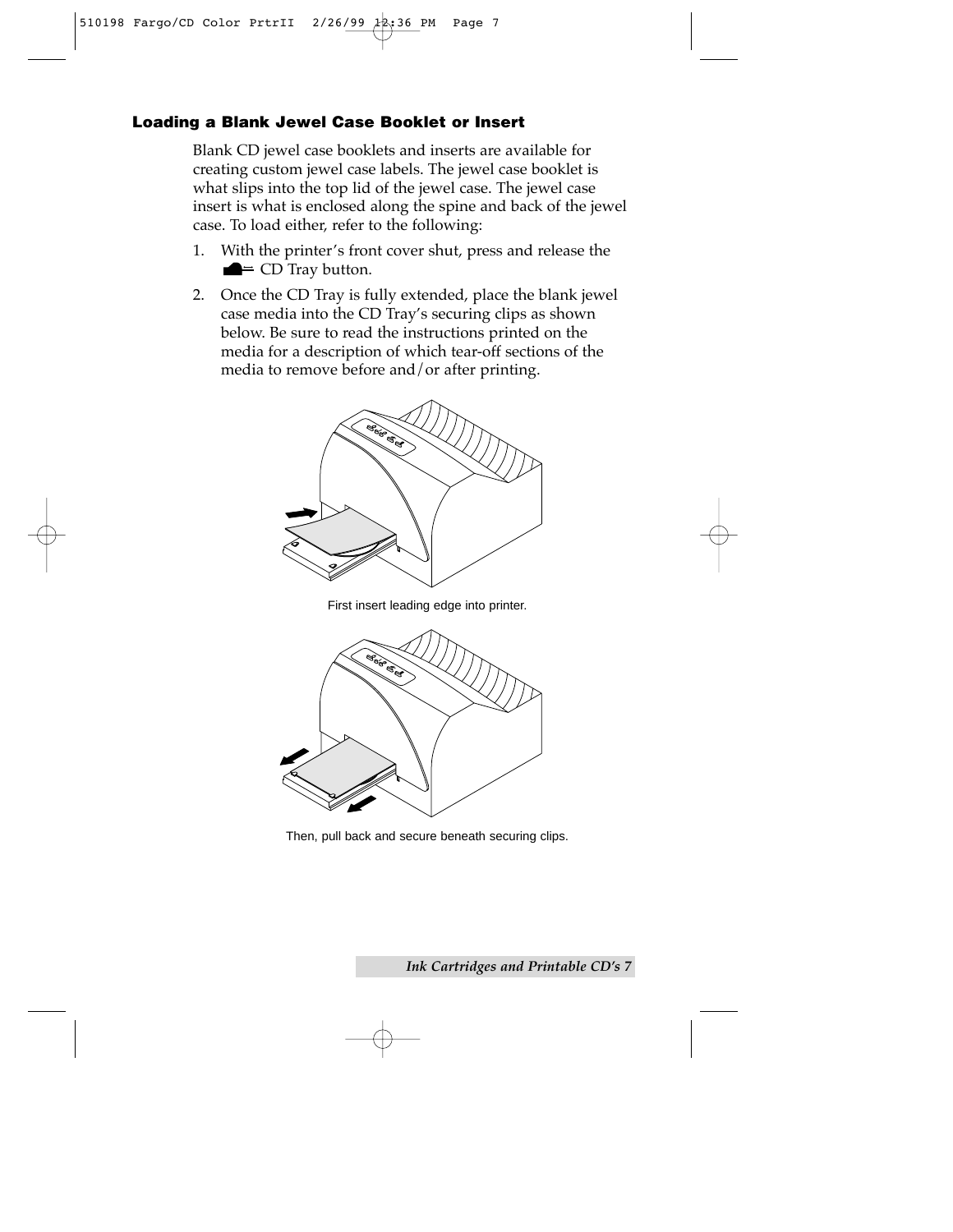3. Press and release the  $\blacksquare$  CD Tray button to close the CD Tray. If you wish, you may also leave the CD Tray open and it will automatically close at the start of the print job. Once printing is complete, the CD Tray will automatically re-open.

In order for the printer to print properly, CD media must be installed. If you accidentally attempt to print without installing any media, the CD Tray will open and the printer will pause until media is loaded and the CD Tray is closed. When closing the CD Tray, do not manually push on the front of the tray to close it. Instead, always press the  $\blacksquare$  CD Tray button to open or close the CD Tray.

**IMPORTANT!** *After you have loaded the CD media, you must also select the appropriate Media option from within the printer driver setup window. Please refer to Section 3 or 4 for more information on selecting printer driver settings.*

#### **D. PRINTING A SELF TEST**

Now that the printer is set up and print supplies are loaded, a self test should be performed to check for proper operation of the printer. A sample of the self test print is shown below. Refer to the following steps to run a self test:

- 1. If power is ON, turn it OFF now. The Power light should be OFF. Verify that print supplies are installed and that the CD Tray is closed. Also, disconnect the interface cable from the printer if connected.
- 2. With the printer's front cover shut, press and hold the  $\blacksquare$   $\blacksquare$   $\blacksquare$   $\blacksquare$   $\blacksquare$   $\blacksquare$   $\blacksquare$   $\blacksquare$   $\blacksquare$   $\blacksquare$   $\blacksquare$   $\blacksquare$   $\blacksquare$   $\blacksquare$   $\blacksquare$   $\blacksquare$   $\blacksquare$   $\blacksquare$   $\blacksquare$   $\blacksquare$   $\blacksquare$   $\blacksquare$   $\blacksquare$   $\blacksquare$   $\blacksquare$   $\blacksquare$   $\blacksquare$   $\blacksquare$   $\blacksquare$   $\blacksquare$   $\blacksquare$   $\blacks$
- 3. Continue to hold the  $\blacksquare$   $\blacksquare$   $\blacksquare$   $\blacksquare$   $\blacksquare$   $\blacksquare$   $\blacksquare$   $\blacksquare$   $\blacksquare$   $\blacksquare$   $\blacksquare$   $\blacksquare$   $\blacksquare$   $\blacksquare$   $\blacksquare$   $\blacksquare$   $\blacksquare$   $\blacksquare$   $\blacksquare$   $\blacksquare$   $\blacksquare$   $\blacksquare$   $\blacksquare$   $\blacksquare$   $\blacksquare$   $\blacksquare$   $\blacksquare$   $\blacksquare$  approximately 8 seconds, until you hear the self test begin to print.



*8 Ink Cartridges and Printable CD's*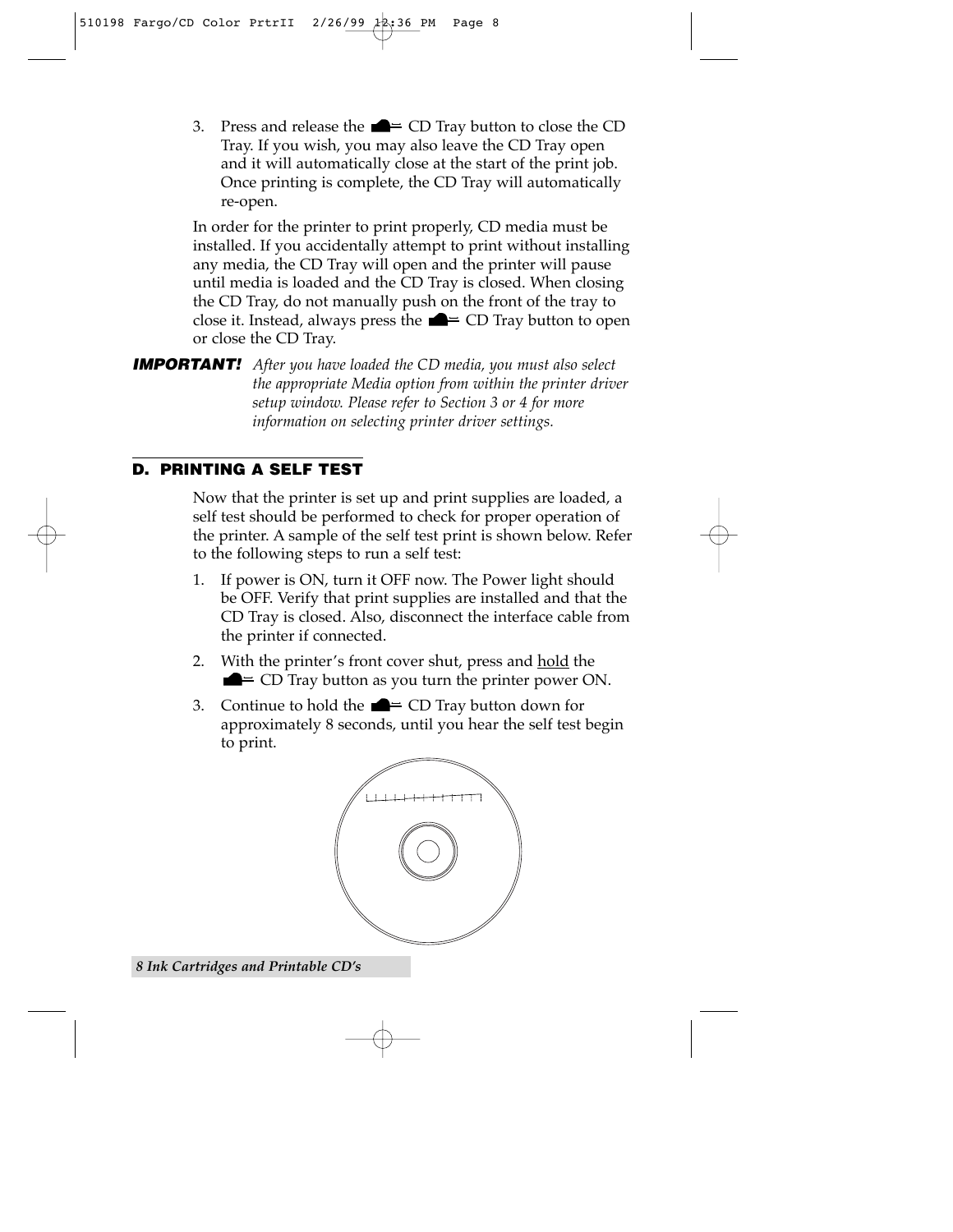#### **E. REPLACING OR SWITCHING INK CARTRIDGES**

Once you begin using your CD Color Printer on a regular basis, you will eventually need to replace an empty ink cartridge or switch between color and monochrome cartridges. **To do this from a Macintosh, Windows 3.1x, or Windows NT, use the same steps described in Part B of this section.** To do this from Windows 95/98, please refer to the following steps:

1. With the CD Tray closed, open the printer's front cover by pulling down on its top-left corner.



2. If installing a new, replacement ink cartridge, remove the cartridge from its packaging and remove the tape covering the cartridge's printhead. **DO NOT TOUCH THE COPPER AREA!**



3. If switching between color and monochrome cartridges, simply remove the extra cartridge from the Spare Ink Cartridge Holder by grasping the top of the cartridge and firmly pulling it straight toward you. You will hear the cartridge snap out of position.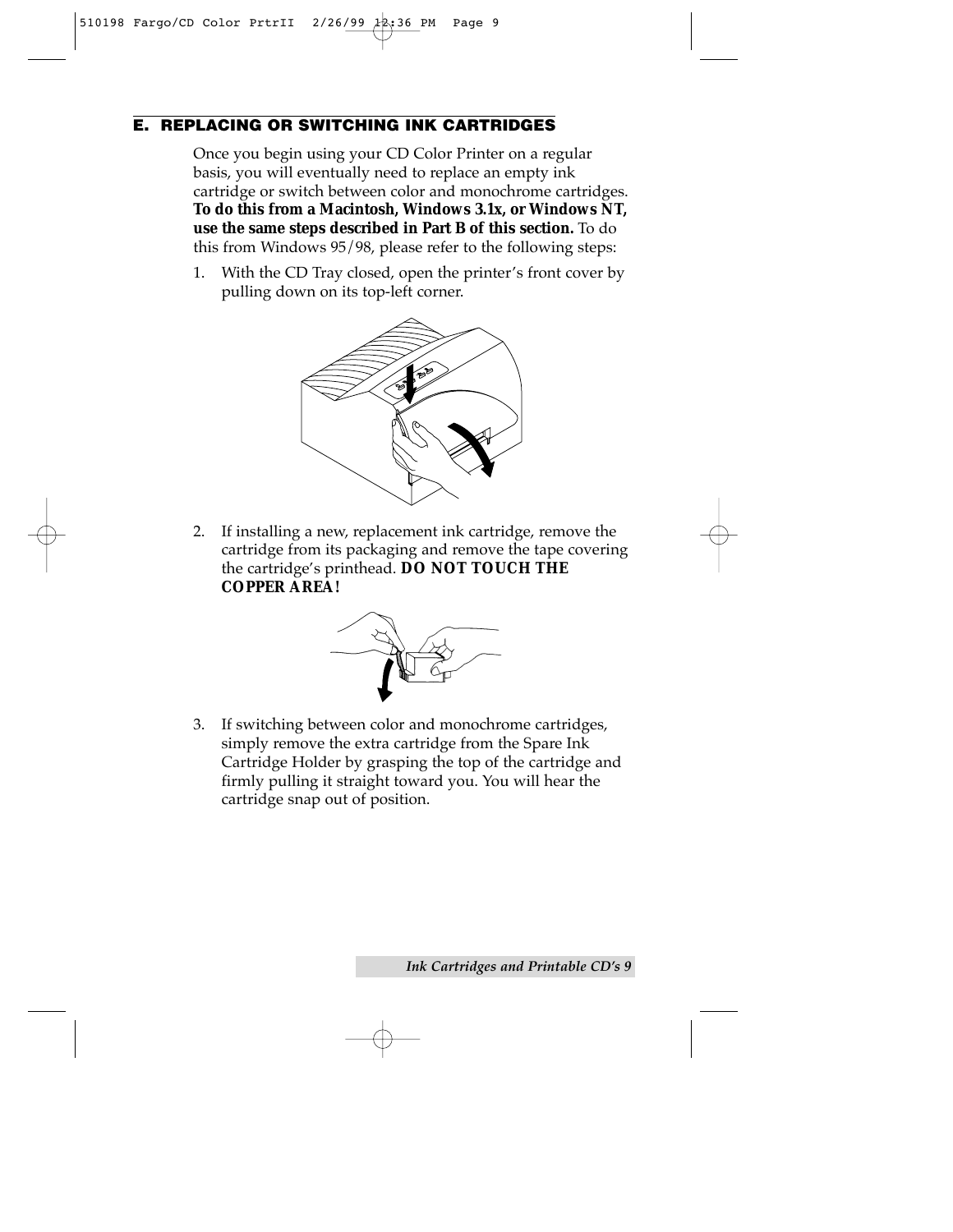- 4. From within the printer driver setup window, click on the **Cartridge** button and then on the **Change** button to move the carrier to the load position. Note that the printer driver must be installed and that the printer must be connected to your computer (see Section 3) in order to complete this step.
- 5. Remove the installed ink cartridge by grasping the top of the cartridge and firmly pulling it straight toward you. You will hear the cartridge snap out of position. Remove it from the printer.



6. Insert the replacement or extra ink cartridge into the cartridge carrier, copper-end first.

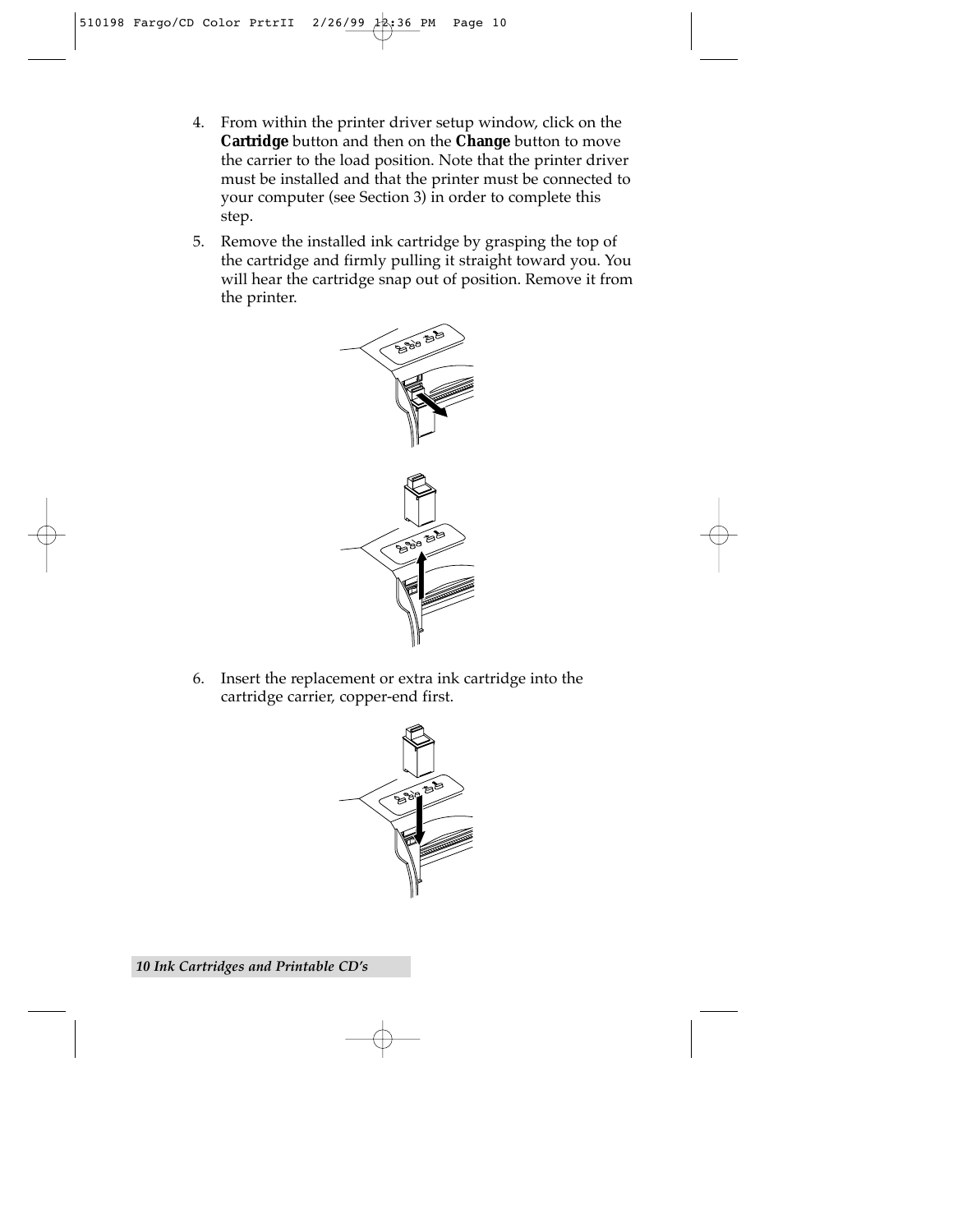7. Push the cartridge back until it snaps into place.



- 8. Go back to the printer driver setup window and click on either the **New Cartridge Installed** or the **Old Cartridge Installed** button to indicate whether you installed a fresh, new cartridge or simply switched between a previously used color cartridge and a previously used monochrome cartridge. The cartridge carrier will return to its home position. See Section 3-D for more information on these buttons.
- 9. Close the printer's front cover.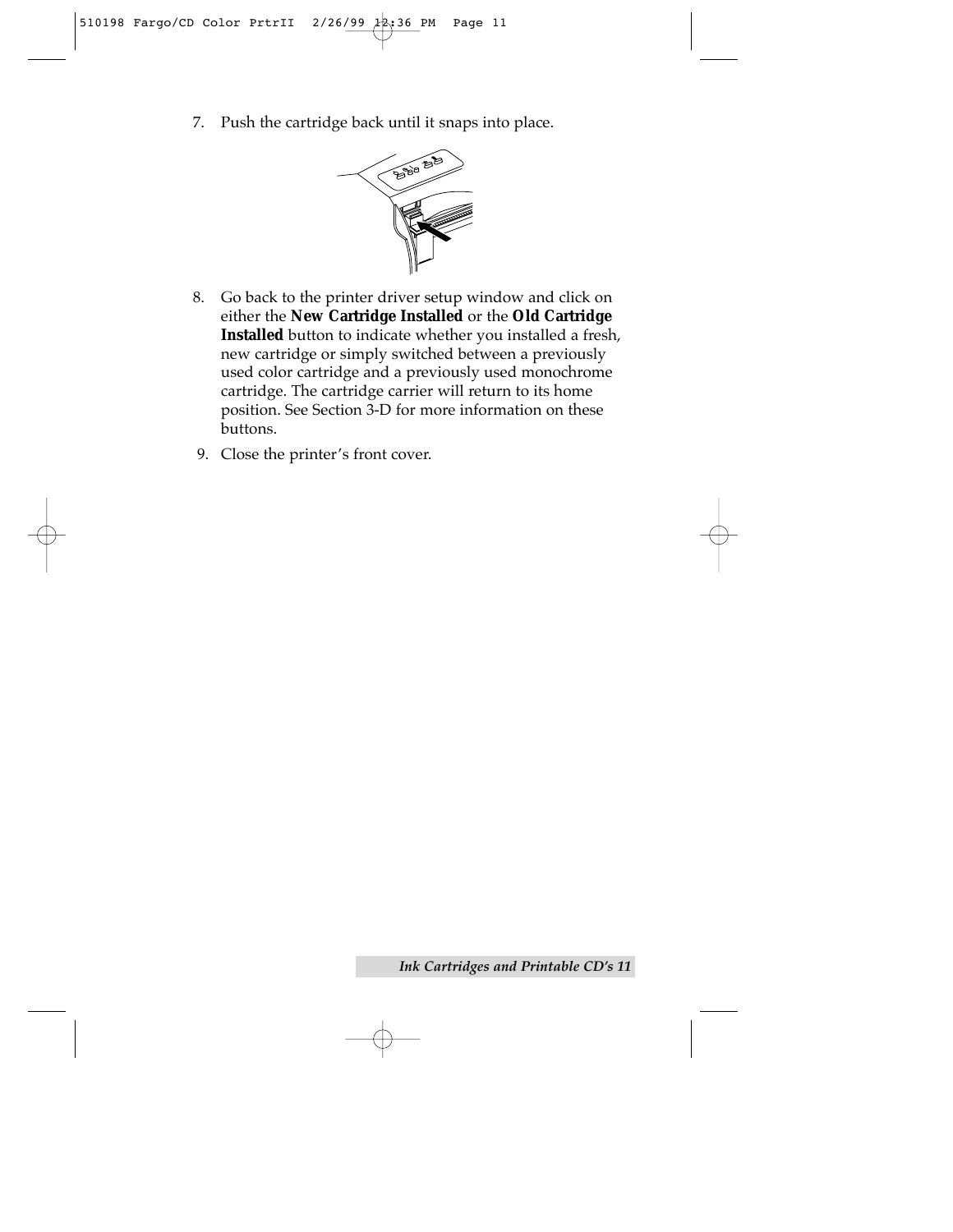### *Section 3:* **Using the CD Color Printer with Windows**

#### **A. CONNECTING THE PRINTER TO YOUR COMPUTER**

The CD Color Printer is designed to be used with nearly any IBM-PC® or compatible running Windows 3.1x, Windows NT, or Windows 95/98. For best performance, a minimum of a 486/66 computer with 8MB of RAM or higher is recommended.

The printer is equipped with a standard 8-bit Centronics-type parallel port. This port is the means through which it receives data from your computer. To connect the printer to your computer, simply obtain a shielded, bi-directional parallel cable, and refer to the following steps:

- **NOTE:** *For faster printing, your computer's parallel port mode should be set to ECP. If you experience problems with this setting or if your computer's parallel port is not ECP compatible, set your computer's parallel port to the standard "Printer Port" setting. Refer to your computer's system documentation for instructions on checking and/or changing the parallel port mode.*
	- 1. Connect the Centronics-type parallel side of the cable to the printer. Snap the fastening clips into place.



2. Connect the other side to the back of your computer at LPT1, LPT2, or the PARALLEL connector.

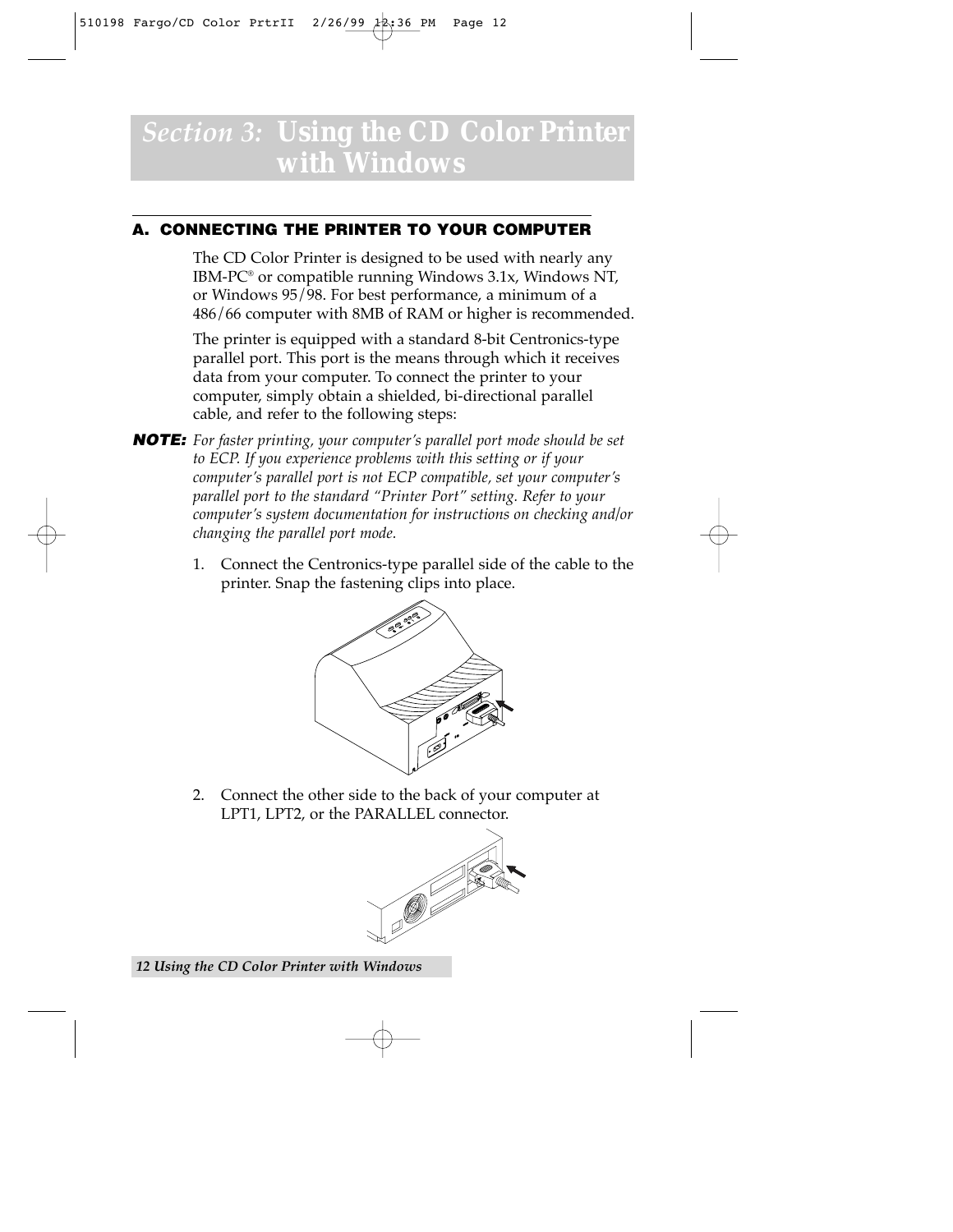The printer must have its Power light illuminated to receive data. If the light is not on, press the  $\circlearrowleft$  Power button.

#### **B. INSTALLING THE PRINTER DRIVER**

The CD Color Printer can be used with virtually any Windows application program. This is accomplished by installing in Windows what is called a "printer driver." The printer driver is simply software which gives the printer all the information needed for printing. Use the following steps to install the printer driver.

**NOTE:** *This section of the Operator's Manual assumes that you are already familiar with Windows and know how it operates. If you are not yet familiar with Windows, consult the appropriate Microsoft documentation to become familiar with the basics of Windows before proceeding.*

#### **Windows 95/98 or Windows NT**

To install the printer driver into Windows 95/98 or Windows NT, refer to the following:

- 1. Insert the included CD into your computer's CD-ROM drive.
- 2. Click the **Start** button, point to **Settings,** and select **Printers.**

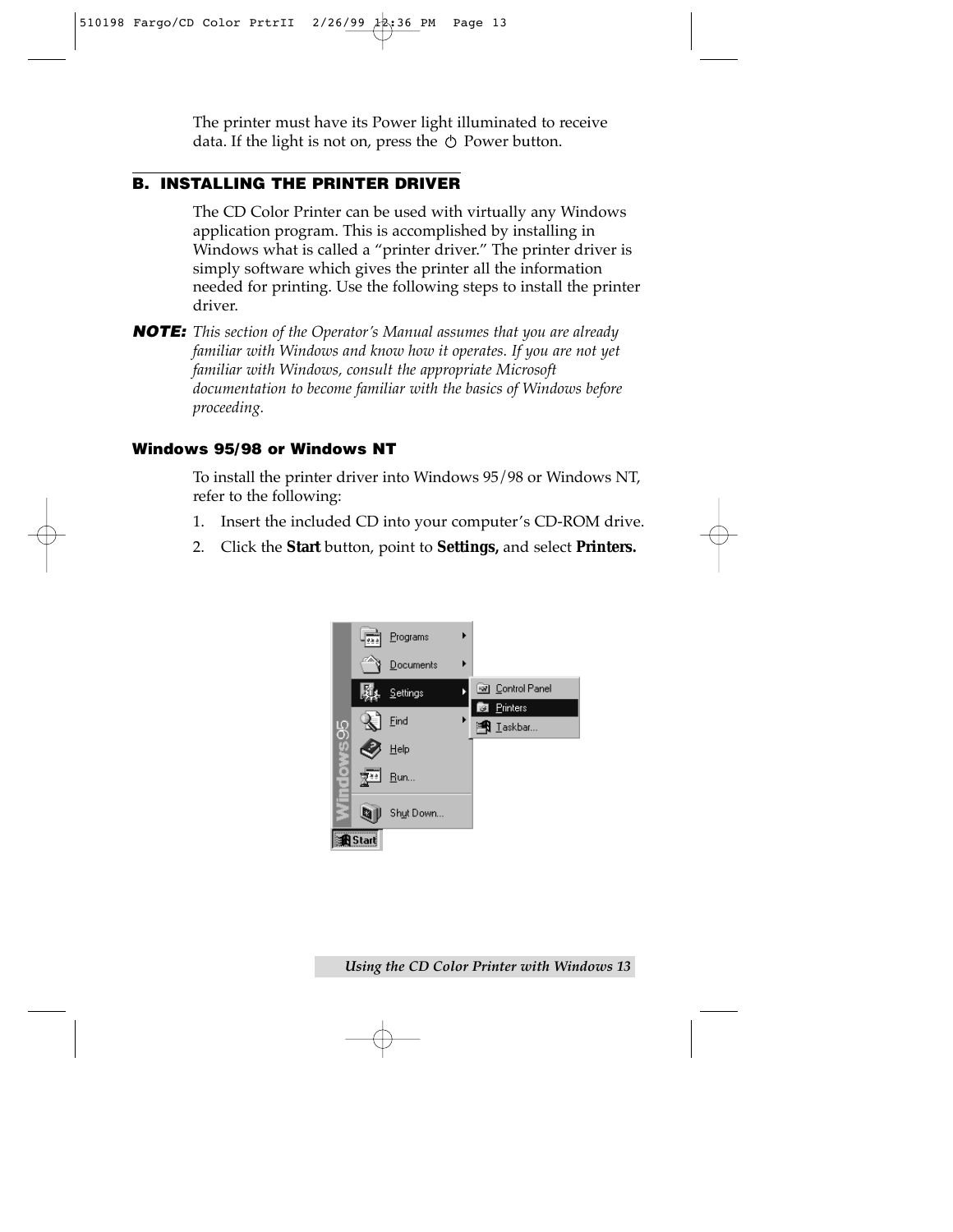3. Double-click on the **Add Printer** icon. This will launch the Add Printer Wizard. Click **Next**, then click **Next** again.



- 4. Click the **Have Disk** button.
- 5. Click **Browse**, select your CD-ROM drive, and open the folder named **Windows and NT Software**.
- 6. For Windows 95/98, open the **Windows Driver** folder and select the file named **CDCOLOR2.INF.** For Windows NT, open the **NT Driver** folder and select the file named **OEMSETUP.INF.** (*Example*: If you are installing the Windows 95/98 driver, and your CD-ROM drive is drive D:, then you would browse to: D:\Windows and NT Software\Windows Driver. You would then select the file named CDCOLOR2.INF.) Follow the on-screen instructions to complete installation. Once installed, the "CD Color Printer II" icon will appear in the Printer's folder.



**CD Color Printer II** 

- **IMPORTANT!** *Once the printer driver software is installed, the Image Placement values labeled on your printer's rear panel must be entered into the printer driver's Calibrate window (see page 22). These values have been optimized specifically for your printer and allow images to be centered on a CD when printed.*
- **NOTE:** *Before installing updated printer driver versions, always delete the existing printer driver version from your system. To do this, simply select the printer driver icon from within the Printers folder, and press the Delete key.*

*14 Using the CD Color Printer with Windows*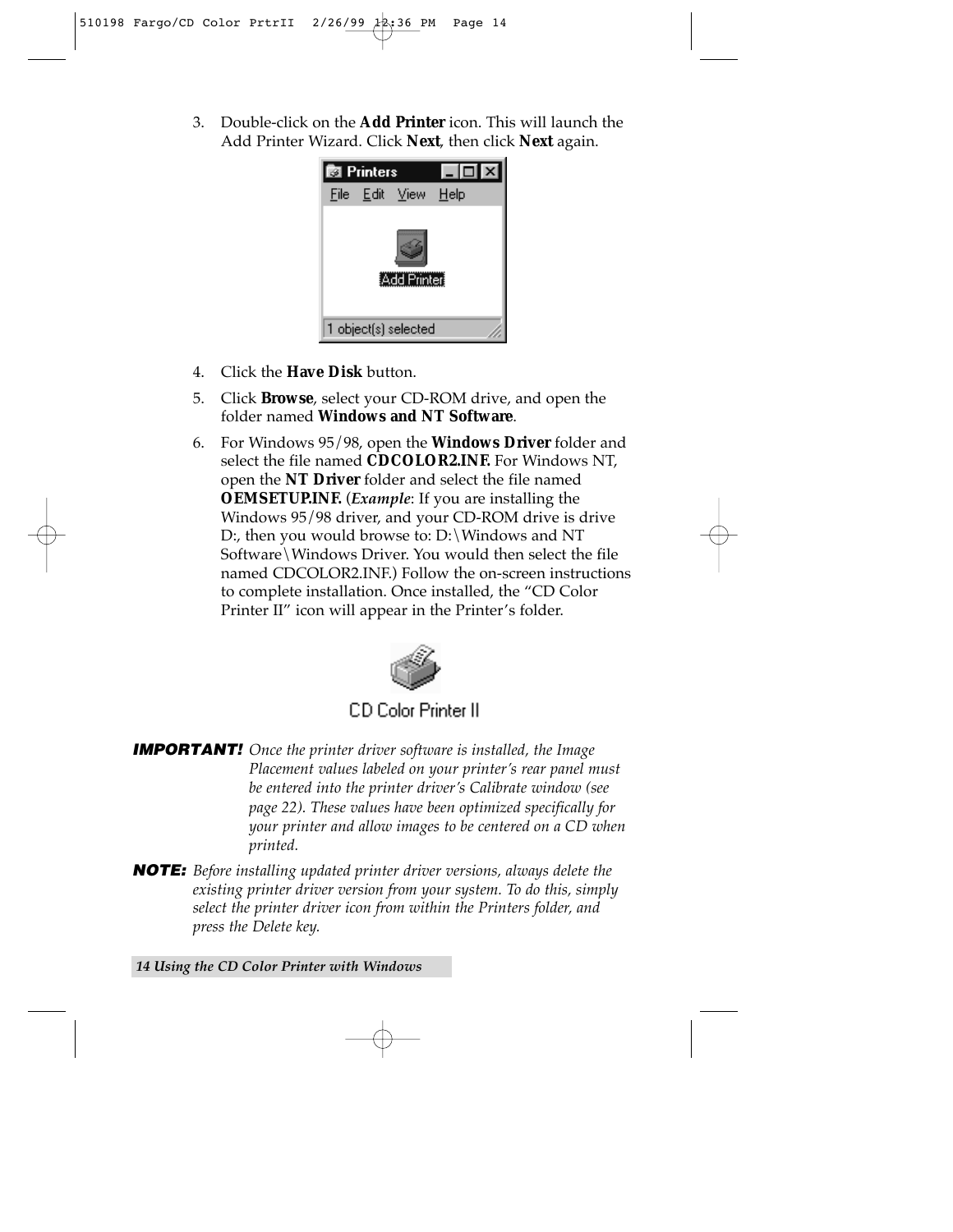#### **C. INSTALLING THE 32-BIT PRINT SPOOLER FOR WINDOWS 95/98**

Your CD Color Printer ships with a print utility program called the 32-Bit Print Spooler. This print spooler is for use only with Windows 95 or Windows 98. Once installed, the print spooler is able to process your print jobs and send them to the printer at consistently faster speeds than if sending print jobs through the Windows system print spooler. This is especially true if printing from a somewhat slower computer. As a result, it is highly recomended that you use the 32-Bit Print Spooler when printing from Windows 95 or Windows 98.

The 32-Bit Print Spooler is located on the included Printer Software CD and installs just like any other standard Windows application program. To install the 32-Bit Print Spooler, refer to the following:

- 1. Insert the included CD into your computer's CD-ROM drive.
- 2. Close down all other software applications.
- 3. Click the **Start** button, point to **Settings**, and select **Control Panel**.



4. Double-click on the **Add/Remove Programs** icon, and select the **Install** button.



*Using the CD Color Printer with Windows 15*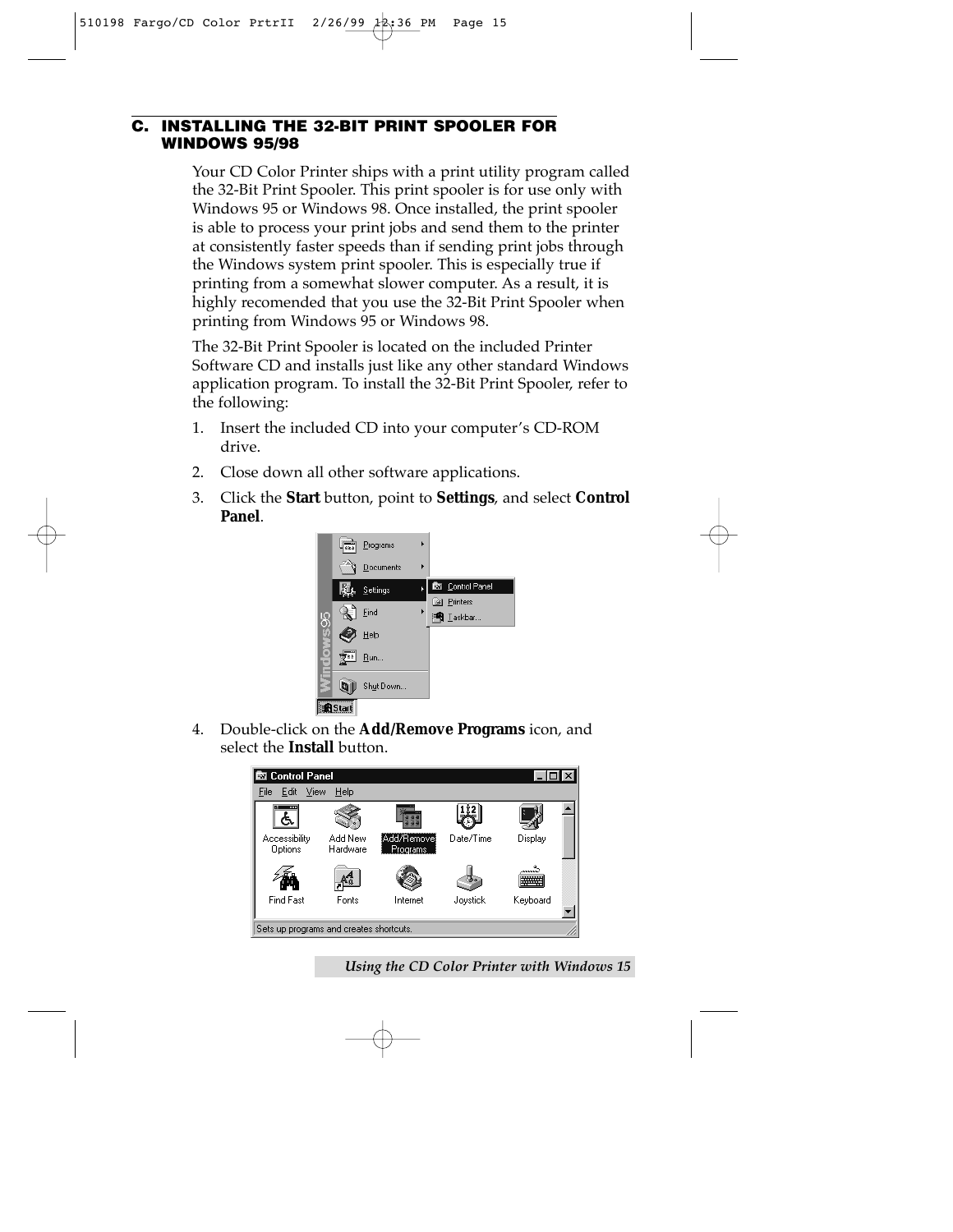- 5. Click **Next**, then click on the **Browse** button.
- 6. Select your CD-ROM drive, open the folder named **Windows and NT Software**, then open the folder named **32 Bit Print Spooler**.
- 7. Double-click on the **Setup.exe** file, then select the **Finish** button to complete installation. When installed, the 32-Bit Print Spooler icon will appear in the Programs group of the Start menu.



**NOTE:** *Before installing updated 32-Bit Print Spooler versions, always uninstall the existing print spooler version from your system. To do this, simply select 32-Bit Print Spooler from the list of programs in the Add/Remove Programs Properties window and click on the Add/Remove button.*

> To print with the 32-Bit Print Spooler, you must select the **Fast 32-bit Spooler** option from within the printer driver setup window as described in Part D of this section. When this option is selected, the print spooler will automatically open and close with the start and finish of each print job.

**NOTE:** *You can also manually open the 32-Bit Print Spooler simply by selecting its icon from the Programs group of the Start menu.*

> When the 32-Bit Print Spooler is running, its icon will appear in the Windows 95/98 Task Bar. During a print job, it is sometimes helpful to click on this icon to bring the 32-Bit Print Spooler status window to the foreground of your application. This window provides a number of details about the print jobs being sent to the printer.

| 32-Bit Print Spooler | Current Job   Job Queue   Settings |              |
|----------------------|------------------------------------|--------------|
|                      |                                    |              |
| File:                | uno.cdr:CorelDRAW                  |              |
| Size:                | 316 KB                             |              |
| Progress             |                                    |              |
| Copy 1 of 20         |                                    |              |
| Print                | Pause                              | Cancel Print |

*16 Using the CD Color Printer with Windows*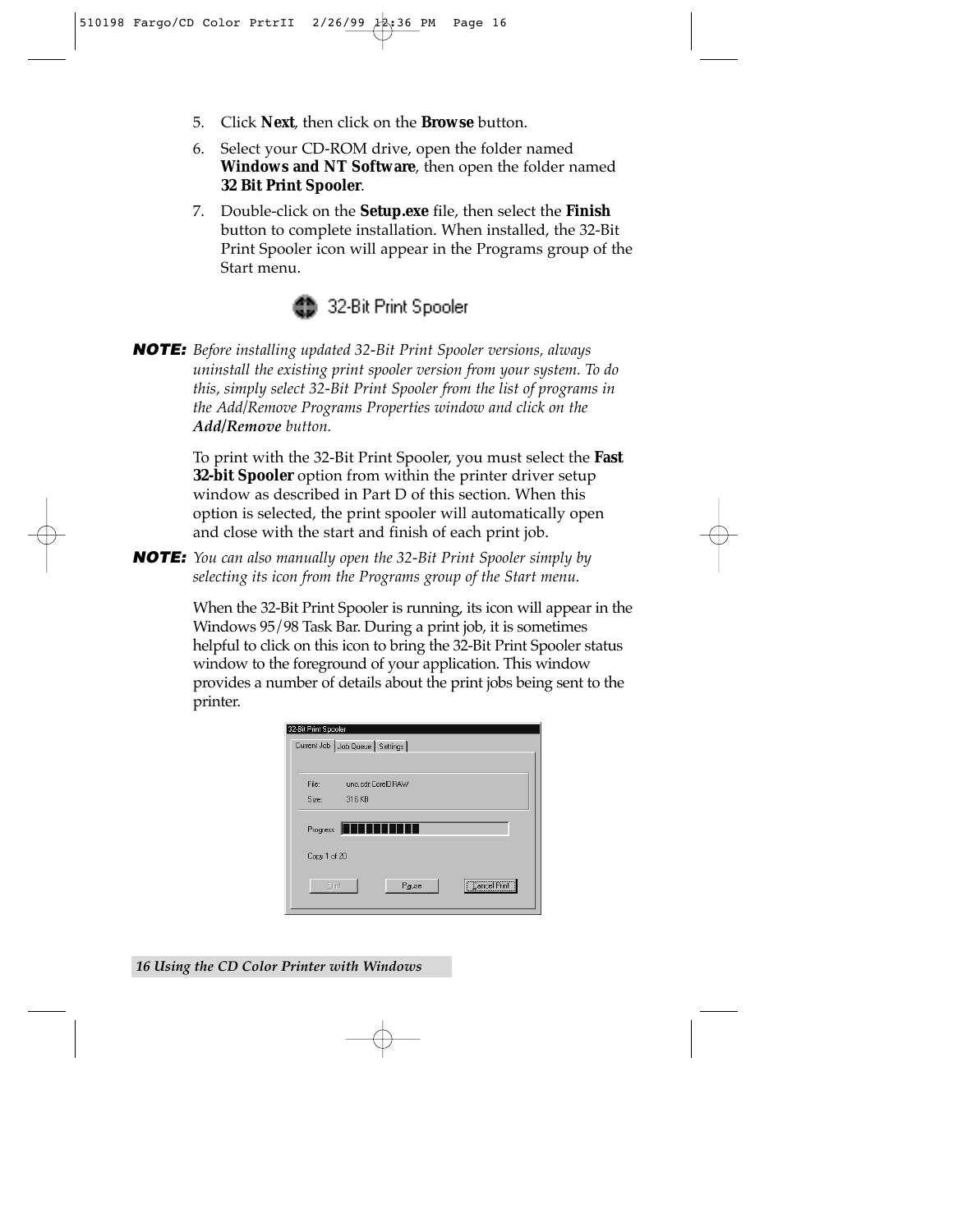The **Current Job** tab tells you the name and size of the file printing, the progress of the overall print job, as well as the total number of copies left to print. It also provides buttons which allow you to pause or cancel the print job at any time during the printing process.

The **Settings** tab tells you the port and printer to which you are printing and allows you to configure the timeout settings. In most instances, these settings will rarely need to be changed. This tab also provides two other options called **Save last job for reprint** and **Direct to Port Mode**.

When the **Save last job for reprint** option is selected, the 32-Bit Print Spooler will automatically save the last print job you sent to the printer and allow you to instantly reprint the job without the delay of having to reprocess it. The print job will be saved in the spooler until another print job is sent and saved over it. If you do not wish to save the last print job for reprint, deselect this option. To print a saved job, simply select the **Print** button from the spooler's Current Job tab.

The **Direct to Port Mode** option is selected by default. In most instances, this option allows the spooler to send data to the printer at its optimum speed. If, however, you experience problems when printing with this option selected, simply deselect it and try your print job again.

The **Job Queue tab** appears only when a print job is being sent to the printer. This tab tells you the name and status of each job in the queue and shows you the order in which the jobs will print if you have sent multiple jobs to the printer. A control button is also provided which allows you to delete every job listed in the queue. To delete the job currently being printed, simply select the **Cancel Print** button under the Current Job tab.

#### **D. SETTING UP THE PRINTER DRIVER**

Once the printer driver has been successfully installed, you will need to set the driver up with the appropriate print options. Refer to the following steps to change or verify your printer driver options:

1. Click the **Start** button, point to **Settings,** and select **Printers.** Then, click on the **CD Color Printer II** icon with the right mouse button and select **Properties** if using Windows 95/98 or **Document Defaults** if using Windows NT.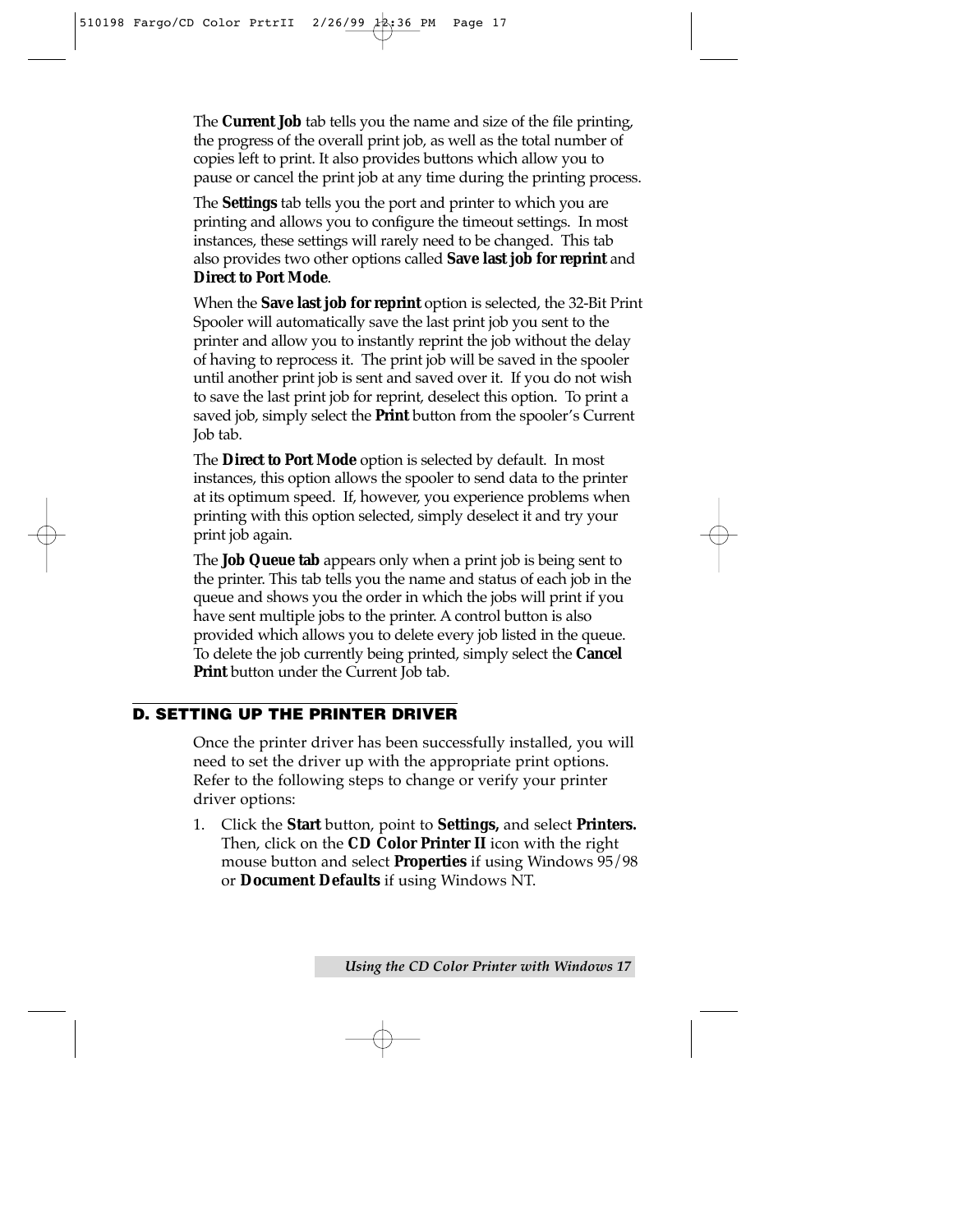2. In Windows 95/98, click on the **Details** tab of the Properties window and select the **Setup** button. In Windows NT, click on the **Advanced** tab of the Document Settings window.

**NOTE:** *Most applications allow you to change these same printer driver options from their "Print" and/or "Printer Setup" screens. This means that you don't have to go back to the main printer setup window each time you want to change a setting or option in the printer driver. These applications will usually give you the same choices and options, but in a slightly altered format.*

> 3. In Windows 95/98, the CD Color Printer setup screen appears. In Windows NT, the CD Color Printer Document Settings appear. Although each printer driver displays the print options in a slightly different format, the basic options are the same. Refer to the remainder of this section for a description of each printer driver option.

#### **Media**

Click on the Media down arrow. A list of media selections appears. Select the **CD** option if printing onto printable CD's. Select **Booklet** if printing onto a jewel case booklet. Select **Insert** if printing onto a jewel case insert. When sizing your images for printing, keep in mind that each type of CD media has the following maximum printable areas:

CD 4.56" round (116mm), Booklet 4.63" x 4.67" (117.7 x 118.5mm), and Insert 4.57" x 5.9" (116 x 150mm). For a complete description of each type of print media and to see how each is installed, refer to Section 2.

#### **Ink Cartridge**

Select either **Color** or **Monochrome** according to the type of ink cartridge you have installed.

#### **Print Quality**

Select the appropriate print quality option for your image. Keep in mind that **Draft** provides the lowest quality but fastest print, and that **Photo 600 x 300** provides the highest quality but slowest print. You may wish to experiment with these options to see which one is best for your particular CD label.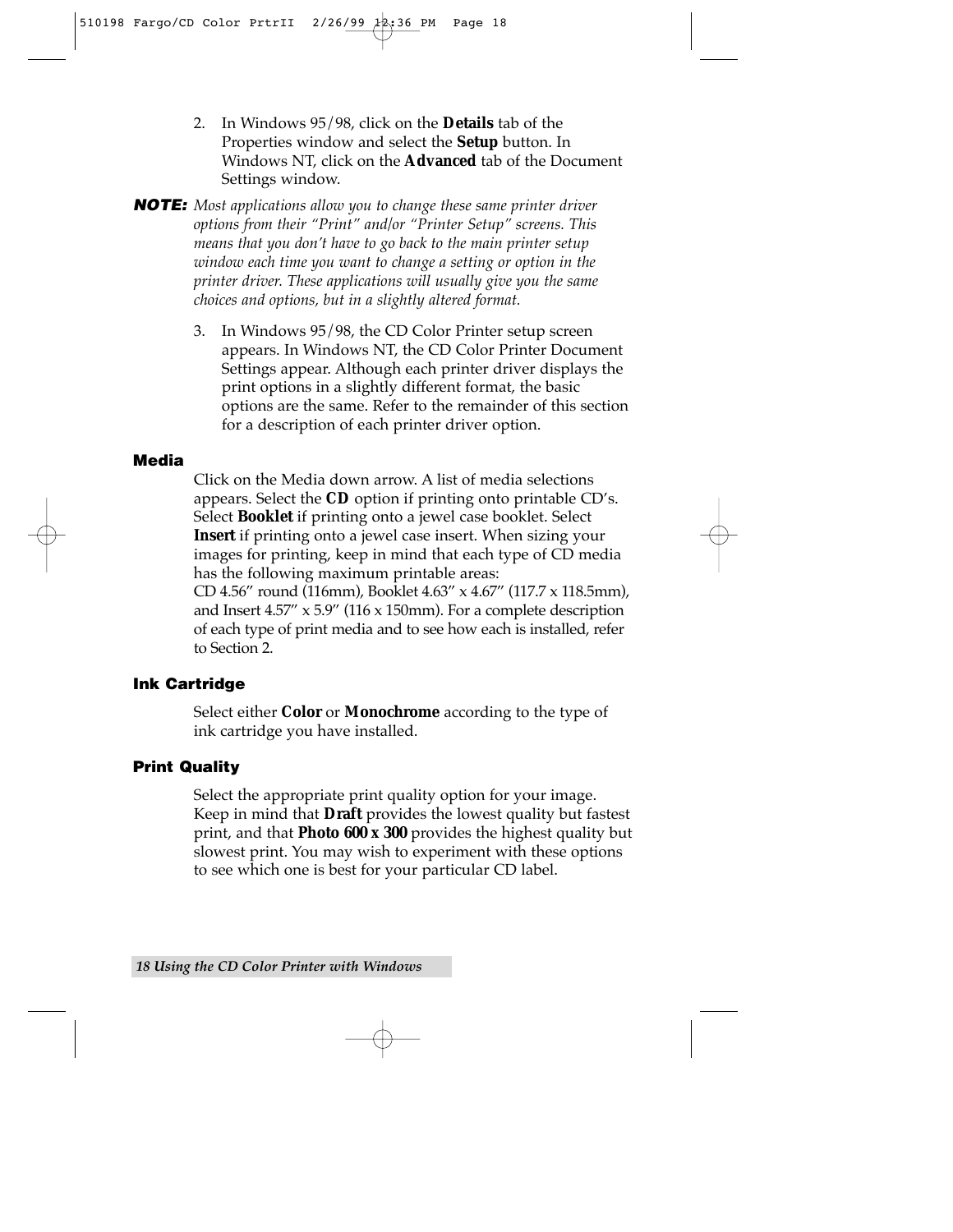#### **Dither Mode**

Select this option to choose the appropriate dither mode for your image. Select **Optimize for photos** if printing a design primarily composed of photographic images. Select **Optimize for graphics** if mainly printing text, lines, and graphics.

#### **Color Matching**

Click on the Color Matching down arrow and choose the color matching option that's right for you. Select **None** if you are more interested in print speed rather than print color, if your image is created in a CMYK color model, if you have already color corrected your image for printing, or if you are using some other third party color matching software.

Select **Algebraic** if you would like the printer driver to make very simple color balance adjustments based on an RGB color model. This option gives you more natural looking images without actually utilizing any specific color matching software.

Select **PrimaColor** to enable color matching profiles written specifically for the CD Color Printer. The PrimaColor by Candela Color Management System automatically adjusts the color of your image according to preconfigured printer profiles and default system profiles. This results in a very precise color match compliant with ICC standards.

#### **Ink Saturation**

This option controls the ink saturation of the printed image. When printing onto the printer manufacturer's TuffCoat CD media, this option should be left at its default setting of 100%. When printing onto other brands of printable CD media, you may need to adjust this control in order to optimize the ink saturation for the printable surface of your specific CD media. Click and drag on the slide's box, or click on the left and right arrows to change the ink saturation setting. Moving the slide's box to the left reduces the overall ink saturation, while moving it to the right increases it.

#### **Rotate 180**

Select this option to rotate your printed image 180°. Although this option is not relevant when printing onto a CD, it does provide greater flexibility when printing onto a jewel case booklet or insert.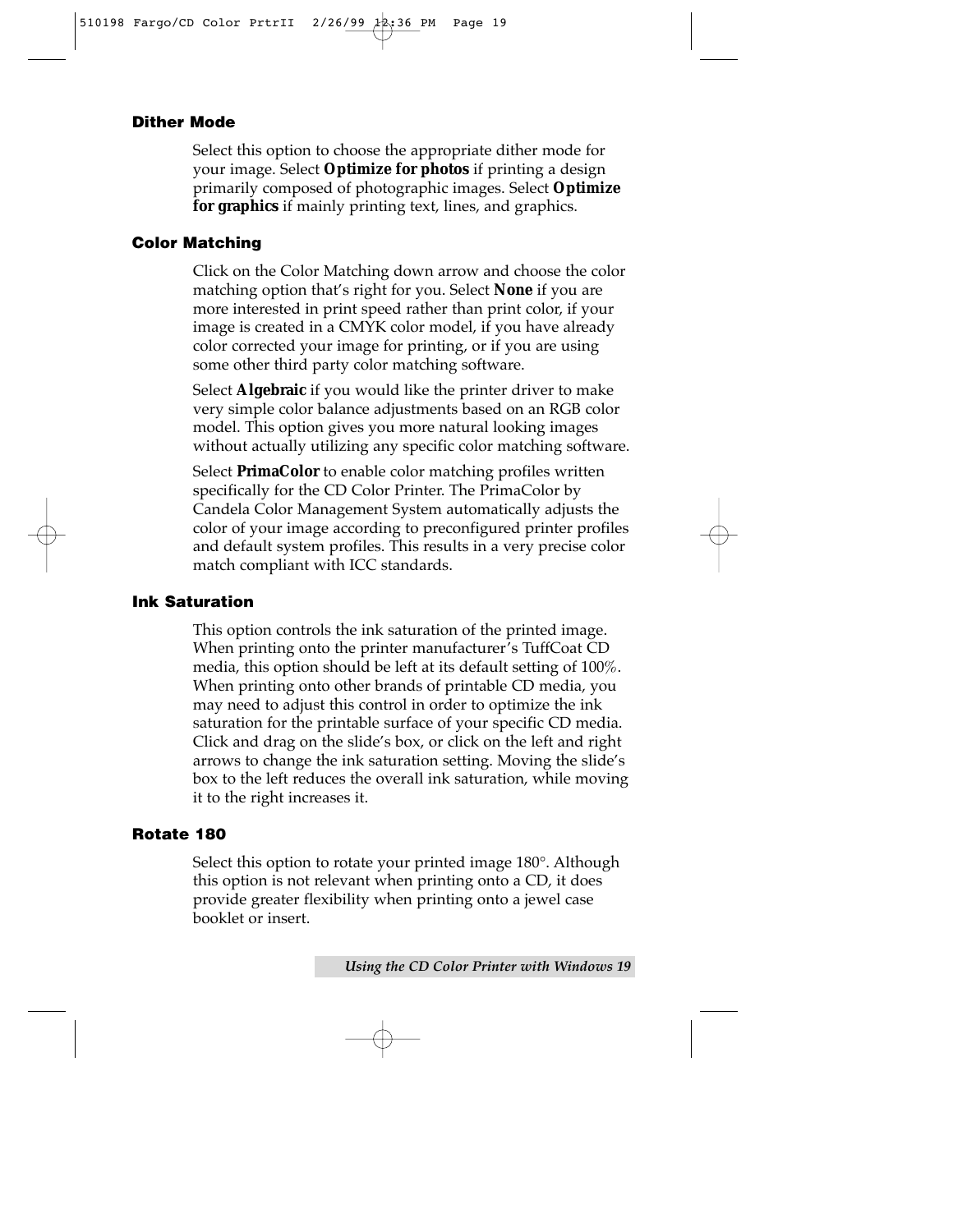#### **Manual Load**

Select this option when you are printing multiple copies of a single design or if using an auto-loader. If you do not select this option when printing multiple copies, the printer has no way of knowing whether or not you have loaded a blank CD and will print each of the selected number of copies onto the same CD. When this option is selected, you must press the  $\blacksquare$  CD Tray button after each new CD blank is loaded. This will close the CD Tray and let the printer know that a fresh CD is installed and ready to be printed.

#### **Write Direct to Port**

Select this option to provide faster print processing if printing from Windows 3.1x. When selected, this option allows the printer driver to bypass the Windows 3.1x print manager and to send all print data directly to the printer. This option devotes all of your system resources to the current print job, thereby increasing overall print speed. When the print job is finished, your system resources will again be devoted to the normal function of your on-screen applications.

Depending upon the brand of your computer, you may or may not wish to select this option when printing. For most computers, selecting this option will enhance the rasterizing and printing process. In this case, the **Write Direct to Port** option should be selected. For some computers, however, this option may not be supported by the particular brand of PC and should not be selected.

#### **Fast 32-bit Spooler**

Select this option for consistently faster print processing under Windows 95/98. This option is only selectable if operating under Windows 95/98 and if the included 32-Bit Print Spooler software has been installed. When selected, this option allows the printer driver to send all print jobs to the 32-Bit Print Spooler rather than to the Windows system print spooler. See Part C of this section for complete details on the 32-Bit Print Spooler. This option and the 32-Bit Print Spooler software will not function in Windows 3.1x or Windows NT.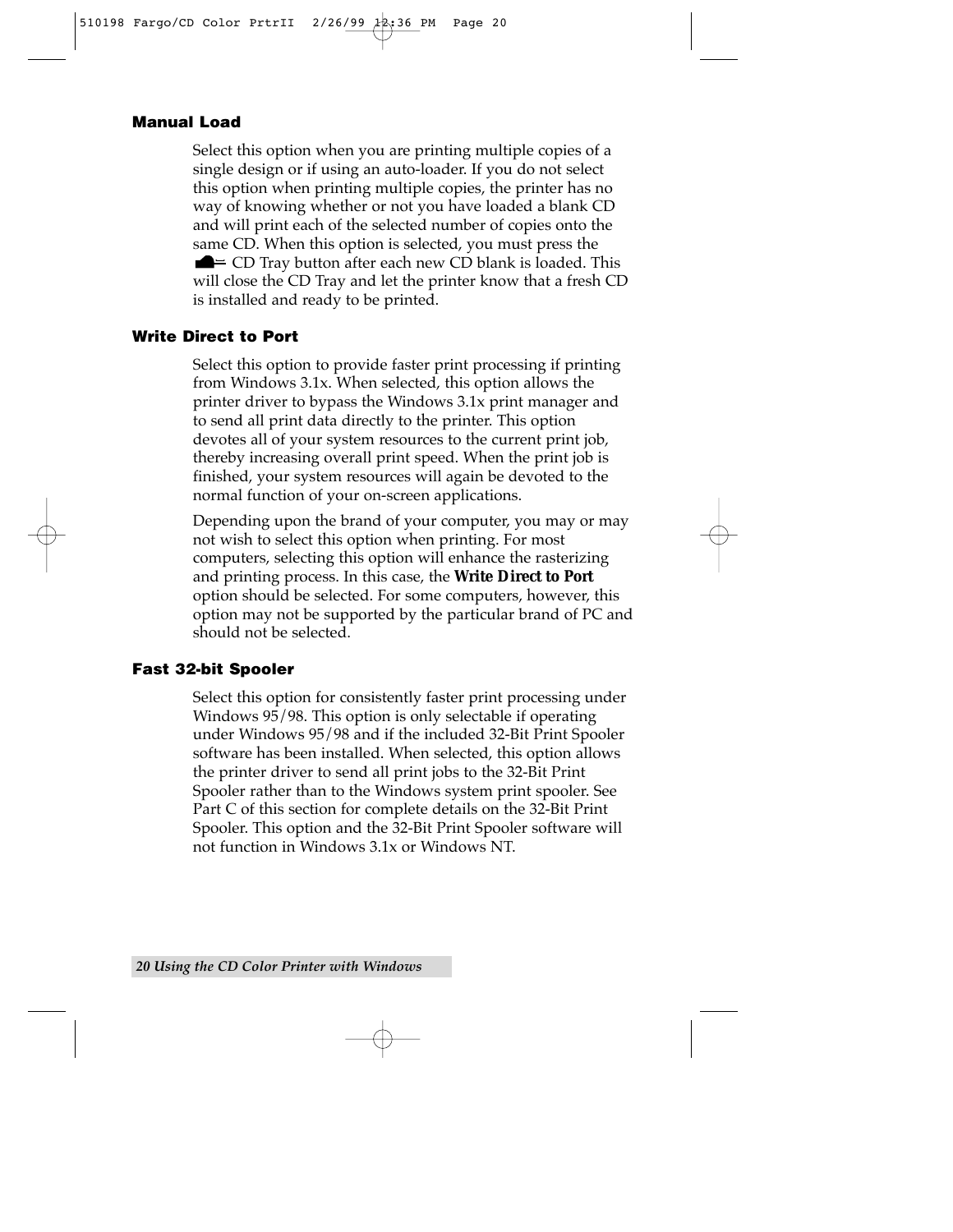#### **Orientation**

Select either **Portrait** or **Landscape** according to the orientation of your jewel case booklet/insert design. An icon illustrating each orientation helps your remember the difference between the two. This option does not apply when printing onto a CD.

#### **Cartridge**

Select this button to display the type of ink cartridge currently installed, its current ink levels, as well as options for cleaning and changing a cartridge. Note that the ink cartridge type and ink levels can only be reported when operating under Windows 95/98.



Select the **Clean** button to send a simple test print pattern to the printer. Be sure to have a CD template installed. This test print pattern purges the ink cartridge nozzles and lets you know if any one of the Yellow, Magenta, or Cyan nozzles is clogged. If one of these colors does not appear on the test print, clean the copper end of the cartridge with an alcohol pad, and repeat the cleaning procedure. If after several cleanings a color still does not appear on the test print, the cartridge may be damaged or empty and may need to be replaced.

Select the **Change** button to install a fresh, new ink cartridge or to switch back and forth between a previously used color cartridge and a previously used monochrome cartridge. After the cartridge has been replaced according to the instructions in Section 2-E, select either the **New Cartridge Installed** button or the **Old Cartridge Installed** button accordingly. These selections are necessary for the printer to accurately keep track of ink cartridge ink levels.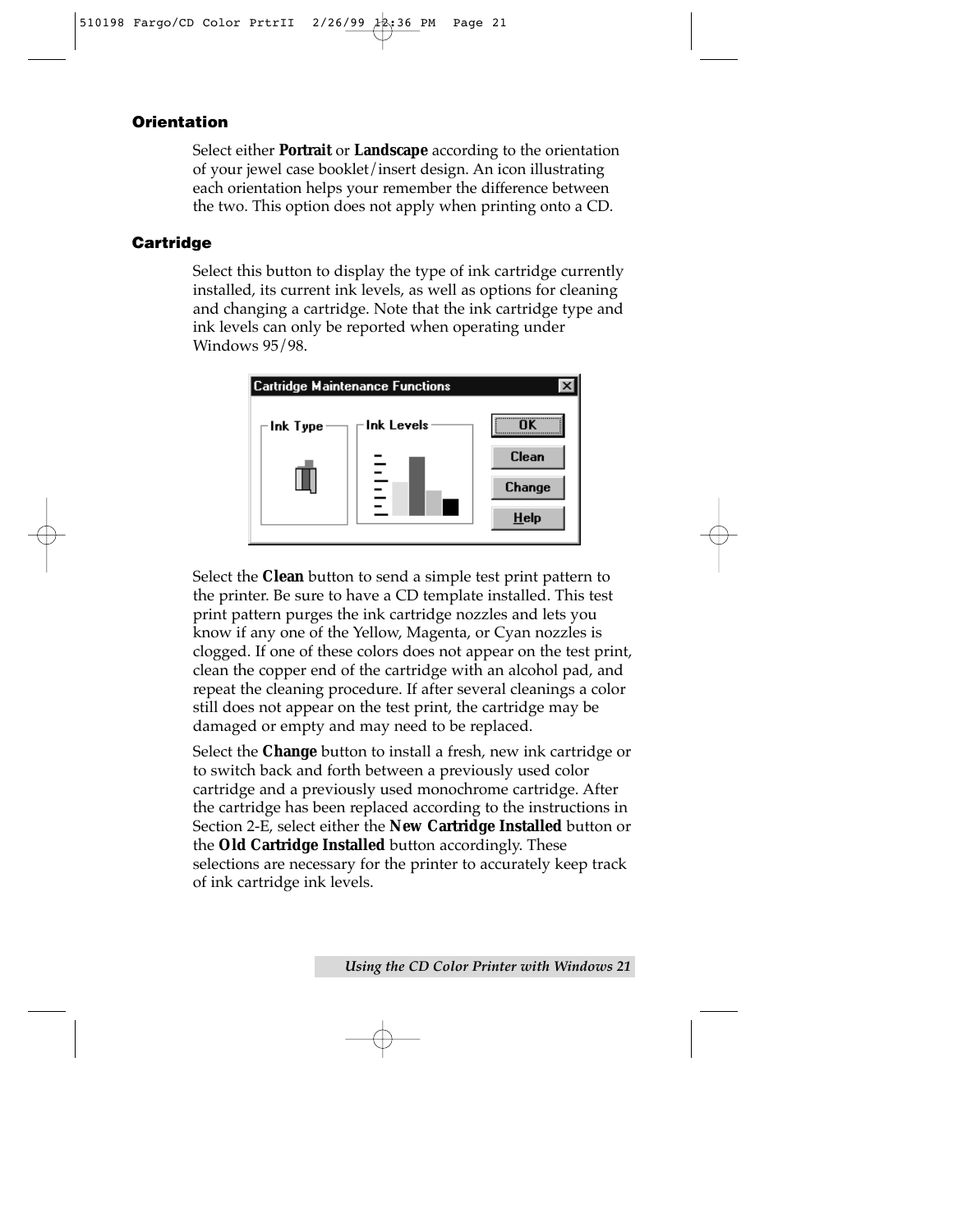

#### **Calibrate**

Select this button to display options for fine-tuning the position of your printed image and the size of a CD's non-printable center. This button also allows you to calibrate the offset for bidirectional printing in the Draft Print Quality Mode. The following gives a complete description of each of the Calibration options.

**IMPORTANT!** *The Image Placement values labeled on your printer's rear panel must be entered into the Vertical and Horizontal boxes prior to printing. These values have been optimized specifically for your printer and allow images to be centered on a CD when printed.*

> When facing the printer, the **Vertical** adjustment moves the printed image toward the printer if a positive number is entered and away from the printer if a negative number is entered. The **Horizontal** adjustment moves the printed image toward the left-hand side if a positive number is entered and toward the right-hand side if a negative number is entered. The **Center Size** adjustment enlarges the non-printable center if a positive number is entered and reduces its size if a negative number is entered. As a rule, an adjustment of 12 pixels is equivalent to approximately 1 millimeter. Once you have entered the optimum calibration values, you will most likely not need to change them again. The following diagram illustrates exactly how each of these adjustments affect the printed image.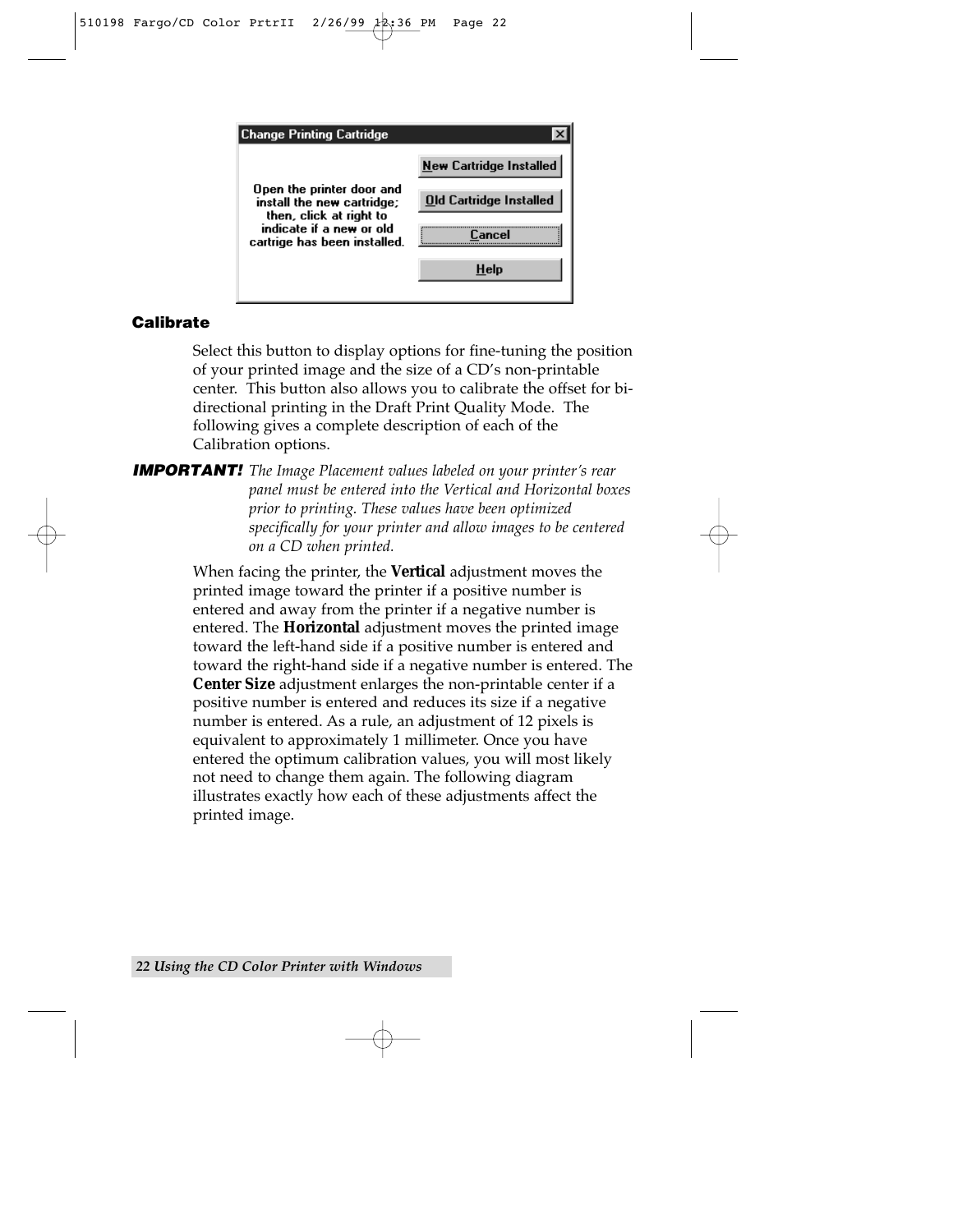

**HINT:** *Notice the direction the Vertical and Horizontal adjustment arrows point within the Calibration window are representative of the direction the printed image moves on the CD.*

If you ever wish to verify your factory-recommended Vertical and Horizontal calibration settings, you can run a simple calibration procedure to assure that your images will be centered when printed on a CD. To do this, refer to the following steps:

- 1. Verify that a cardboard CD template and a color ink cartridge are installed in the printer. Also, verify that the printer is powered ON and that it is connected to your computer.
- 2. Click on the **Test Print** button of the Image Placement box within the Calibration window. The printer will begin printing the calibration test print.
- 3. When the print is complete, rotate the CD template 180º in the CD Tray and repeat step 2 using the same CD template.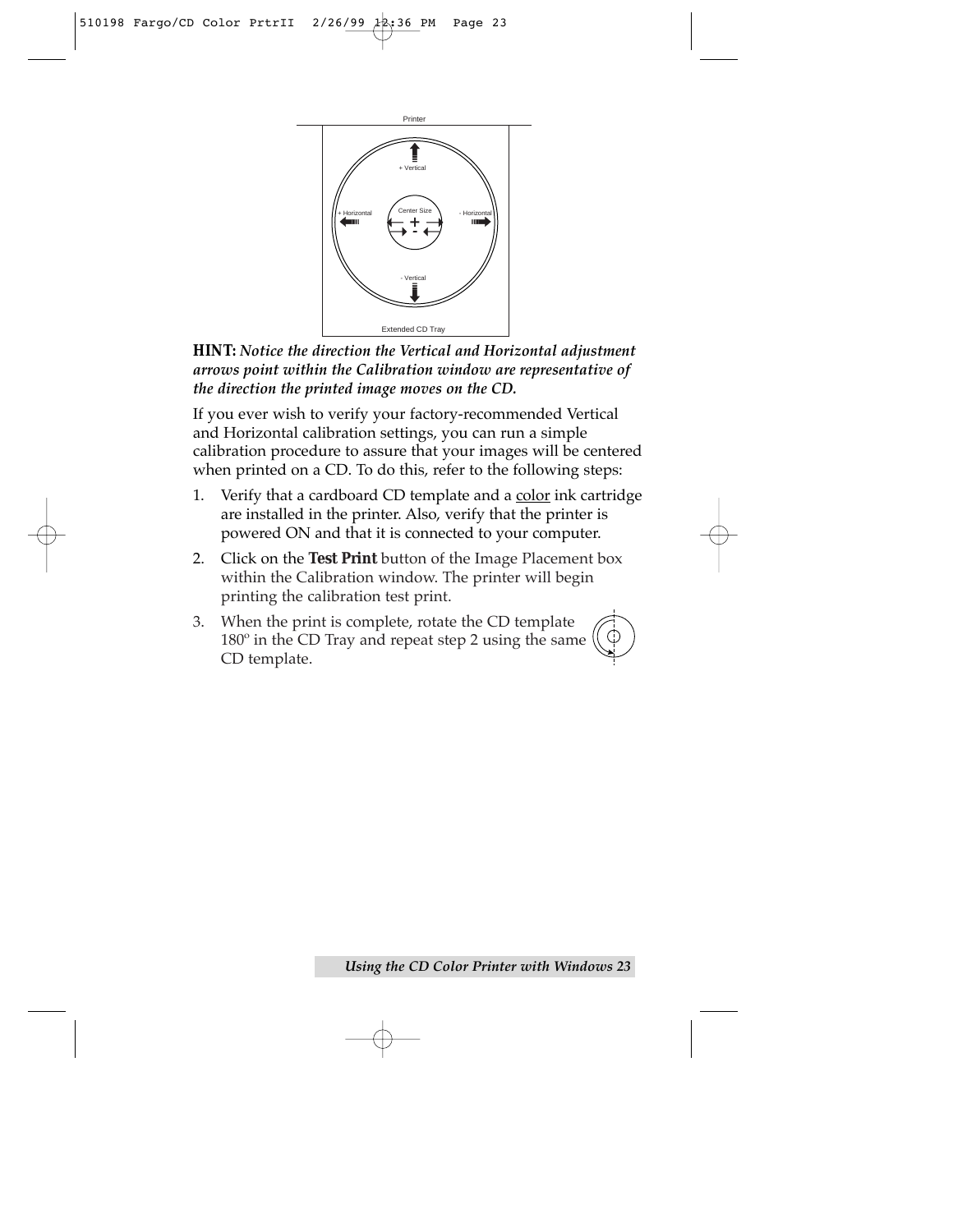4. When the second run of the print is compete, you should have a test print that looks like the following:



- 5. Along the Vertical axis of the printed CD template, find the number whose lines touch. For example, in the above illustration, the number would be -6. Enter that number into the Vertical box of the Calibration window. Repeat this same step for the Horizontal axis.
- 6. Select the **OK** button. The numbers you entered will stay the same until you change them. Your images should now be centered when printed on a CD.

The Calibration window also displays an **Offset Calibration** option which is selectable only when printing with the **Draft** Print Quality option selected. When printing in Draft quality, the printer will print on both the left and right cartridge movements. Although this is a very fast way to print, it can sometimes make your CD image appear uneven around the edges. To remedy this, the following procedure can be done to optimize Draft quality printing.

- 1. Verify that a cardboard CD template and an ink cartridge are installed in the printer. Also, verify that the printer is powered ON and that it is connected to your computer.
- 2. From the printer driver setup window, select the Ink Cartridge type you have installed (**Color** or **Monochrome**).
- 3. Select the **Calibrate** button, and click on the Offset Calibration's **Test Print** button. The printer will begin printing a calibration test print.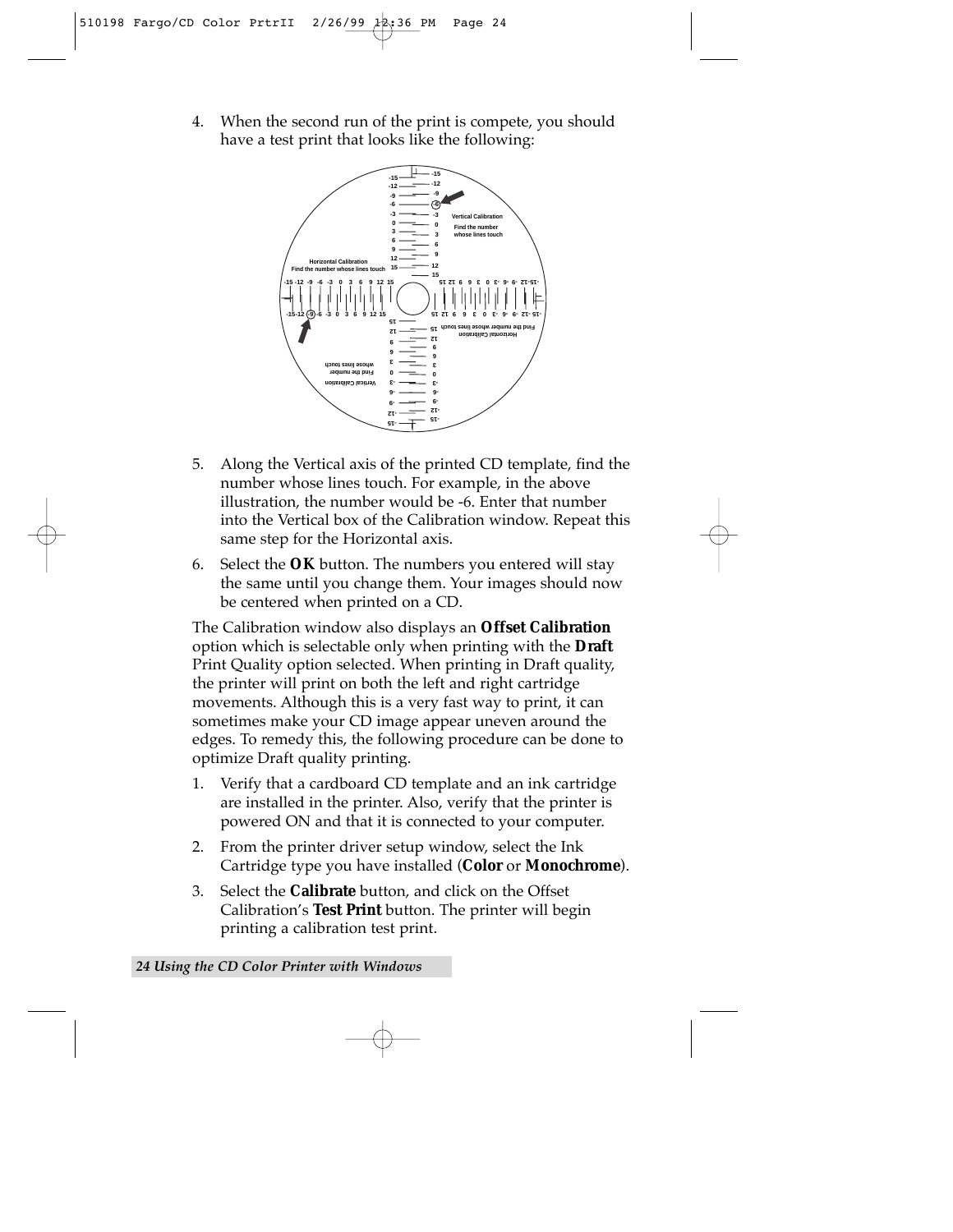- 4. After printing is completed, find the line that is the straightest, and enter the number next to this line in the **Offset** box.
- 5. Select the **OK** button. The number you entered will stay the same until you change it. Printing should now be optimized for Draft quality. Note that it is recommended you repeat this procedure every time a new or different ink cartridge is inserted whenever you are printing in Draft quality.

After your selections have been made, close out of the printer setup window. You are now ready to go to an application program and print. All printer driver selections will stay the same until you change them.

#### **E. PRINTING A CD**

Now that you have hooked up the printer, loaded the print supplies, and installed the printer driver, you are ready to print you first CD label. Follow these steps to print your first image:

- 1. Go to your favorite graphics application program. Or, install and open the Windows CD creation software included with your printer.
- 2. Open or create the image file you wish to print. If using a program other than the included Windows CD creation software, you will need to create a custom page or canvas size in your program according to the type of label you intend to create. The following tips will help you do this:
	- If creating a label for a **CD,** set your page size to 4.56" x 4.56" (116 x 116mm). Although your image will appear square on screen, the printer driver will automatically crop your image to the round shape of a CD for printing. The driver will also automatically crop out the center 1.6" (41mm) of your image to accommodate a CD's non-printable center hub. If you would like to better visualize where the round outside edge and the round non-printable center of a CD will fall in relation to your image, simply draw one circle with a 4.56" (116mm) diameter and another with a 1.6" (41mm) diameter. Then, center both circles within your active page or canvas area. These circles will serve as a guide while designing your image. Be sure to delete these circles before printing.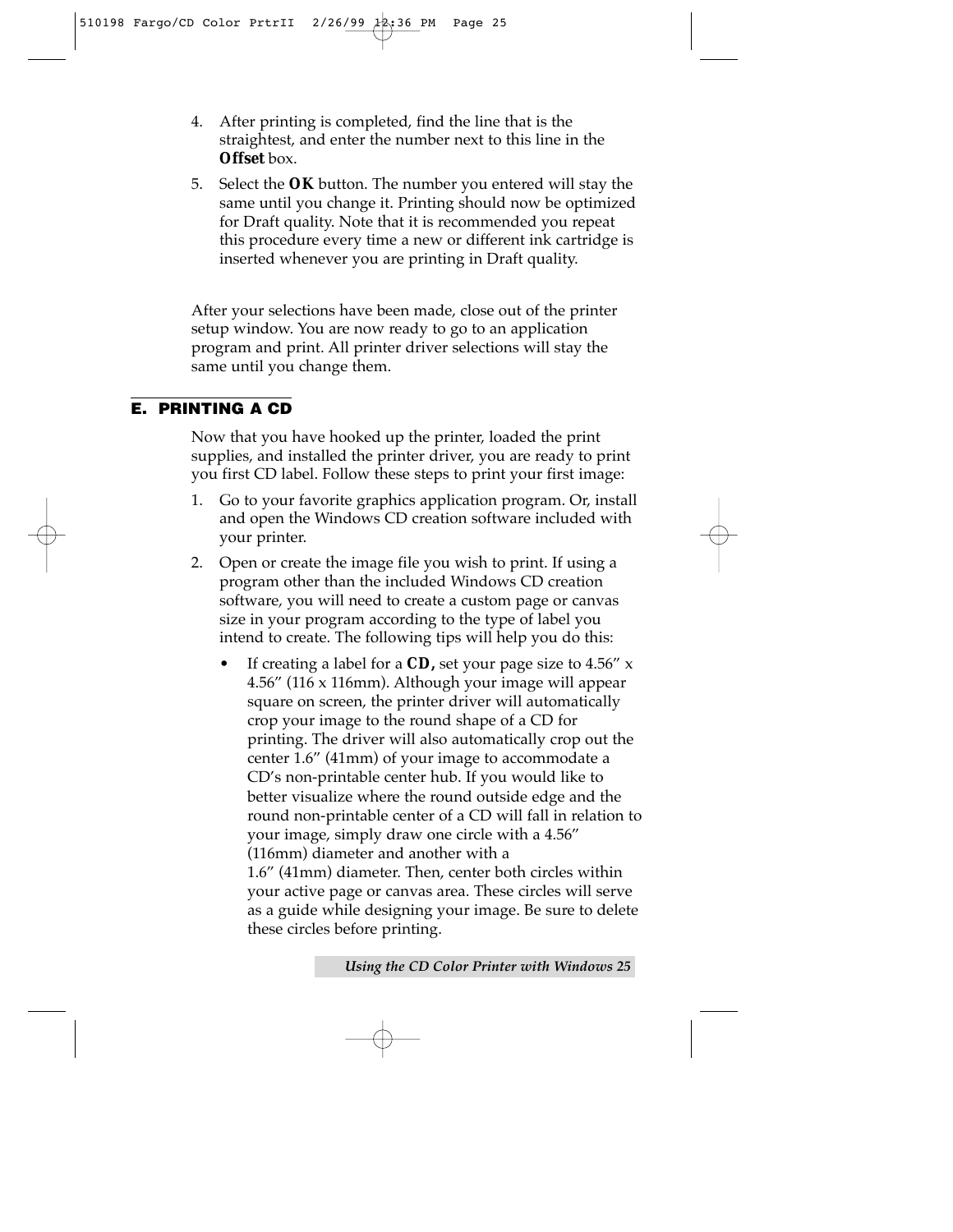- If creating a label for a jewel case **Booklet,** set your page size to 4.63" x 4.67" (117.7 x 118.5mm).
- If creating a label for a jewel case **Insert,** set your page size to 4.57" x 5.9" (116 x 150mm).
- 3. Once you have created your image and are ready to print, select **Print Setup** (or the equivalent) from the program's File menu to verify that the printer driver settings are correct for your image. Be sure the proper Media and Ink Cartridge options are selected according to the supplies you have installed in the printer. Once the driver is set, select **Print** from the program's File menu.
- 4. The printer driver will then begin to process the image. Depending upon the size of the image and the processing speed of your computer, processing time can take from several seconds to a few minutes.
- 5. Once processing is complete, the printer will begin to print. Print time will vary depending on whether you are printing with a color or monochrome cartridge and on which Print Quality setting you selected. When printing is complete, the CD Tray will automatically open and remain fully extended until the next print job is received.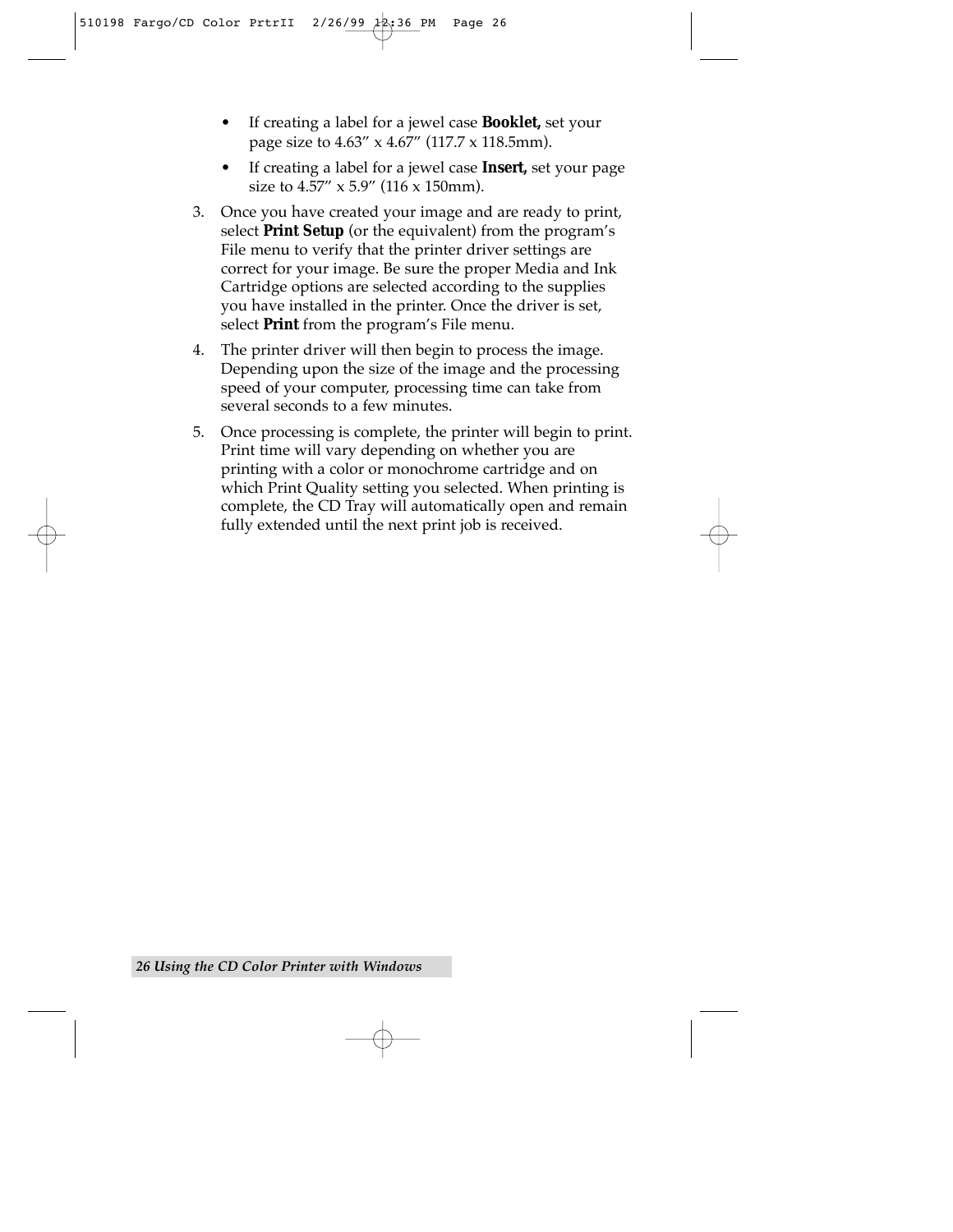### *Section 4:* **Using the CD Color Printer with Macintosh**

#### **A. CONNECTING THE PRINTER TO YOUR COMPUTER**

The CD Color Printer is designed to be used with any Apple Macintosh supporting Color QuickDraw™ and running system software 7.0 or higher. For best performance, a Macintosh with a 68040 processor and 8MB of RAM (or higher) or a PowerPC™ with 8MB of RAM (or higher) is recommended. The printer driver is accelerated for use with a PowerPC.

The printer is equipped with a high-speed serial port. This port is the means through which the printer receives data from your computer. This port is not AppleTalk™ compatible. To connect the printer to your computer, simply obtain a standard serial cable with an 8 pin mini-DIN connection on each end, and refer to the following steps:

1. Connect one end of the serial cable to the printer.



2. Connect the other end of the cable to either the Printer or Modem port of your Macintosh.



*Using the CD Color Printer with Macintosh 27*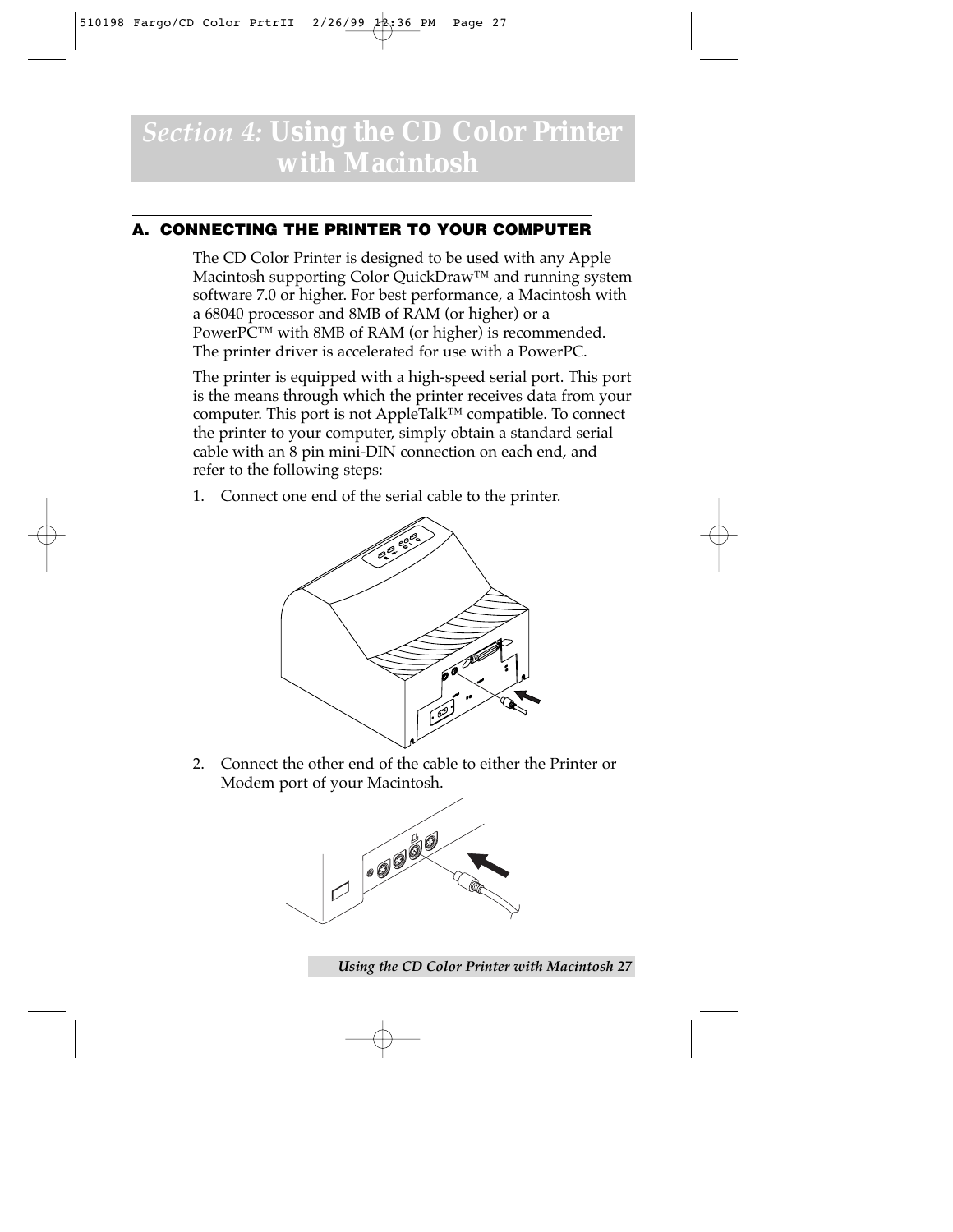The printer must have its Power light illuminated to receive data. If the light is not on, press the  $\circlearrowleft$  Power button.

#### **B. INSTALLING THE PRINTER DRIVER**

The CD Color Printer can be used with virtually any Macintosh application program. This is accomplished by installing what is called a "printer driver." The printer driver is simply software which gives the printer all the information needed for printing. Use the following steps to install the printer driver.

**NOTE:** *This section of the Operator's Manual assumes that you are already familiar with a Macintosh Operating System (OS) and know how it operates. If you are not yet familiar with a Macintosh OS, consult the appropriate documentation to become familiar with the basics before proceeding.*

- 1. After starting your Macintosh, insert the supplied Printer Software CD into your computer's CD-ROM drive, and open the Macintosh Software folder
- 2. Click on the READ ME file(s) to get the latest information on the driver and the installation process. When you are finished reading, select **Quit** from the File menu.
- 3. Double-click on the CD Color Printer II Installer icon.



4. When the Installer window appears, select the options you would like the installer program to install. In most instances, the default selections will suffice. For a description of each of these options, refer to the notes found in the box directly above these options (use the up and down arrows to scroll through the notes). Once the desired options are selected, click on **Install.** The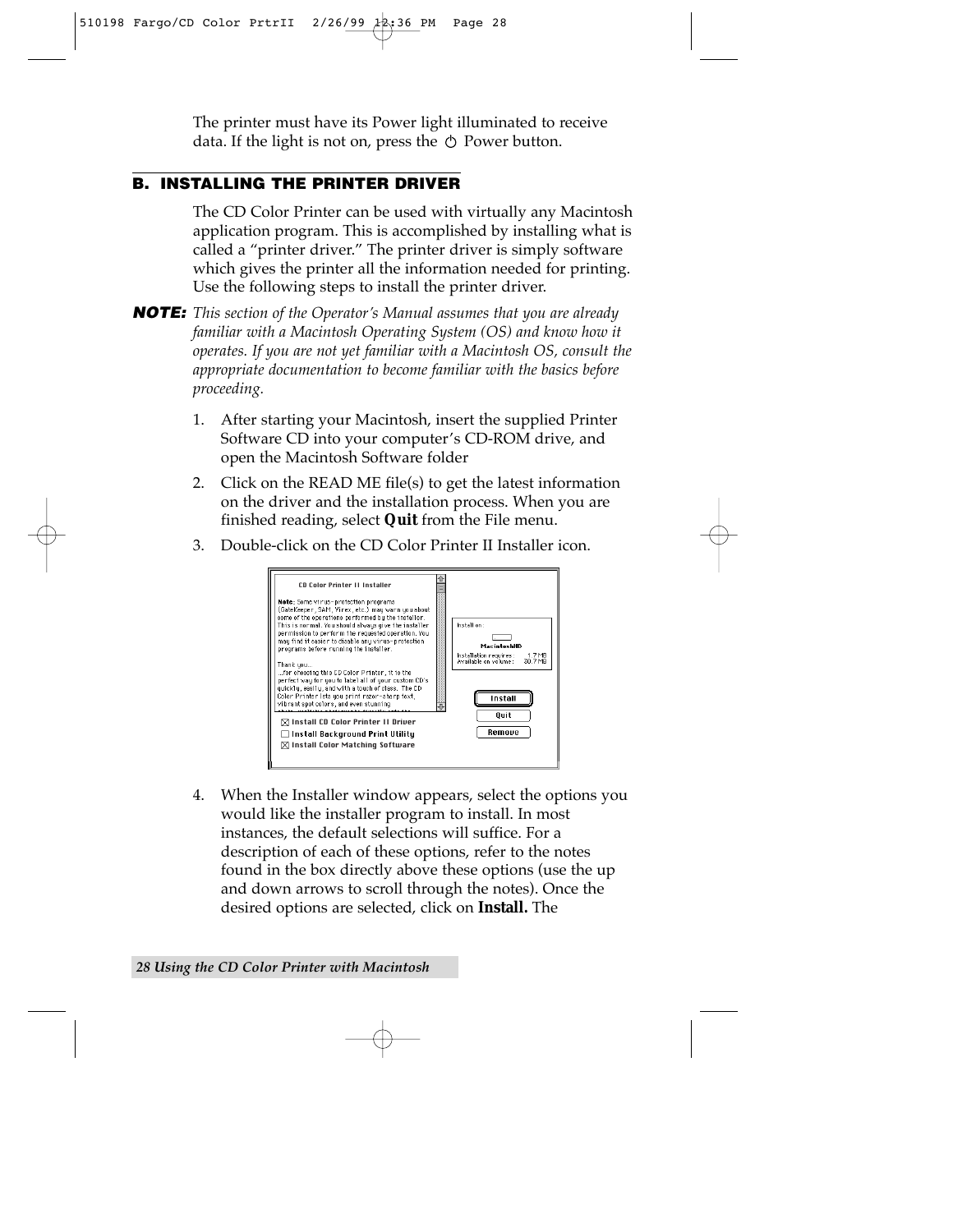appropriate files will automatically install onto your computer. An alert box will then display indicating that installation is complete.

5. Click on **OK** to exit the installer. Driver installation is now complete.

#### **C. THE CHOOSER**

The Chooser is a Desk Accessory in the Apple menu. Before you can use the printer, you need to select the CD Color Printer II driver using the Chooser. This instructs your Macintosh to send print jobs to the CD Color Printer II instead of to some other printer you may already have connected to your system. Refer to the following steps to select the CD Color Printer II driver:

- 1. Select **Chooser** from the Apple menu.
- 2. The Chooser displays an icon for all the printer drivers installed in the System Folder. Among these, you should see the icon for the CD Color Printer II driver you just installed. If you do not see the icon, go through the installation procedure again making sure the **Install driver and prefs** option is selected. Once you locate the CD Color Printer II icon, click on the icon to select it.



3. Select either the **Modem** or **Printer Port** to indicate to which port the serial interface cable was connected. If the Printer port is selected, AppleTalk should remain inactive while printing unless you are using AppleTalk through your Ethernet port. AppleTalk does not apply when printing with the Modem port selected.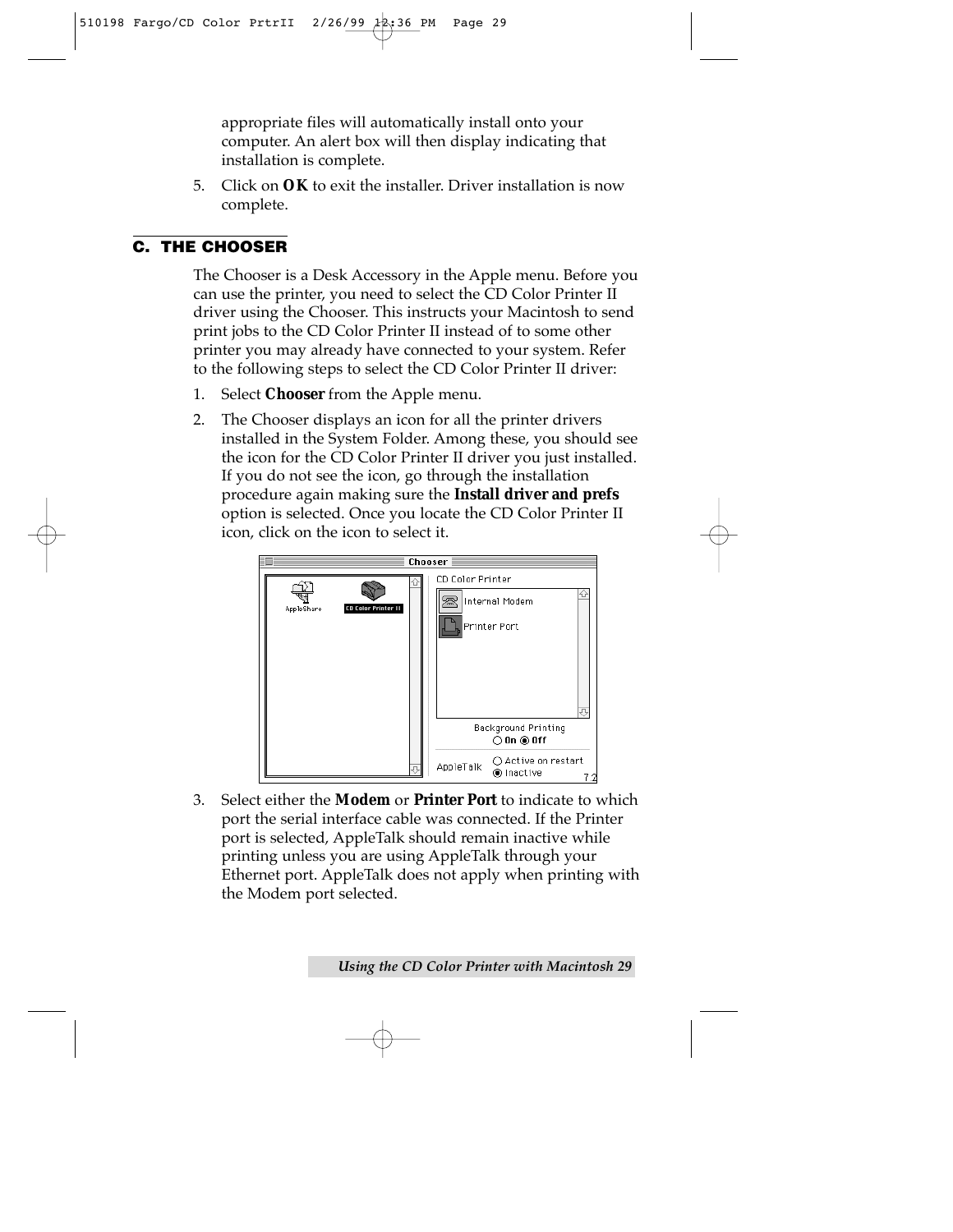4. Select either **On** or **Off** to enable or disable the printer's Background Printing function. When enabled, this function allows you to work in the foreground of your application program while printing in the background. Please refer to Section 5 for more information on background printing.

The next time you open the Chooser, the selected driver will no longer be highlighted. The Chooser remembers, however, which driver is the current one but does not display it when opened.

#### **D. SETTING UP THE PRINTER DRIVER**

Once the printer driver has been successfully installed, you will need to set the driver up with the appropriate print options. To change or verify your printer driver options, select **Page Setup** from the File menu and change the options as follows:



#### **Media**

Click on the Media down arrow. A list of media selections appears. Select the **CD** option if printing onto printable CD's. Select **Booklet** if printing onto a jewel case booklet. Select **Insert** if printing onto a jewel case insert. When sizing your images for printing, keep in mind that each type of CD media has the following maximum printable areas:

CD 4.56" round (116mm), Booklet 4.63" x 4.67" (117.7 x 128.5mm), and Insert 4.57" x 5.9" (116 x 150mm). For a complete description of each type of print media and to see how each is installed, refer to Section 2.

#### **Ink Cartridge**

Select either **Color** or **Monochrome** according to the type of ink cartridge you have installed.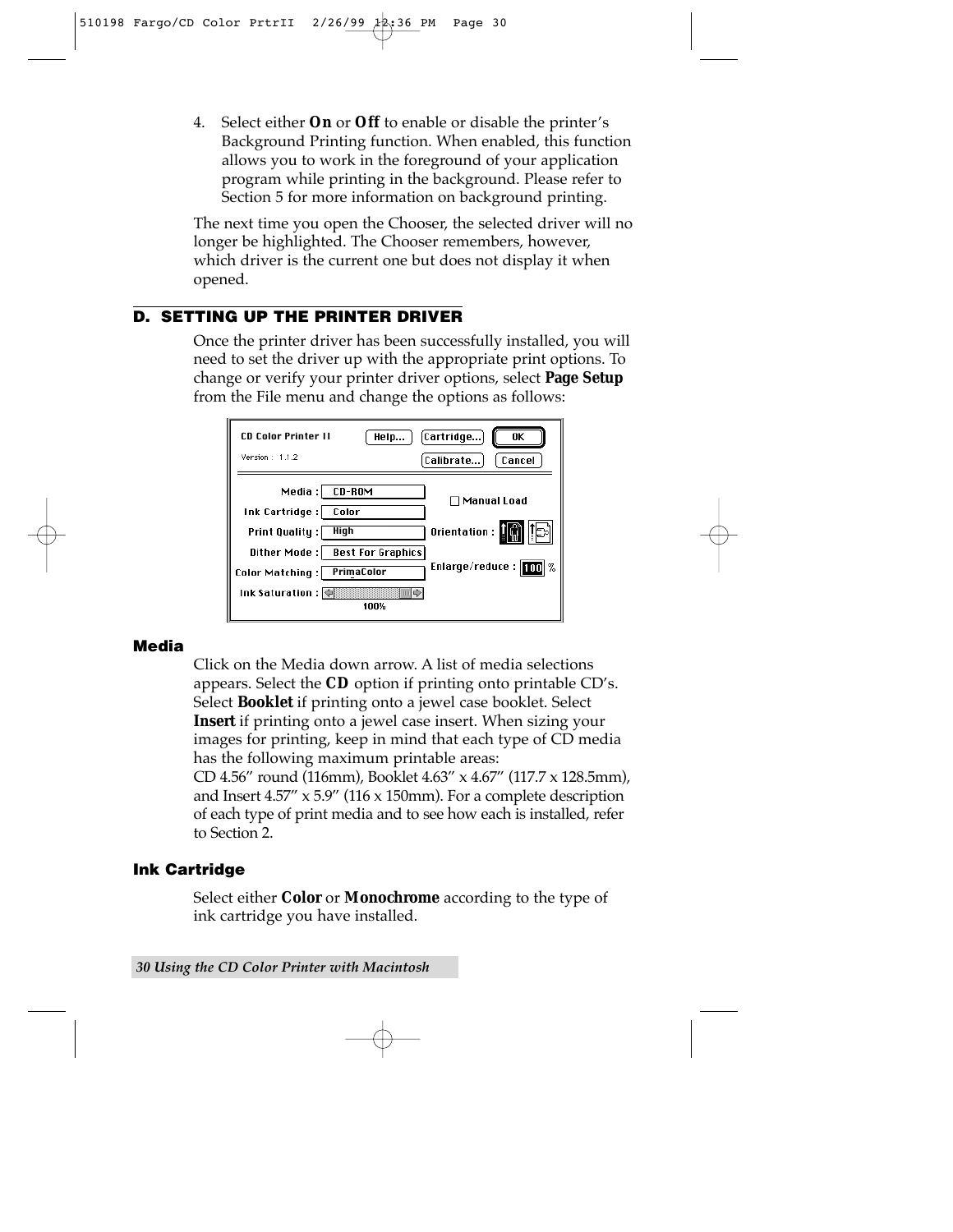#### **Print Quality**

Select the appropriate print quality option for your image. Keep in mind that **Draft** provides the lowest quality but fastest print, and that **Photo** provides the highest quality but slowest print. You may wish to experiment with these options to see which one is best for your particular CD label.

#### **Dither Mode**

Select this option to choose the appropriate dither mode for your image. Select **Best For Photos** if printing a design primarily composed of photographic images. Select **Best For Graphics** if mainly printing text, lines, and graphics.

#### **Color Matching**

Click on the Color Matching box and choose the color matching option that's right for you. Select **None** if you are more interested in print speed rather than print color, if you have already color corrected your image for printing, or if you are using some other third party color matching software.

Select **Algebraic** if you would like the printer driver to make very simple color balance adjustments. This option gives you more natural looking images without actually utilizing any specific color matching software.

Select **PrimaColor** to enable color matching profiles written specifically for the CD Color Printer. The PrimaColor by Candela Color Management System automatically adjusts the color of your image according to preconfigured printer profiles and default system profiles. This results in a very precise color match compliant with ICC standards.

Select **ColorSync** to perform a ColorSync™ match on the image to be printed. This option enables ColorSync to color correct your image according to preset printer profiles and the selected system profile. A default system profile is installed into the ColorSync Preferences folder. For best results, however, it is recommended that you use the specific profile for your monitor. To select this profile, select **Control Panels** from the Apple menu, and double-click on **ColorSync System Profile.** Then, click on the **Set Profile…** button, and select the specific profile for your monitor. If you cannot find your monitor's profile, select the default system profile called **Default CD Monitor.** Click on the **Select** button. The profile is now selected.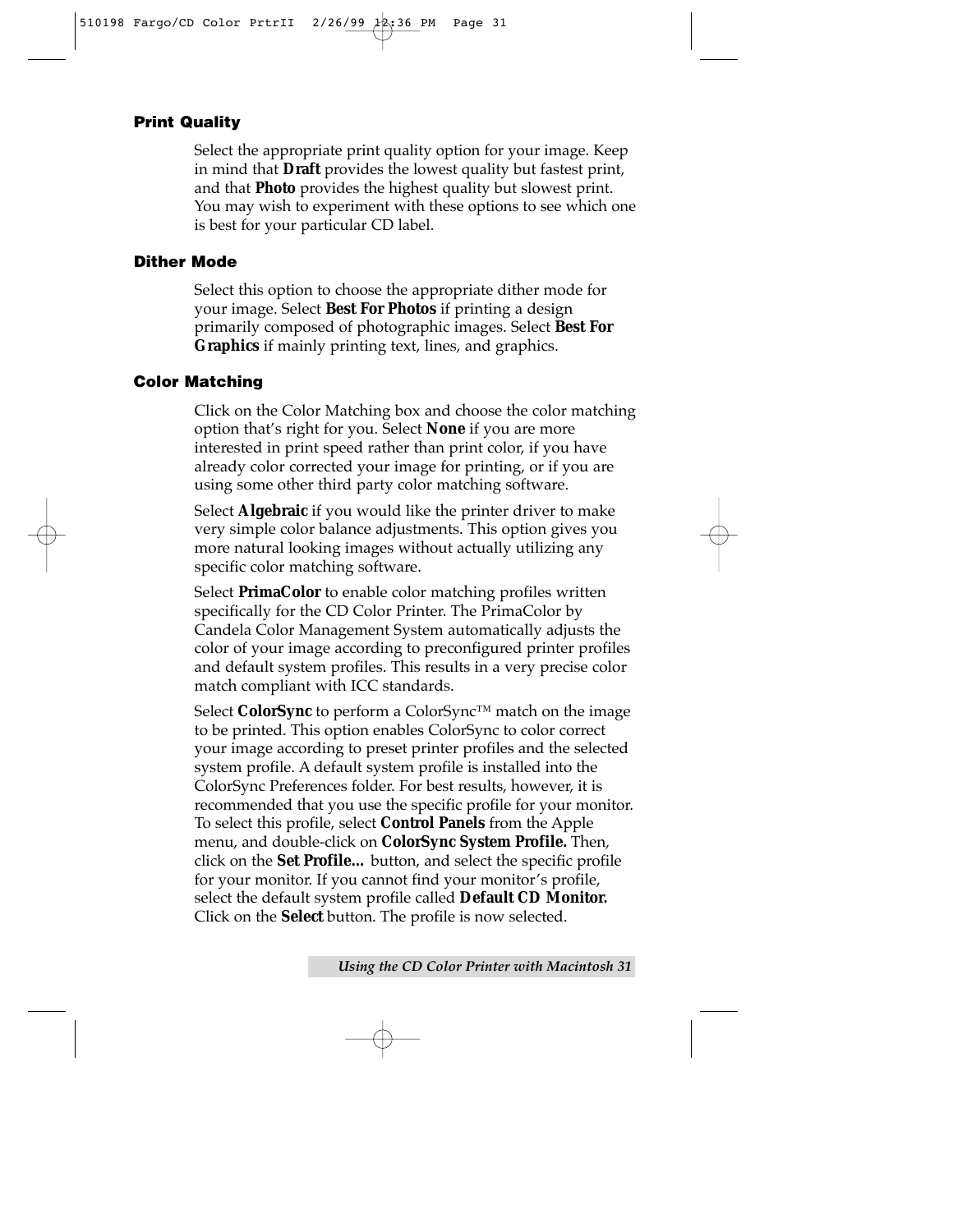#### **Ink Saturation**

This option controls the ink saturation of the printed image. When printing onto the printer manufacturer's TuffCoat CD media, this option should be left at its default setting of 100%. When printing onto other brands of printable CD media, you may need to adjust this control in order to optimize the ink saturation for the printable surface of your specific CD media. Click and drag on the slide's box, or click on the left and right arrows to change the ink saturation setting. Moving the slide's box to the left reduces the overall ink saturation, while moving it to the right increases it.

#### **Manual Load**

Select this option when you are printing multiple copies of a single design or if using an auto-loader. If you do not select this option when printing multiple copies, the printer has no way of knowing whether or not you have loaded a blank CD and will print each of the selected number of copies onto the same CD. When this option is selected, you must press the  $\blacksquare$   $\blacksquare$   $\blacksquare$   $\blacksquare$   $\blacksquare$   $\blacksquare$   $\blacksquare$   $\blacksquare$   $\blacksquare$   $\blacksquare$   $\blacksquare$   $\blacksquare$   $\blacksquare$   $\blacksquare$   $\blacksquare$   $\blacksquare$   $\blacksquare$   $\blacksquare$   $\blacksquare$   $\blacksquare$   $\blacksquare$   $\blacksquare$   $\blacksquare$   $\blacksquare$   $\blacksquare$   $\blacksquare$   $\blacksquare$   $\blacksquare$   $\blacksquare$   $\blacksquare$   $\blacksquare$   $\blacks$ will close the CD Tray and let the printer know that a fresh CD is installed and ready to be printed.

#### **Orientation**

Select either **Portrait** or **Landscape** according to the orientation of your jewel case booklet/insert design. An icon illustrating each orientation helps your remember the difference between the two. This option does not apply when printing onto a CD.

#### **Enlarge/reduce**

This option alters the size of the printed image between the integers of 25% and 400%. A setting of 100% indicates the document will be printed at actual size. Please note that significantly enlarging or reducing the image may cause the image to appear pixelated or "jaggy" when printed.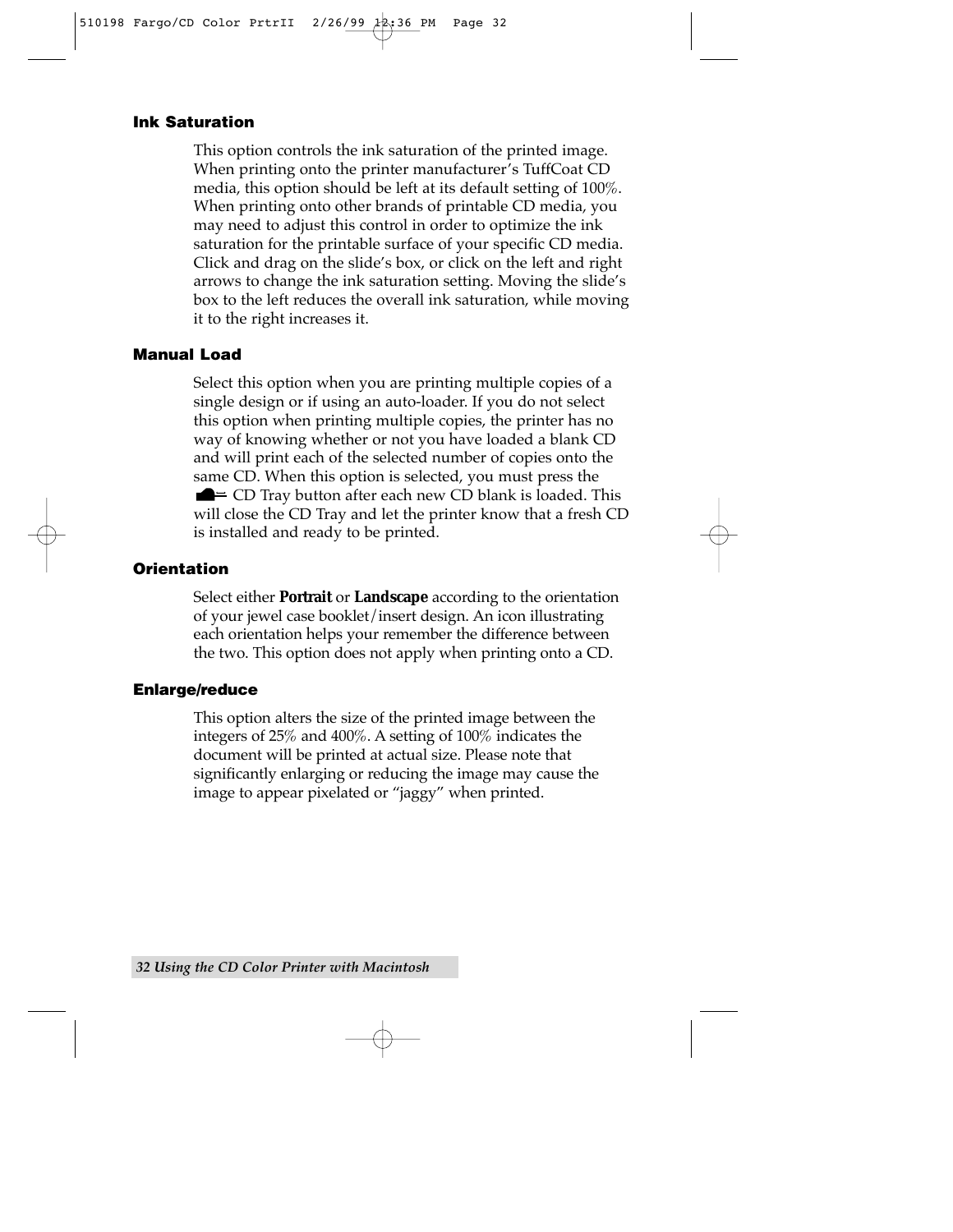#### **Cartridge**

Select this button to display options for changing or cleaning an ink cartridge.



Select the **Change** button to move the printer's ink cartridge carrier to the load position in order to change ink cartridges. Note that pressing the printer's  $\blacksquare$  Ink Cartridge button serves this same purpose. See Section 2 for further information on changing ink cartridges.

Select the **Clean** button to send a simple test print pattern to the printer. Be sure to have a CD template installed. This test print pattern purges the ink cartridge nozzles and lets you know if any one of the Yellow, Magenta, or Cyan nozzles is clogged. If one of these colors does not appear on the test print, clean the copper end of the cartridge with an alcohol pad, and repeat the cleaning procedure. If after several cleanings a color still does not appear on the test print, the cartridge may be damaged or empty and may need to be replaced.

#### **Calibrate**

Select this button to display options for fine-tuning the position of your printed image and the size of a CD's non-printable center.



**IMPORTANT!** *The Image Placement values labeled on your printer's rear panel must be entered into the Vertical and Horizontal boxes prior to printing. These values have been optimized specifically for your printer and allow images to be centered on a CD when printed.*

*Using the CD Color Printer with Macintosh 33*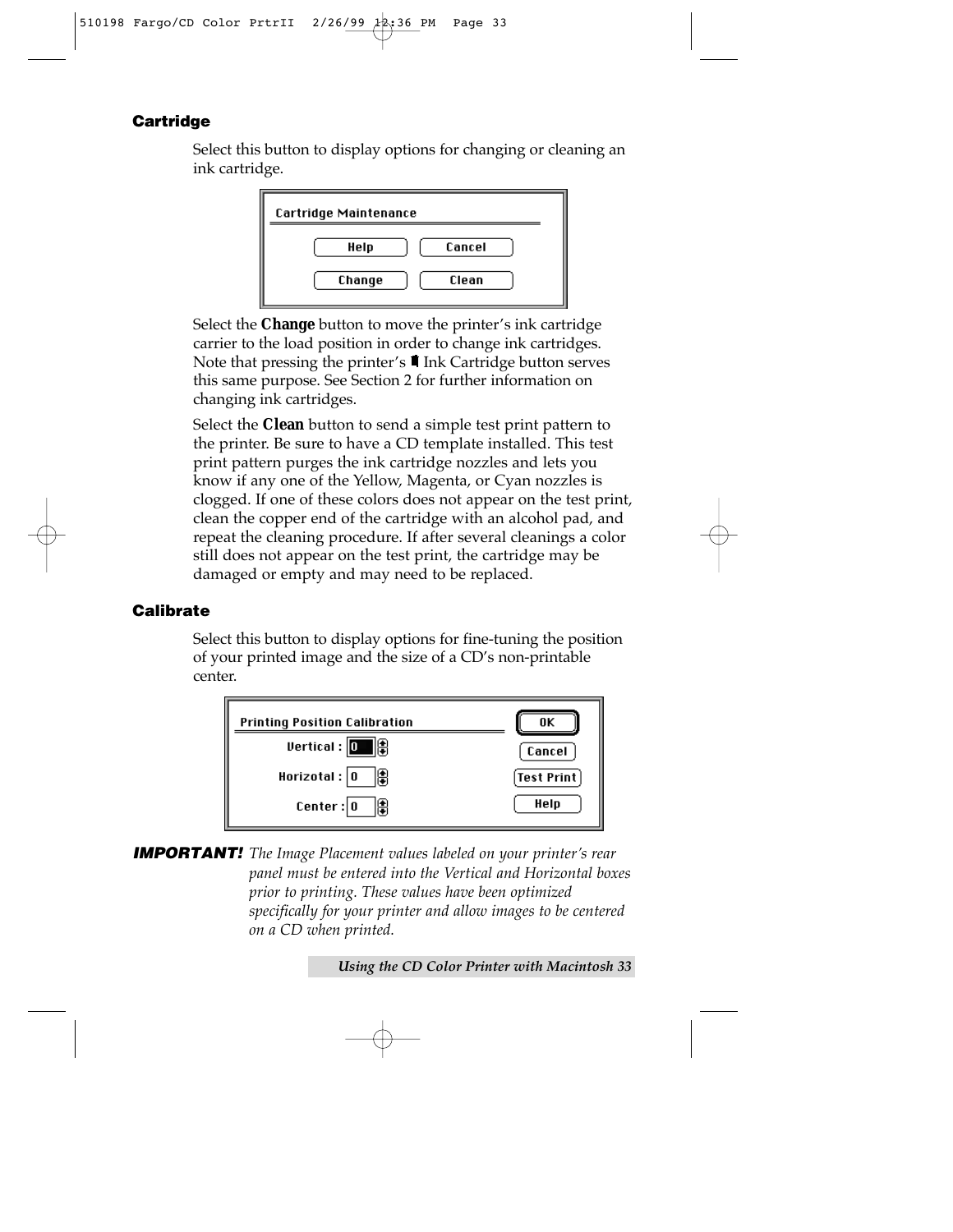When facing the printer, the **Vertical** adjustment moves the printed image toward the printer if a positive number is entered and away from the printer if a negative number is entered. The **Horizontal** adjustment moves the printed image toward the left-hand side if a positive number is entered and toward the right-hand side if a negative number is entered. The **Center Size** adjustment enlarges the non-printable center if a positive number is entered and reduces its size if a negative number is entered. As a rule, an adjustment of 12 pixels is equivalent to approximately 1 millimeter. Once you have entered the optimum calibration values, you will most likely not need to change them again. The following diagram illustrates exactly how each of these adjustments affect the printed image.



If you ever wish to verify your factory-recommended Vertical and Horizontal calibration settings, you can run a simple calibration procedure to assure that your images will be centered when printed on a CD. To do this, refer to the following steps:

- 1. Verify that a cardboard CD template and a color ink cartridge are installed in the printer. Also, verify that the printer is powered ON and that it is connected to your computer.
- 2. Click on the **Test Print** button of the Printing Position Calibration window. The printer will begin printing the calibration test print.
- 3. When the print is complete, rotate the cardboard CD template 180° in the CD Tray and repeat step 2 using the same CD template.

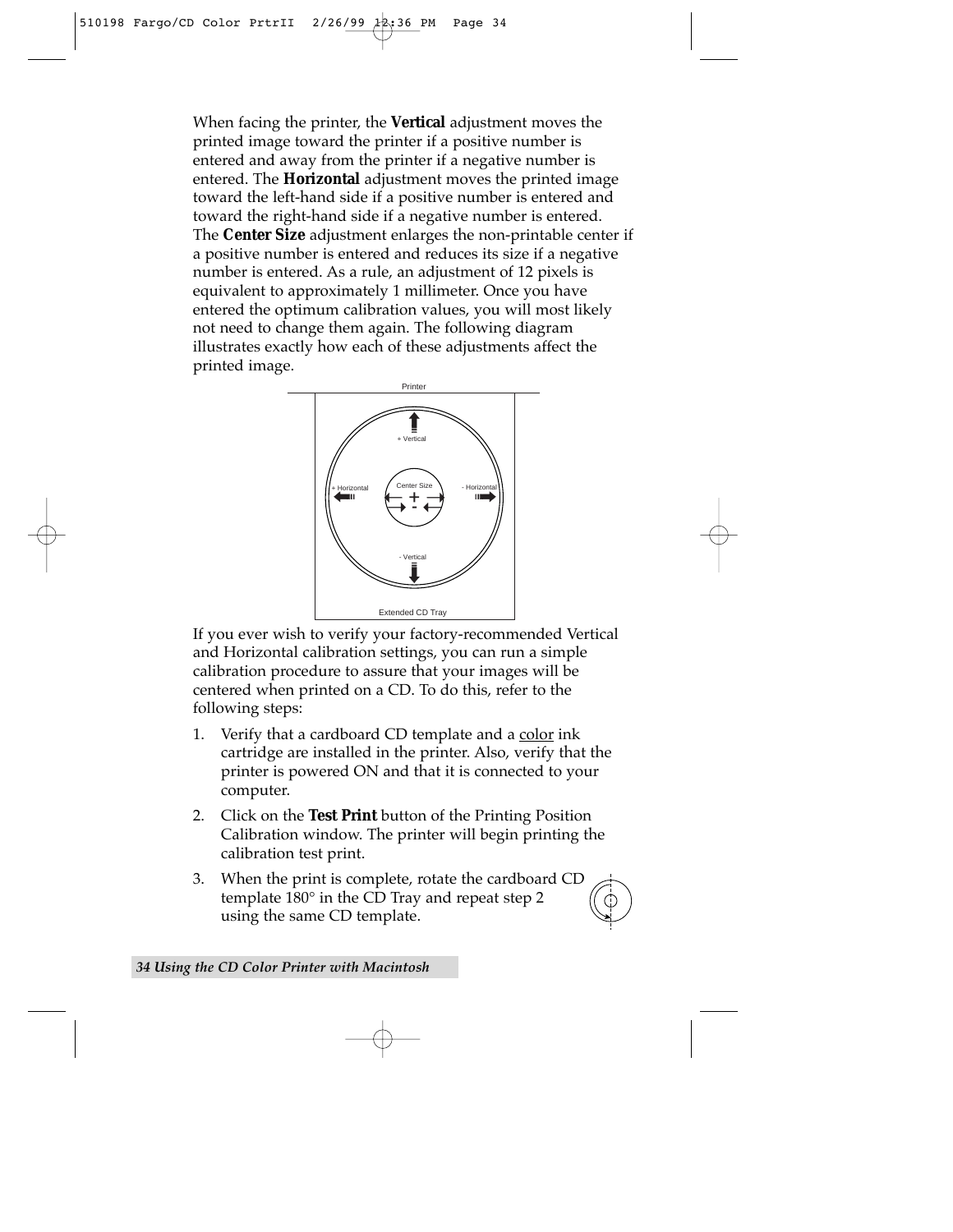4. When the second run of the print is compete, you should have a test print that looks like the following:



- 5. Along the Vertical axis of the printed CD template, find the number whose lines touch. For example, in the above illustration, the number would be -6. Enter that number into the Vertical box of the Calibration window. Repeat this same step for the Horizontal axis.
- 6. Select the **OK** button. The numbers you entered will stay the same until you change them. Your images should now be centered when printed on a CD.

After your selections have been made, select the **OK** button to save your printer driver selections and to exit the Page Setup window. You are now ready to go to an application program and print. All printer driver selections will stay the same until you change them.

#### **E. PRINTING A CD**

Now that you have hooked up the printer, loaded the print supplies, and installed the printer driver, you are ready to print you first CD label. Follow these steps to print your first image:

- 1. Go to your favorite graphics application program.
- 2. Open or create the image file you wish to print. You will need to create a custom page or canvas size in your program according to the type of label you intend to create. The following tips will help you do this: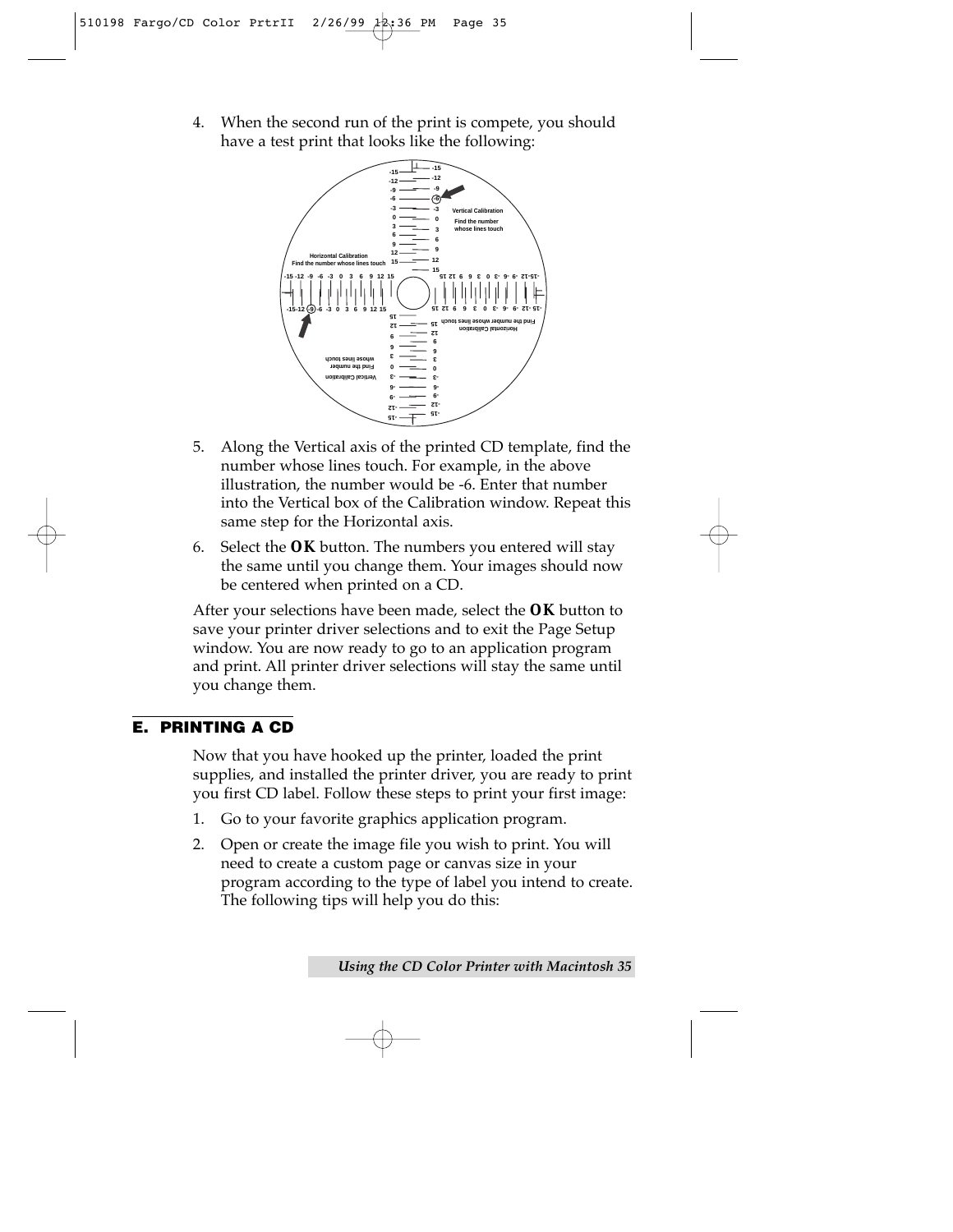- If creating a label for a **CD**, set your page size to 4.56" x 4.56" (116 x 116mm). Although your image will appear square on screen, the printer driver will automatically crop your image to the round shape of a CD for printing. The driver will also automatically crop out the center 1.6" (41mm) of your image to accommodate a CD's non-printable center hub. If you would like to better visualize where the round outside edge and the round non-printable center of a CD will fall in relation to your image, simply draw one circle with a 4.56" (116mm) diameter and another with a 1.6" (41mm) diameter. Then, center both circles within your active page or canvas area. These circles will serve as a guide while designing your image. Be sure to delete these circles before printing.
- If creating a label for a jewel case **Booklet,** set your page size to 4.63" x 4.67" (117.7 x 118.5mm).
- If creating a label for a jewel case **Insert,** set your page size to 4.57" x 5.9" (116 x 150mm).
- 3. Once you have created your image and are ready to print, select **Page Setup** (or the equivalent) from the program's File menu to verify that the printer driver settings are correct for your image. Be sure the proper Media and Ink Cartridge options are selected according to the supplies you have installed in the printer. Once the driver is set, select **Print** from the program's File menu.
- 4. The printer driver will then begin to process the image. Depending upon the size of the image and the processing speed of your computer, processing time can take from several seconds to a few minutes.
- 5. Once processing is complete, the printer will begin to print. Print time will vary depending on whether you are printing with a color or monochrome cartridge and on which Print Quality setting you selected. When printing is complete, the CD Tray will automatically open and remain fully extended until the next print job is received.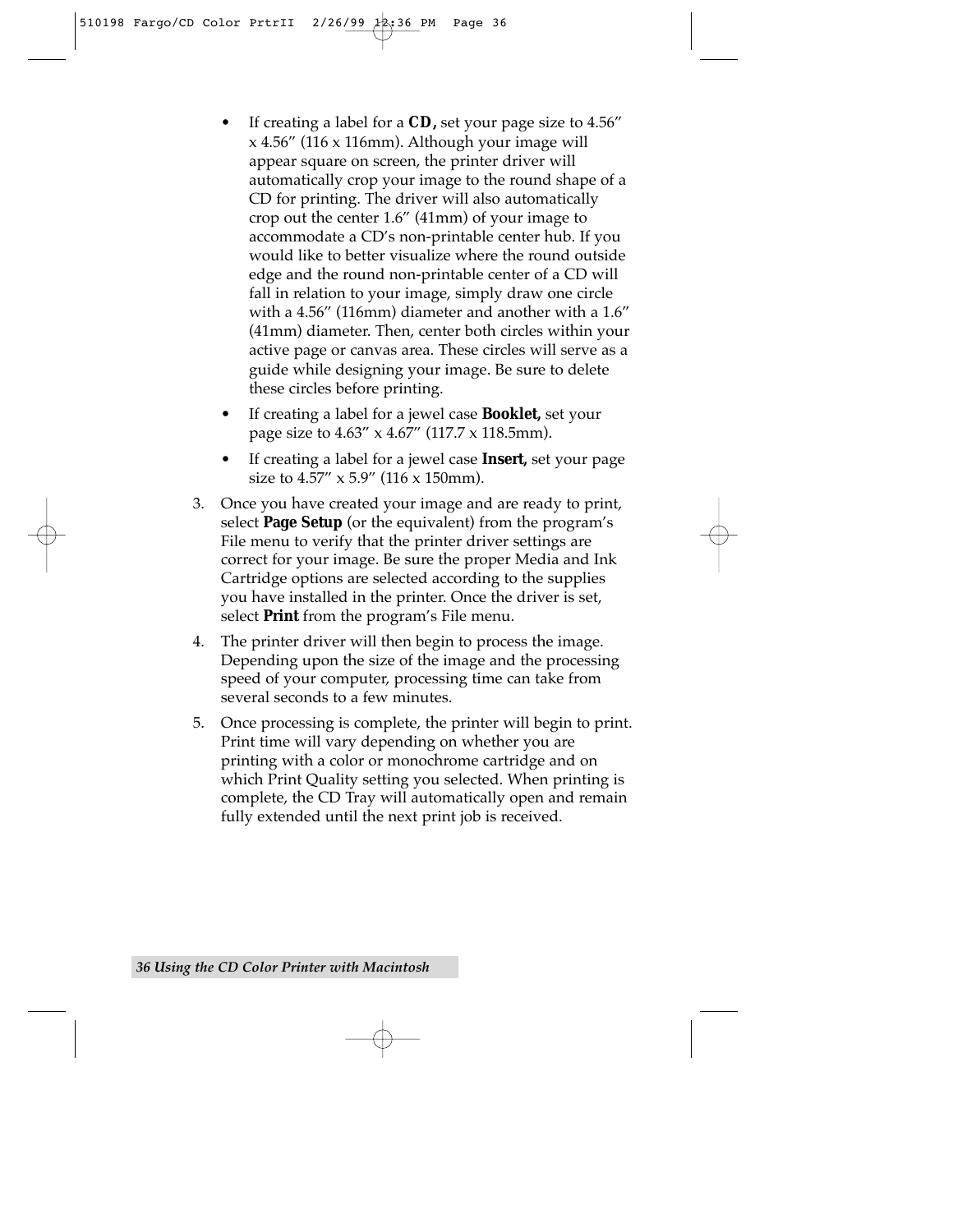### *Section 5:* **Using the Print Backgrounder for Macintosh**

The printer driver for Macintosh provides a background print utility called the Print Backgrounder. This print utility is turned on or off through the Chooser. When the Backgrounder is turned on, it allows you to conveniently continue working in the foreground of your application while printing in the background. When Backgrounder is turned off, all print jobs are processed immediately in the foreground of your application. The Backgrounder offers many helpful features which are described further in this section.

#### **A. INSTALLING THE BACKGROUNDER**

The Backgrounder is installed by selecting the **Install Background Print Utility** option from within the printer driver's installer program. This option is NOT selected by default, so if you did not select the Backgrounder option when installing the printer driver, it is most likely not installed. To install the Backgrounder, simply go through the printer driver installation procedure described in Section 4-B making sure that the **Install Background Print Utility** option is selected. The Backgrounder installs into the Extensions folder of your startup drive. Once installed, Backgrounder will automatically open and close with the start and finish of each print job. To manually open Backgrounder, double-click on the Print Backgrounder icon within the Extensions folder.

#### **B. PRINTING WITH THE BACKGROUNDER**

With the Backgrounder turned on in the Chooser, select **Print** from the File menu to print your image. A message appears telling you the image is being spooled to disk for Background/ Later processing. Once the message disappears, background processing has begun so your application is free to be used for other work.

The print job is processed automatically by the Backgrounder. Other documents can be printed and, in turn, will be processed by Backgrounder. While Backgrounder is running, you can quit the current application and start another without disturbing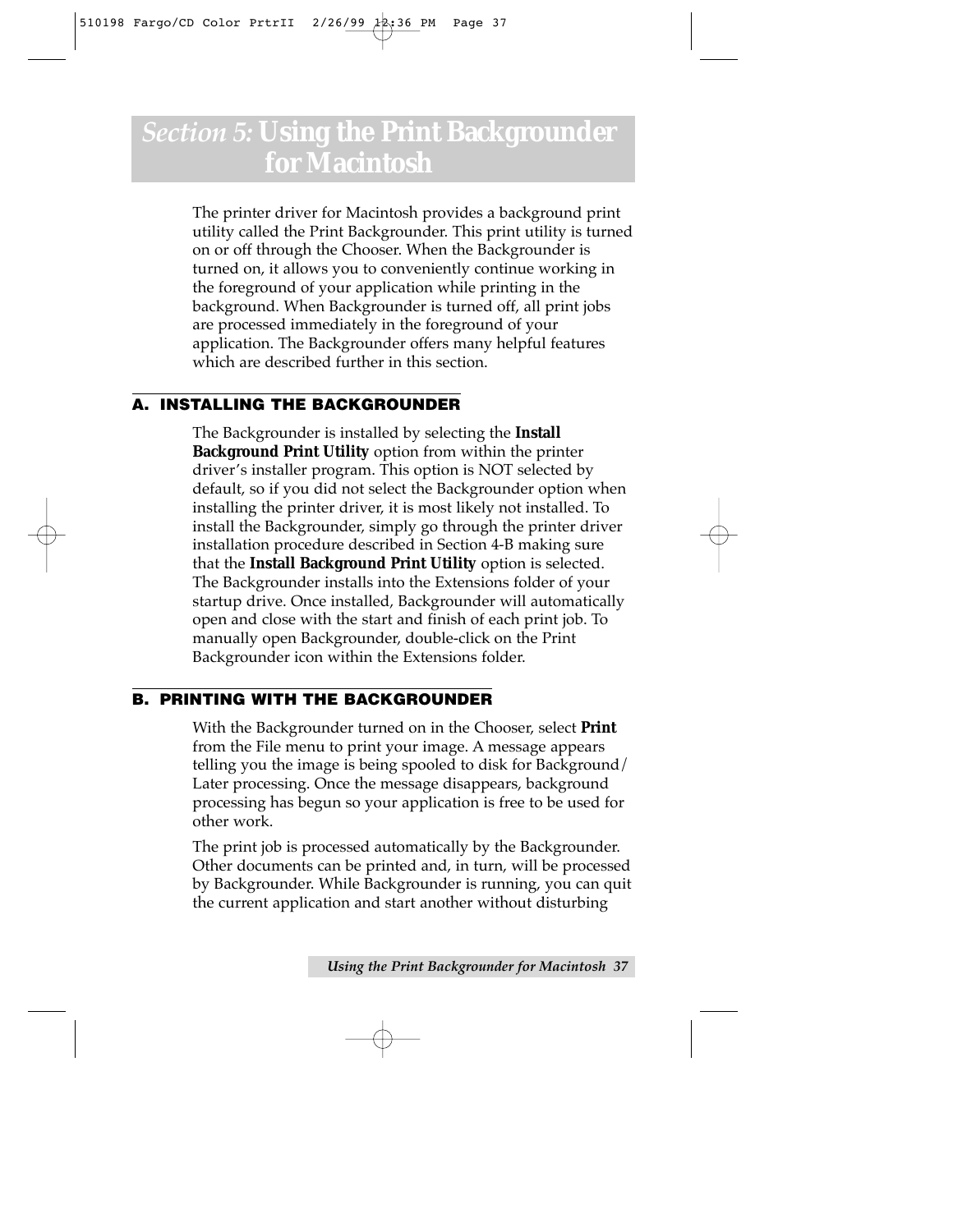your print jobs. Backgrounder processes all print jobs in the order in which they were sent to the printer.

#### **C. THE BACKGROUNDER STATUS WINDOW**



Status of currently processing print job

Print job in which a print error has occurred

The Backgrounder status window gives you detailed information about the status of the print job currently processing and about each print job waiting in the queue. The status of the job currently processing displays at the top of the status window. The message indicates how much of the job has been processed and displays any other relevant information. This line is blank if, for example, you manually start Backgrounder and no job is currently being processed.

The list of queued jobs displays below the current job in the order in which they were sent to the printer. Some applications, however, may put each page of the document into a separate spool file, creating a different job in the queue for each page. Print jobs are always added to the bottom of the queue. When the job currently processing is complete, the spool file for that job is deleted from the hard disk, and the top-most job in the queue is then processed.

Jobs that are "on hold" are displayed at the bottom of the job list in italic font. A job goes on hold when it has been canceled or when an error is detected during processing. An overall status message about the Backgrounder displays in the lower left corner of the window. The normal message is "Available," indicating that the Backgrounder can process jobs immediately or add them to the queue.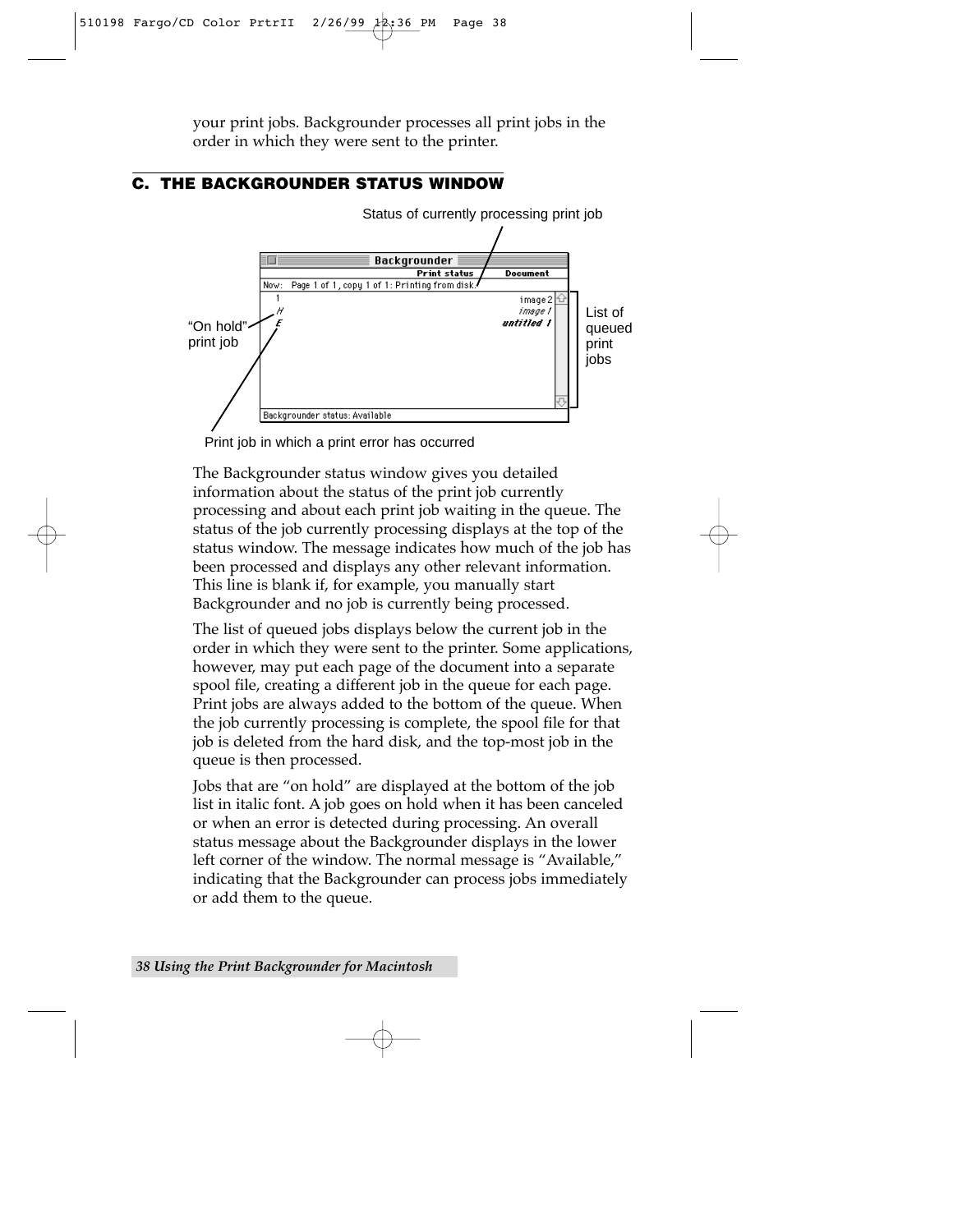#### **D. BACKGROUNDER MENUS**

#### **File menu**

**Open Status Window** and **Close Status Window:** Opens and closes the Backgrounder status window. The Backgrounder continues to work if the status window is closed.

**Log Files:** The Backgrounder has the ability to create and maintain a sequential history file, or **Log** file, of Backgrounder print jobs. This Log file can be enabled and manipulated with the following commands of the File menu:

**New Log File:** Selects a new file in which to maintain your ongoing Backgrounder printing log.

**Save Copy of Log as:** Saves the current Log file to a new file name or location of your specification.

**Start Recording Log:** Begins logging print history. Before the Log file is started, you are asked to specify a Log file in which to save your processed print job entries. When logging begins, this option dims.

**Stop Recording Log:** Stops logging print history. This option dims once print logging stops.

**Get Info:** Provides additional information about the currently selected print job. Click on the processing job or any job in the queue, before selecting Get Info. Double-clicking on a job in the status window is a shortcut for Get Info.

**Quit:** Exits the Backgrounder. Note that you cannot quit while a job is being processed (see **Stop Processing** on the following page). All jobs in the queue are retained and processed when Backgrounder is next started.

**NOTE:** *The spool files are stored in the "Spool Folder," inside the "System Folder." If these files are deleted, the corresponding print jobs will be lost, and must be printed again.* 

#### **Admin menu**

**Stop Processing:** Stops the Backgrounder from processing any jobs, although it will still receive them and add them to the queue. A dialog box is displayed if Stop Processing is selected while Backgrounder is processing a job, asking when the job should be put on hold. The Backgrounder status box in the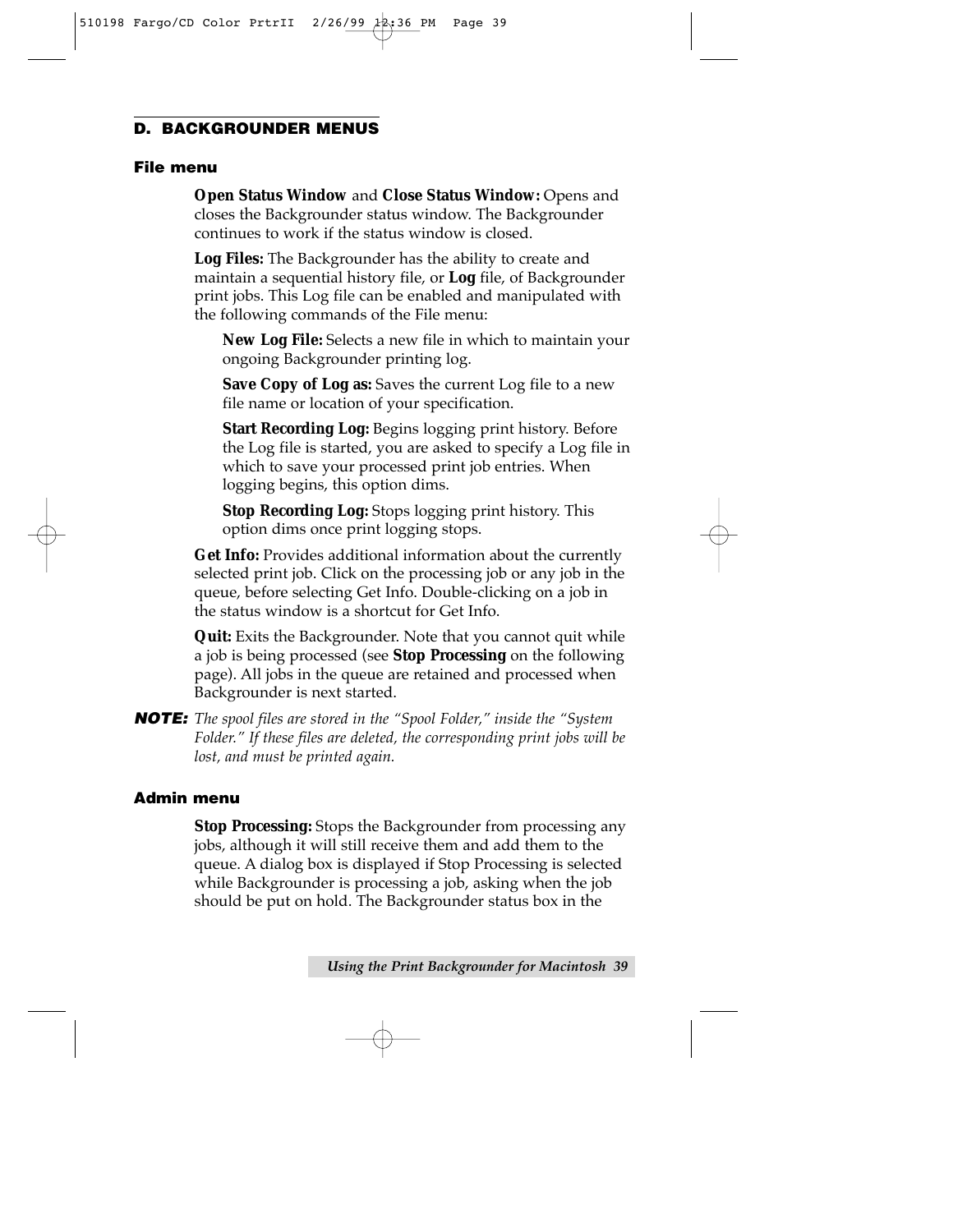lower left-hand corner of the window indicates that Backgrounder has stopped.

You cannot quit from Backgrounder while it is processing a job. **Stop Processing** must first be selected to cancel the processing job and stop Backgrounder. When Backgrounder stops, the menu changes to **Continue Processing.** When this option is selected, the server starts processing the top job in the queue.

**Preferences:** Presents a dialog box containing options for finetuning the Backgrounder. **Background printing priority** determines how much time your Mac spends processing the image, and how much time it spends in the foreground application (interpreting mouse clicks, key presses, etc.). When the priority is set to **High**, Backgrounder processes the image faster, but the foreground application may become less responsive. With the priority set to **Low**, Backgrounder takes longer to process the image, yet the responsiveness of the other applications is improved.

#### **Jobs menu**

All commands in the Jobs menu act on the currently selected job.

**Hold:** Prevents an individual job from being processed. Jobs that are "on hold" are displayed in italic font at the bottom of the queue. Placing a job on hold is useful if you wish to create a print job at present, yet save its processing until later.

If **Hold** is selected on the job currently processing, the job is canceled before it is placed on hold. Canceling the current job can take some time, since the printer software may be performing a lengthy task that cannot be interrupted.

**Remove Hold:** Moves the job from the hold section of the list and places it at the bottom of the waiting queue.

**Delete:** Permanently removes the selected print job. The corresponding spool file is deleted from the Spool Folder. Use this command only when you are sure that you do not wish to process the job. Note that the job currently processing cannot be deleted (this happens automatically when it is printed successfully).

**Move Job Up** and **Move Job Down:** Adjusts the position of the selected job in the queue, allowing you to prioritize jobs. The queue is processed in top-to-bottom order.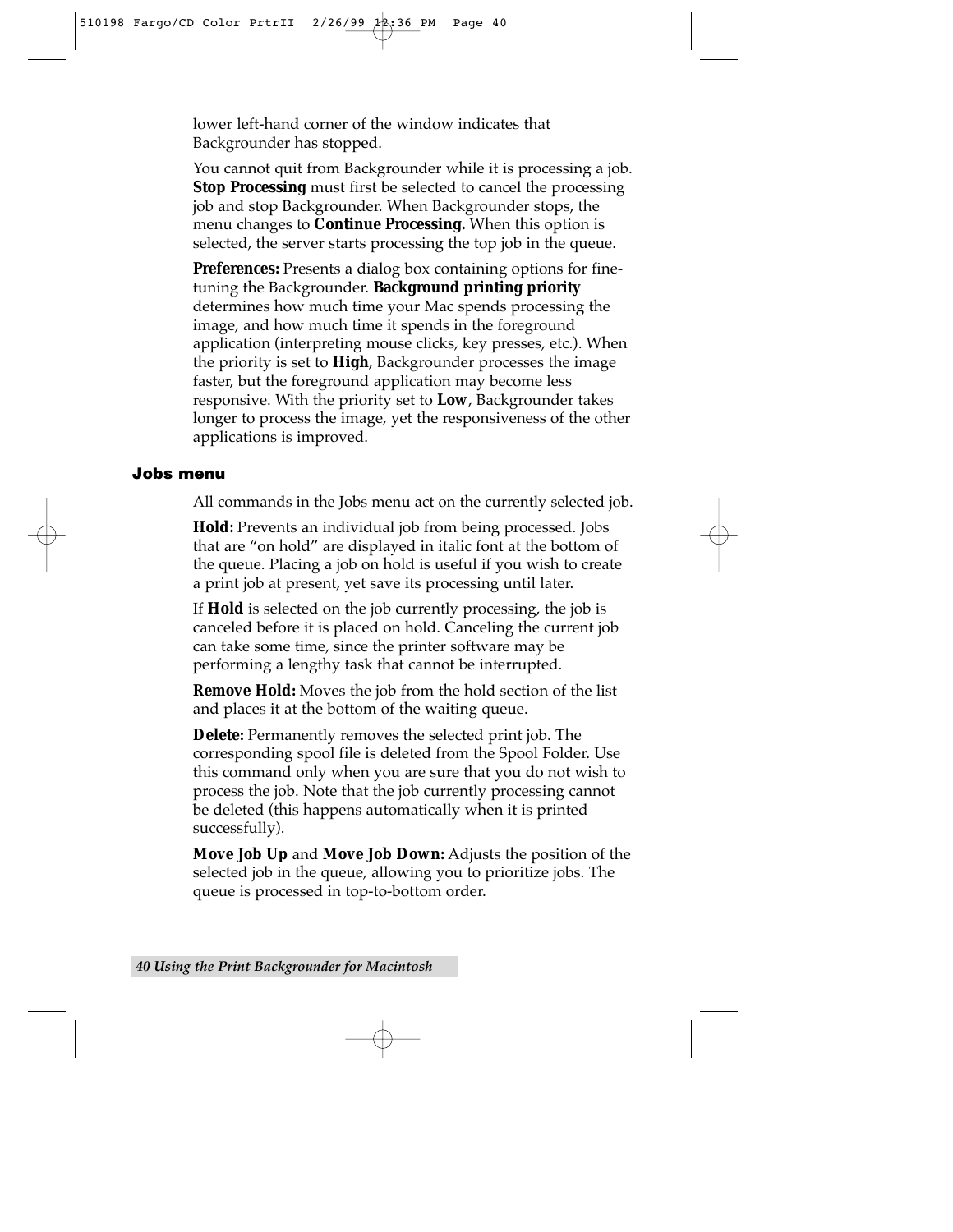#### **E. PROBLEMS DURING A BACKGROUND PRINT**

Errors that are detected during a background print must be reported. The Backgrounder, however, cannot simply present a dialog box as soon as the error occurs, since the dialog could obscure work that is being done in the foreground. Error dialogs appear immediately, however, if the Backgrounder is in the foreground when the error is detected.

If operating in the background, Backgrounder stops processing until it is brought to the front. When Backgrounder detects an error, it beeps and visually indicates an error condition. This error condition is signaled by alternately flashing between the Application menu and the Backgrounder icon. A small diamond symbol is also displayed next to the Backgrounder icon within the Application menu.

Complete and save any work in the foreground application before bringing the Backgrounder to the front. Once Backgrounder is in the foreground, the error dialog displays and processing continues or is canceled. Some errors force Backgrounder to stop processing all jobs.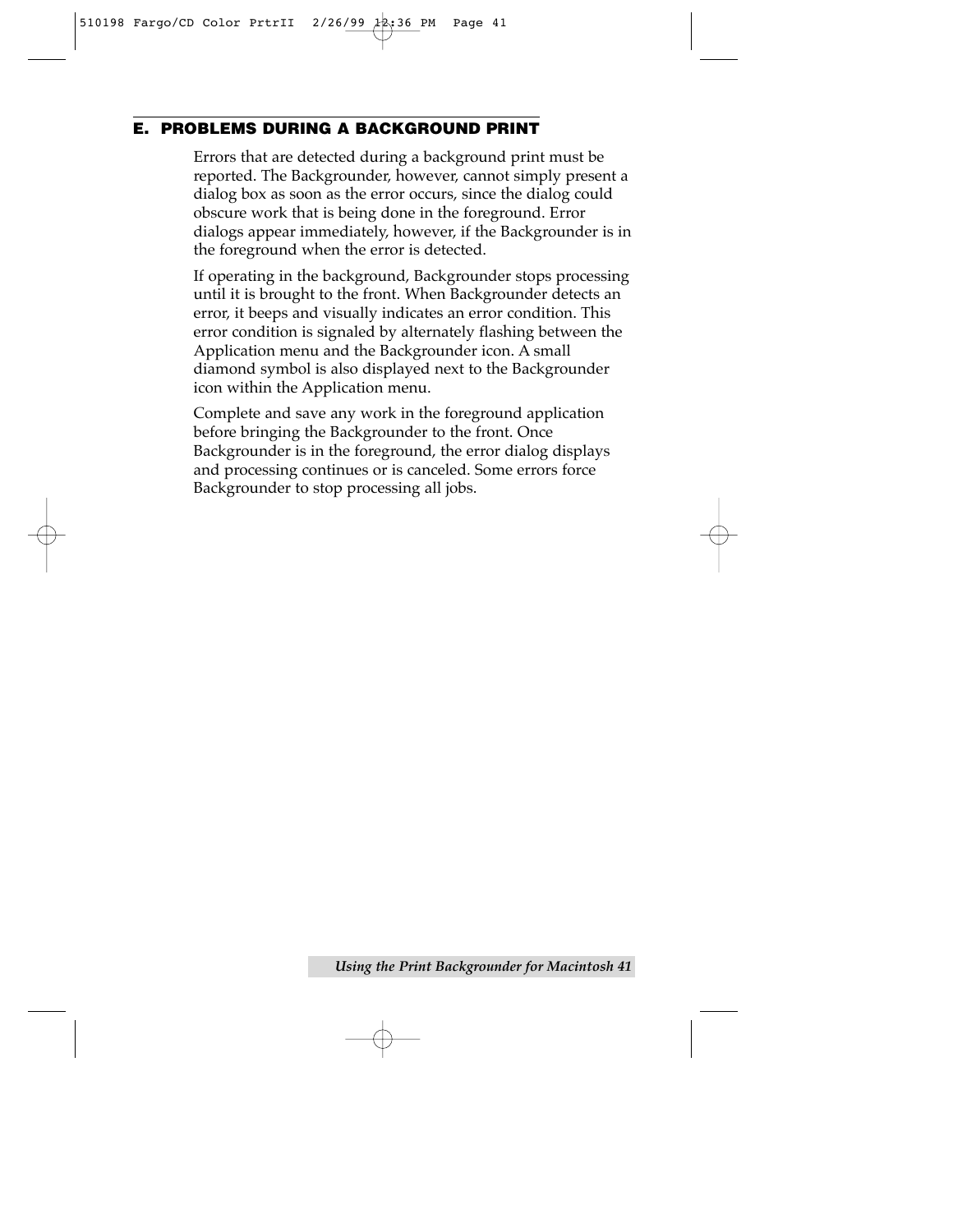### *Section 6:* **Interpreting the Printer's Indicator Lights**

The **Power** and **Busy** LED indicator lights located on the top of the printer can tell you a lot about what is happening inside the printer. To accurately interpret what it means when these lights are on, off, or flashing, please refer to the following:



```
Power Light ©Busy Light Printer
```

| on solid                                                | off             | Is ready to receive a print job.                                                                                                                                                                                                                                                                           |  |
|---------------------------------------------------------|-----------------|------------------------------------------------------------------------------------------------------------------------------------------------------------------------------------------------------------------------------------------------------------------------------------------------------------|--|
| on solid                                                | on solid        | Is processing and printing an image.                                                                                                                                                                                                                                                                       |  |
| on solid                                                | blinking slowly | Has received a print job and is<br>waiting for you to load CD media<br>or has a print media jam.                                                                                                                                                                                                           |  |
|                                                         |                 | If media loading is required, simply<br>load media into the CD Tray<br>according to Section 2-C and press<br>the $\blacksquare$ CD Tray button to resume<br>printing. If print media is jammed,<br>clear the media from the printer and<br>turn the printer OFF and ON to reset<br>for the next print job. |  |
| blinking                                                | on solid        | Is not receiving print data properly.<br>Turn the printer OFF and ON to reset<br>and cancel print job from your<br>computer. Before sending next print                                                                                                                                                     |  |
|                                                         |                 | job, make sure you are using a<br>shielded interface cable and that it is<br>properly connected.                                                                                                                                                                                                           |  |
| both lights are flashing<br>alternately with each other |                 | Has either the wrong ink cartridge or<br>no ink cartridge installed.                                                                                                                                                                                                                                       |  |
|                                                         |                 | See Section 2-B or 2-E for more<br>information on changing or replacing<br>ink cartridges.                                                                                                                                                                                                                 |  |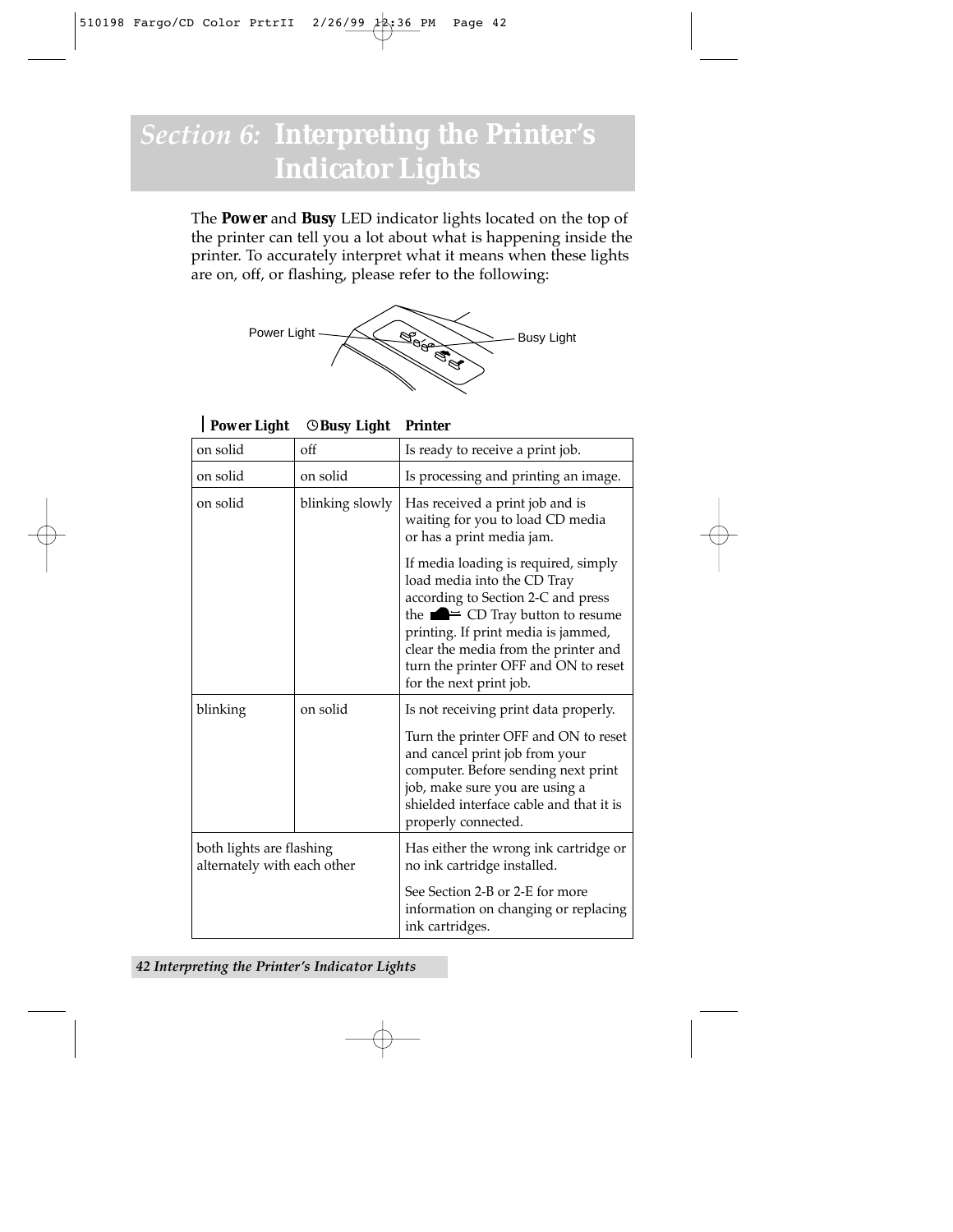The CD Color Printer is designed to require very little maintenance. Nevertheless, there are a few procedures you can perform on a regular basis or as needed to ensure your printer's best performance.

#### **A. CLEANING THE INK CARTRIDGE NOZZLES**

It may be necessary to clean the ink cartridge nozzles if the printer does not seem to be laying down ink evenly or if you suspect an ink cartridge nozzle has become slightly dried out or clogged. Refer to the cleaning procedure explained within the **Cartridge** button description of Section 3-D or 4-D to clean the cartridge nozzles.

#### **B. CLEANING THE CD TRAY AND PRINTER CASING**

If ink gets on the printer's CD Tray, it may stain if left on the tray too long. To avoid this, simply wipe off any ink from the CD Tray as soon as you notice it. Use a lint-free cloth *slightly* moistened with isopropyl alcohol to wipe off the CD Tray. If necessary, use these same items to wipe off the outside casing of the printer. **Always disconnect your printer's power cord before cleaning.** Do not allow alcohol to drip inside the printer. Resume printer operation only after the printer is completely dry.

#### **C. CLEARING A CD MEDIA JAM**

If CD Media becomes jammed inside the printer, first press the CD Tray button to try and eject the media. If this does not work, turn the printer power OFF and gently try to clear or remove the CD media manually.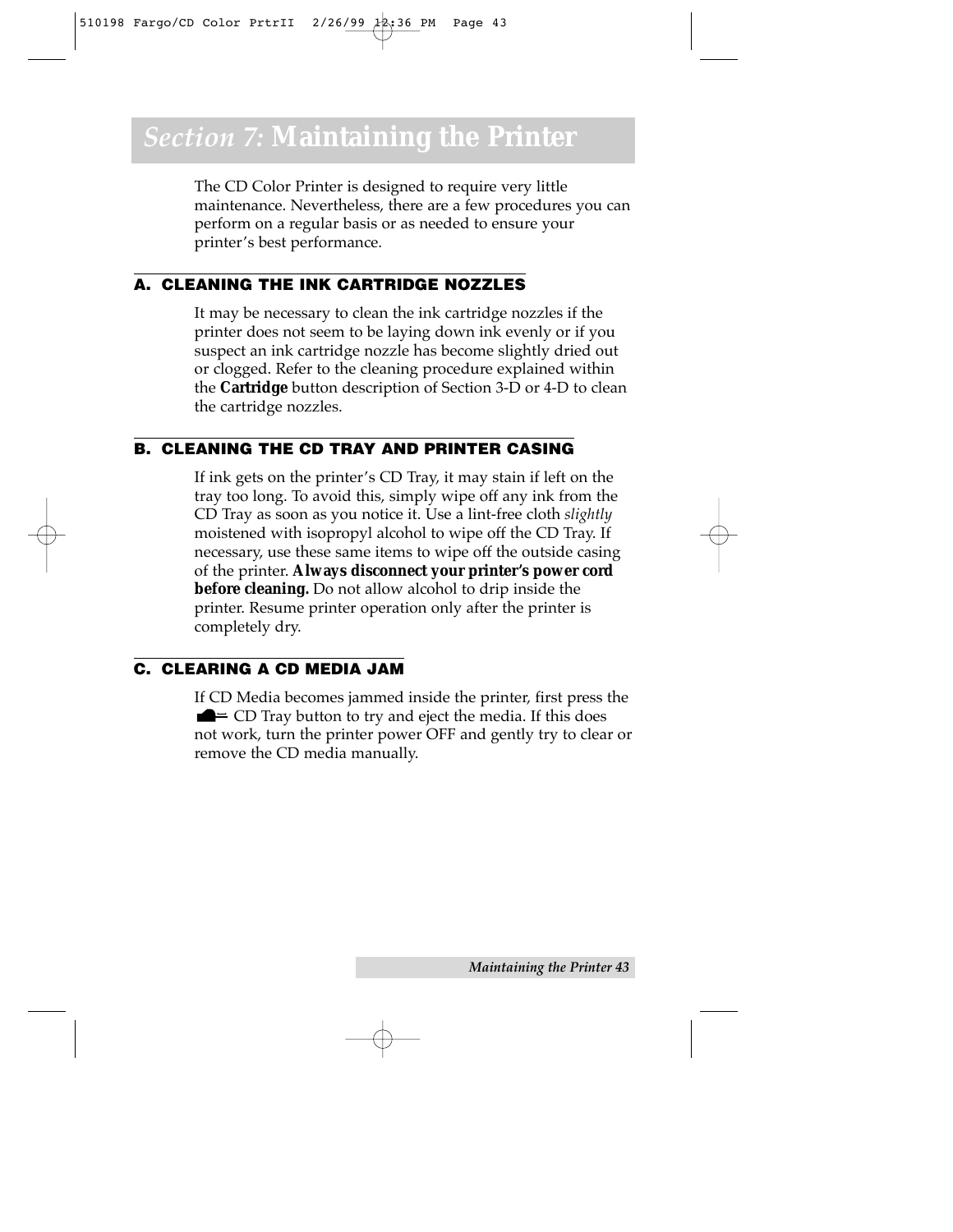#### **D. TECHNICAL SUPPORT**

If you have difficulty operating your CD Color Printer, the procedures in this manual should, in most cases, solve the problem. If you still have difficulty, contact the technical support number listed on the insert in this manual. Technical support representatives are available Monday through Friday, 7:30 AM to 5:30 PM Central Standard Time.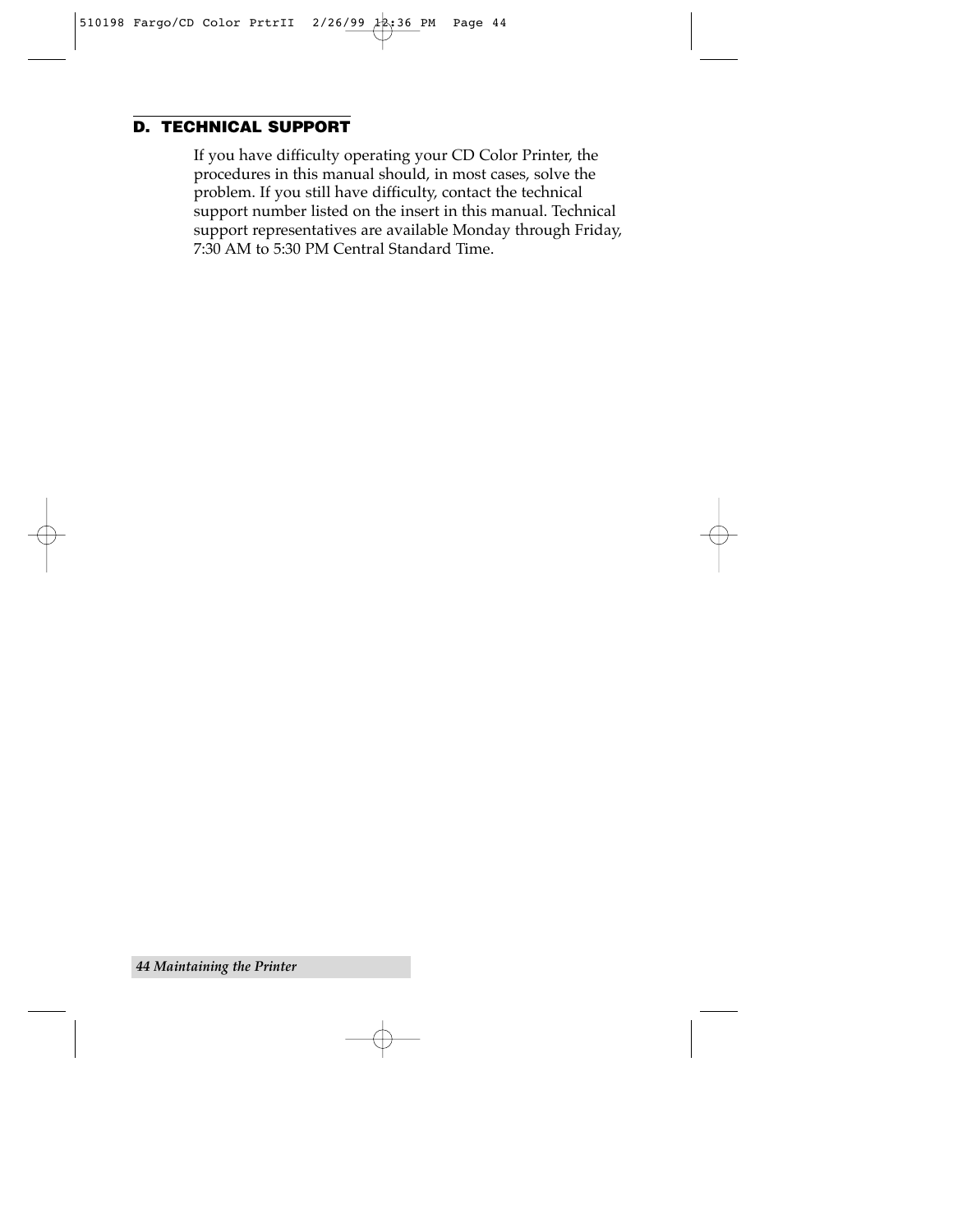### *Section 8:* **Technical Specifications**

| <b>Print Method:</b>        | Thermal Ink-Jet                                                                                                                                                                           |  |
|-----------------------------|-------------------------------------------------------------------------------------------------------------------------------------------------------------------------------------------|--|
| <b>Print Resolution:</b>    | Normal: 300 x 300 dpi                                                                                                                                                                     |  |
|                             | Highest Quality: 600 x 300 dpi                                                                                                                                                            |  |
| <b>Print Speed:</b>         | Depends upon coverage and print quality mode;<br>from one to four minutes per full-color CD with 100%<br>coverage, less than 30 seconds for monochrome black<br>$(15\% \text{ coverage})$ |  |
| <b>Colors:</b>              | 16.7 million colors or black monochrome                                                                                                                                                   |  |
| <b>Printer Driver:</b>      | Windows $3.1x$ /Windows NT/Windows 95/98 or<br>Macintosh Color QuickDraw                                                                                                                  |  |
| <b>Interface:</b>           | Standard 8-Bit Centronics-type Parallel (IBM- PC) and<br>High-Speed Serial (Macintosh),                                                                                                   |  |
|                             | <b>Auxiliary Port (Transporter)</b>                                                                                                                                                       |  |
| <b>Ink Cartridges:</b>      | 3-Color (C, M, Y)                                                                                                                                                                         |  |
|                             | Black Monochrome (K)                                                                                                                                                                      |  |
| Media:                      | Printable-surface CD-R's, cardboard CD templates,<br>jewel case booklets and inserts                                                                                                      |  |
| <b>System Requirements:</b> |                                                                                                                                                                                           |  |
| Recommended:                | 486/66 MHz or Pentium™, 8MB RAM, 100MB free<br>hard drive space or Macintosh 68040 processor or<br>PowerPC, 8MB RAM, 100MB free hard drive space                                          |  |
| <b>Dimensions:</b>          | $10.5$ "W x 7.5"H x 10.5"D (266mmW x 190mmH x 266mmD)                                                                                                                                     |  |
| Weight:                     | 8.5lbs (3.9 kg)                                                                                                                                                                           |  |
| Temperature:                |                                                                                                                                                                                           |  |
| Operating:                  | 10 $\rm{^{\circ}C}$ to 43 $\rm{^{\circ}C}$                                                                                                                                                |  |
| Storage:                    | -20 $\rm{^{\circ}C}$ to 60 $\rm{^{\circ}C}$                                                                                                                                               |  |
| <b>Humidity:</b>            |                                                                                                                                                                                           |  |
| Operating:                  | $20\%$ to 80% (RH non-condensation)                                                                                                                                                       |  |
| Storage:                    | 5% to 80% (RH non-condensation)                                                                                                                                                           |  |
| <b>Supply Voltage:</b>      | 100-120 VAC 0.45A 50Hz/60Hz                                                                                                                                                               |  |
|                             | 220-240 VAC 0.25A 50Hz/60Hz                                                                                                                                                               |  |
| Safety:                     | $USA - UL1950$                                                                                                                                                                            |  |
|                             | Canada - C22.2 No. 950-93                                                                                                                                                                 |  |
|                             | Europe - EN60950                                                                                                                                                                          |  |
| <b>Safety Approvals:</b>    | UL, UL-C, CE                                                                                                                                                                              |  |
| EMC:                        | $USA - FCC Class B$                                                                                                                                                                       |  |
|                             | Canada - CRC c1374, Class B                                                                                                                                                               |  |
|                             | Europe - IEC 801-2,-3,-4, CISPR 22-B, CE                                                                                                                                                  |  |
| <b>EMC Approvals:</b>       | СE                                                                                                                                                                                        |  |
| <b>Warranty:</b>            | One year parts and labor                                                                                                                                                                  |  |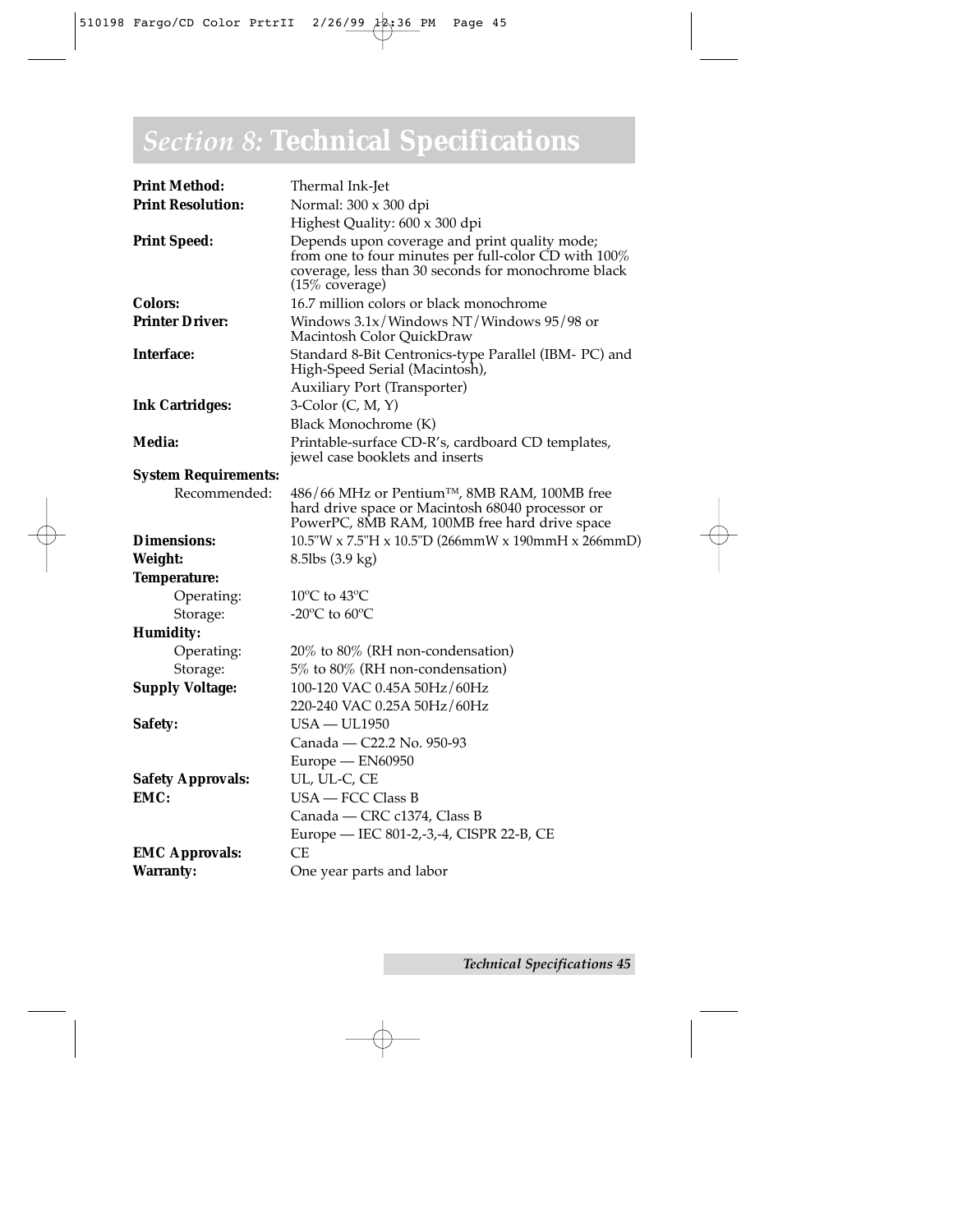#### **A. INTRODUCTION**

The CD Color Printer is equipped with both a standard 8-bit centronics-type parallel interface port and a high-speed serial interface port. These communication ports are the means through which the printer receives data from your computer. This section describes the pin assignments and signal specifications for each of these ports as well as for the printer's auxiliary interface port.

#### **B. CENTRONICS-TYPE PARALLEL INTERFACE**

The Centronics-type parallel interface is the most widely used printer interface due to its simplicity, speed, and standardization throughout the computer industry. The printer's parallel interface connector is a standard 36-pin Amp type with two metal-wire retaining clips. It mates with a standard computer to printer parallel cable. For best results, always use a shielded, bi-directional parallel cable which is less than 6 feet in length.



Pin assignments are as follows:

**TABLE A-1: Parallel Interface Pin Assignments**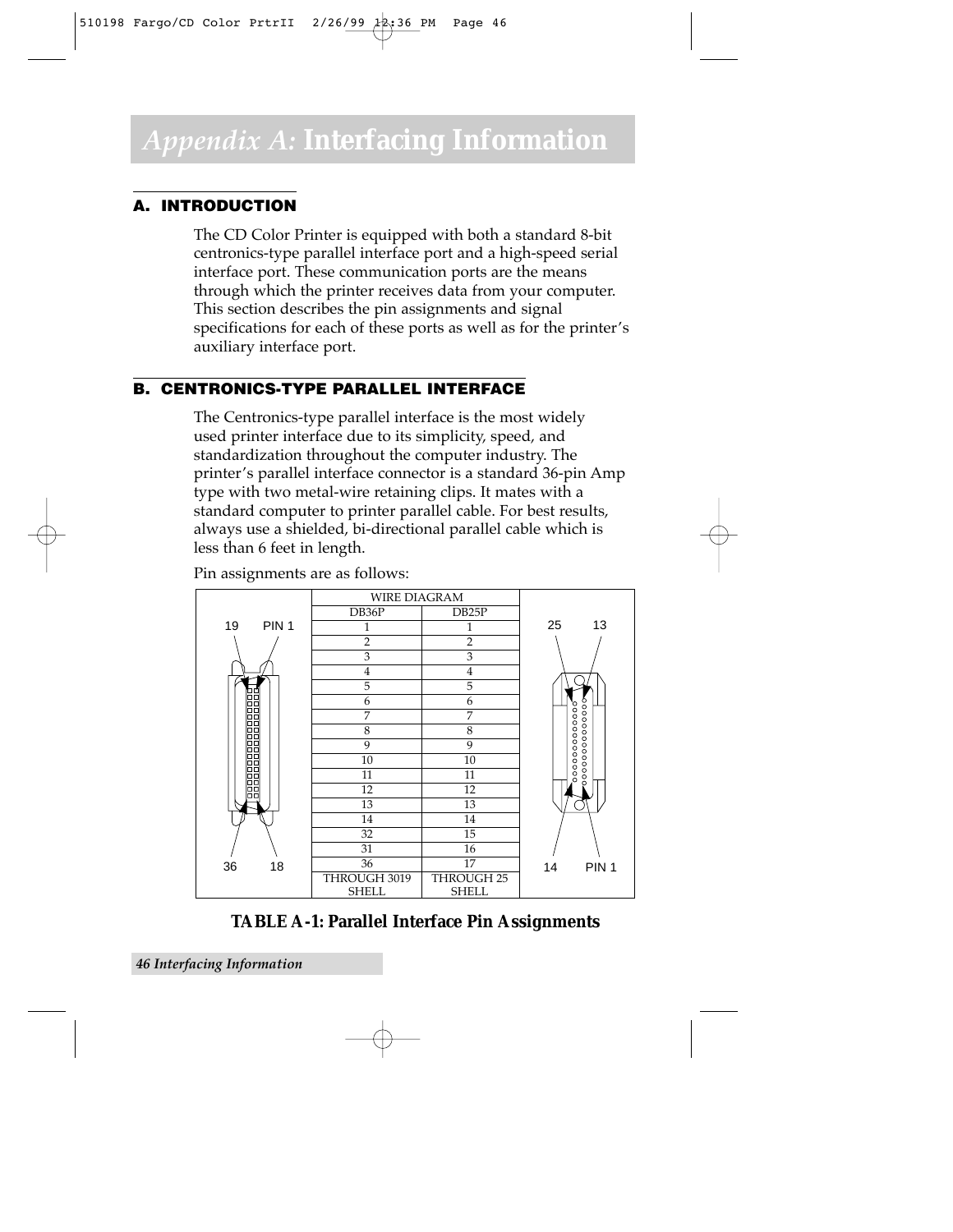#### **C. MINI 8-PIN SERIAL INTERFACE**

The mini 8-pin serial interface connector is the standard interface used by Macintosh. The printer's serial port mates with a standard computer to printer serial cable. For best results, always use a high-quality serial cable which is less than 6 feet in length.

Pin assignments are as follows:



| <b>Pin Number</b> | <b>Signal Name</b> | <b>Signal Description</b>                                                                       |
|-------------------|--------------------|-------------------------------------------------------------------------------------------------|
| 1                 | <b>HSKo</b>        | <b>External Clock Output</b><br>$\pm$ 2V < Vout < $\pm$ 3.6V; Rout < 450 $\Omega$               |
| $\mathcal{L}$     | HSKi               | Not Connected                                                                                   |
| 3                 | TxD-               | Not Connected                                                                                   |
| 4                 | GND                | Signal ground. Connected to<br>logic and chassis ground.                                        |
| 5                 | $RxD-$             | Receive data (inverted); Vih = $0.2V$ ;<br>$Vil = -0.2V$ ; Rin > 12K $\Omega$                   |
| 6                 | $TxD+$             | Not Connected                                                                                   |
| 7                 | GPi                | Not Connected                                                                                   |
| 8                 | $RxD+$             | Receive data. Received uninverted<br>at $SCC's RxD$ . Vih = 0.2V;<br>$Vil = -0.2V$ ; Rin > 12KQ |

**TABLE A-2: Serial Interface Pin Assignments**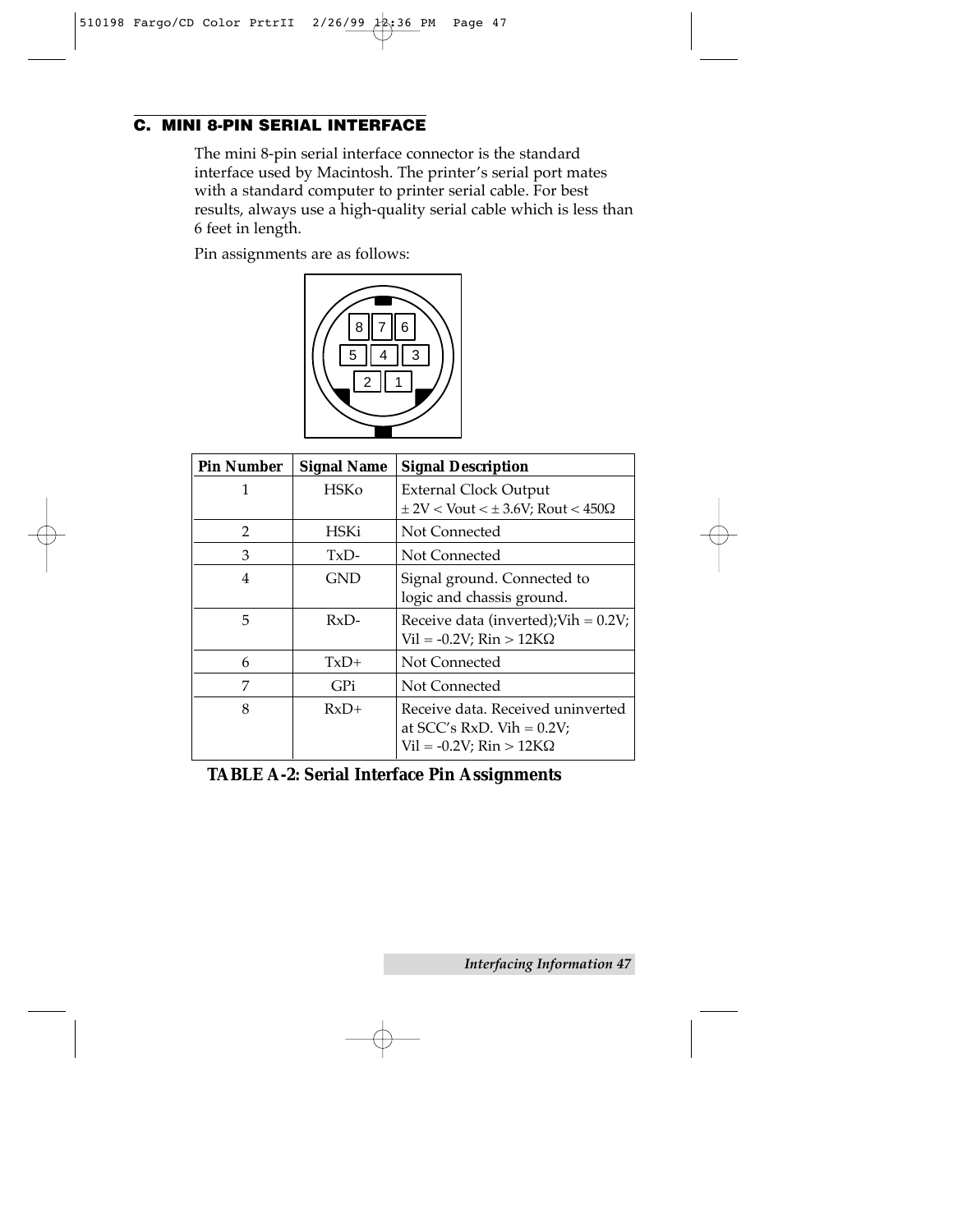#### **D. 6-PIN MINICIRCULAR AUXILIARY INTERFACE**

The 6-pin minicircular auxiliary interface is used for connecting the printer with auxiliary equipment such as a CD transporter $\bar{I}$ auto-loader.

Pin assignments are as follows:



Uses 5v logic @ 5mA

| <b>Pin Number</b> | <b>Signal Description</b>                                                            |
|-------------------|--------------------------------------------------------------------------------------|
| 1                 | Busy - Output is high when the printer is busy<br>or moving the CD Tray.             |
| 2                 | Tray Out - Output is high when the CD Tray<br>is fully ejected.                      |
| 3                 | Tray In - Output is high when the CD Tray is<br>fully inserted.                      |
| 4                 | CD In - Output is high when the CD Tray is in<br>and a CD is present.                |
| 5                 | Ground.                                                                              |
| 6                 | Tray In/Out - A low input moves the CD Tray<br>in if it is out, and out if it is in. |

#### **TABLE A-3: Auxiliary Interface Pin Assignments**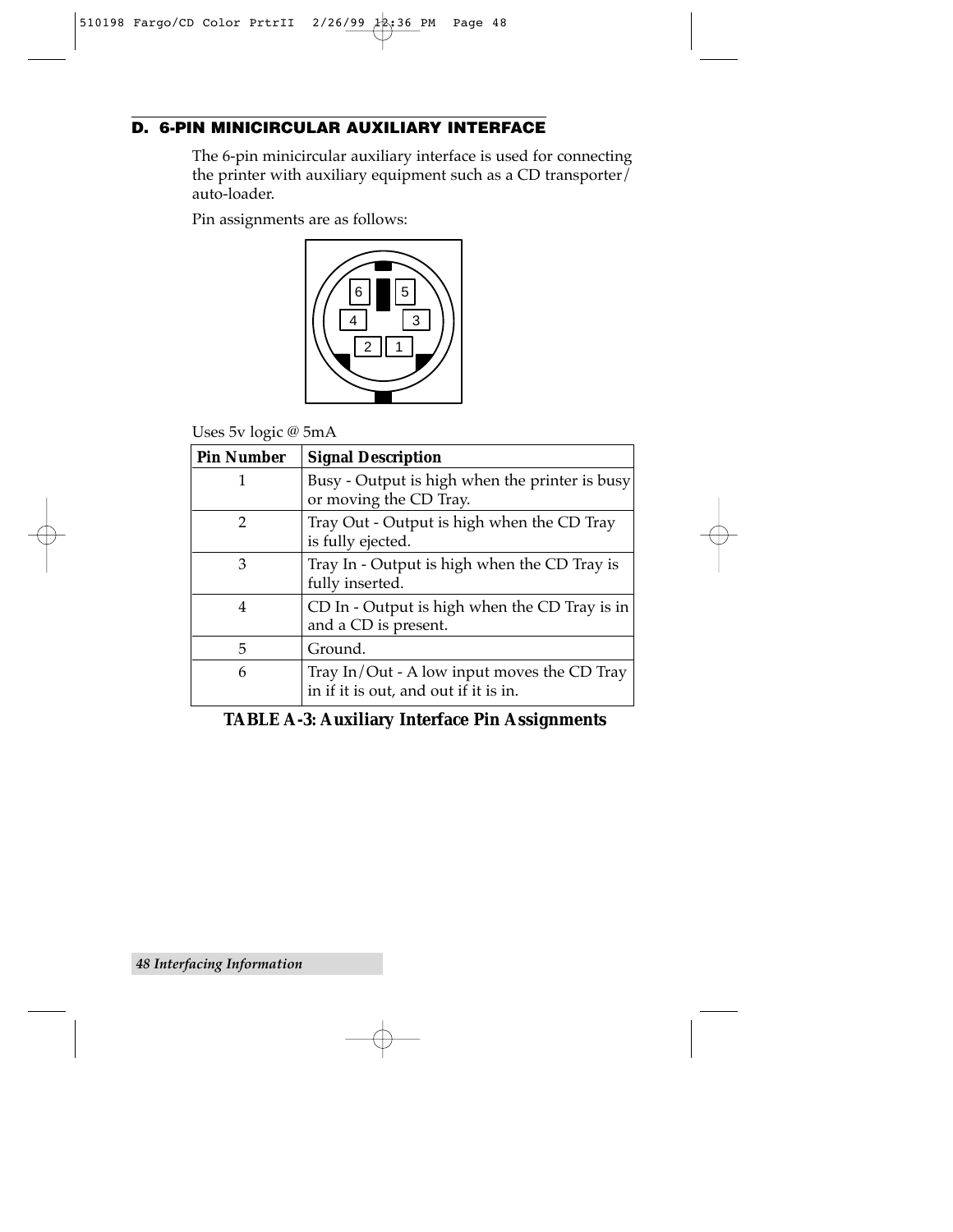## Index